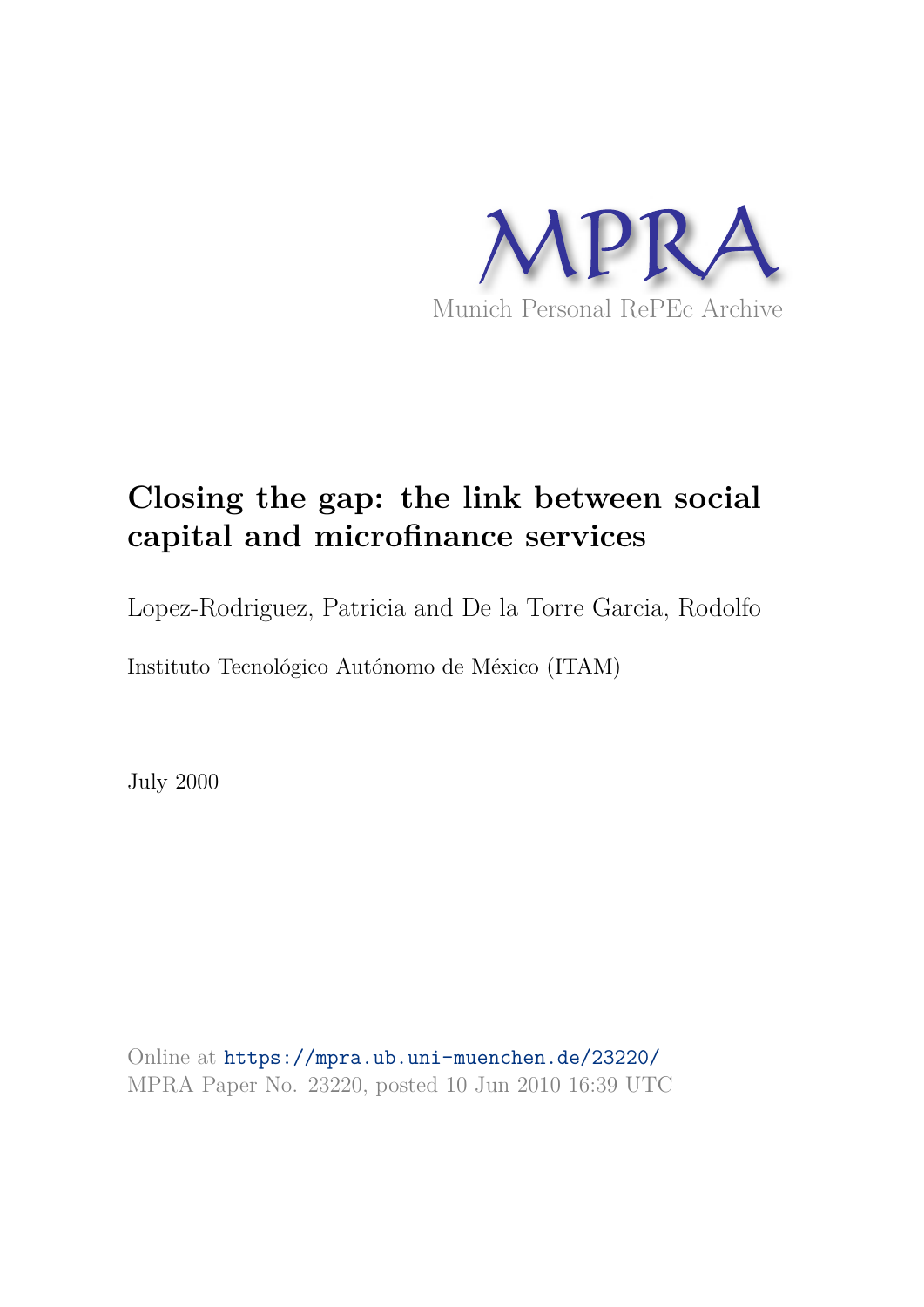## **Closing the gap: the link between social capital and microfinance services**

## **Patricia Lopez-Rodriguez and Rodolfo De la Torre**

#### *Abstract*

*Social capital has strengthened the solidarity funds when the legal mechanisms and institutions for monitoring and assistance are not present. The aim of this paper is*  to analyze the effect of social capital on productivity and performance of *microfinance's cooperatives using the Mexican solidarity funds. For this, an estimator indirectly associated with inequality was obtained and extrapolation method was used. The results show that if the social capital rises 1%, the number of loans and the savings amount increases in percentage terms; for each additional producer that activates its social capital with its partners there will be a general increase in loans recoveries. In this sense, a greater investment in social capital will recover a larger amount of borrowed funds and will increase savings and loans to poor producers.* 

#### *1. Introduction*

Access to formal financial services by the poor is nonexistent or difficult, considering that the poor do not have guarantees or collateral. The credit risk they entail and the resulting high interest rates they have to pay contribute to exclude them from the formal markets. Microfinance schemes that operate with social capital provide substitutes in terms of the social collateral and low-cost alternatives for lenders. Social capital is known as a set of individual characteristics that allow them to trust each other, cooperate and form networks useful for solving economic problems.

Social capital in microfinance facilitates access to credit and improves the performance of its financial operations. This allows microfinance schemes to achieve financial sustainability by raising their recoveries and reducing transaction costs and monitoring. The social capital in microfinance operates through information flows and better members' selection, diminishing frauds and the risk of bankruptcy.

The central objective of this paper is to analyze the effect of the social capital in the performance of the solidarity funds, on the understanding that greater social capital improves access to financial services to promote microfinance schemes. This could be relevant considering that there is little access to financial services in Mexico, especially within the poor.

Since it is not possible to directly measure the social capital it is associated with an indicator that relates inversely the social capital with inequality, as the literature shows (Kawachi, 1997). In order to relate social capital with microfinance's indicators, an extrapolation method is used to get social capital indicators at municipal level; this is obtained through an income inequality index. For this purpose, the following hypotheses are explored: a) social capital can be estimated through an inequality index; b) social capital affects the productivity, and c) social capital affects the financial performance of the solidarity funds.

To test the first hypothesis, social capital is estimated through an inequality index. The estimations are made with two methods and five indexes: Robin Hood, Variation Coefficient,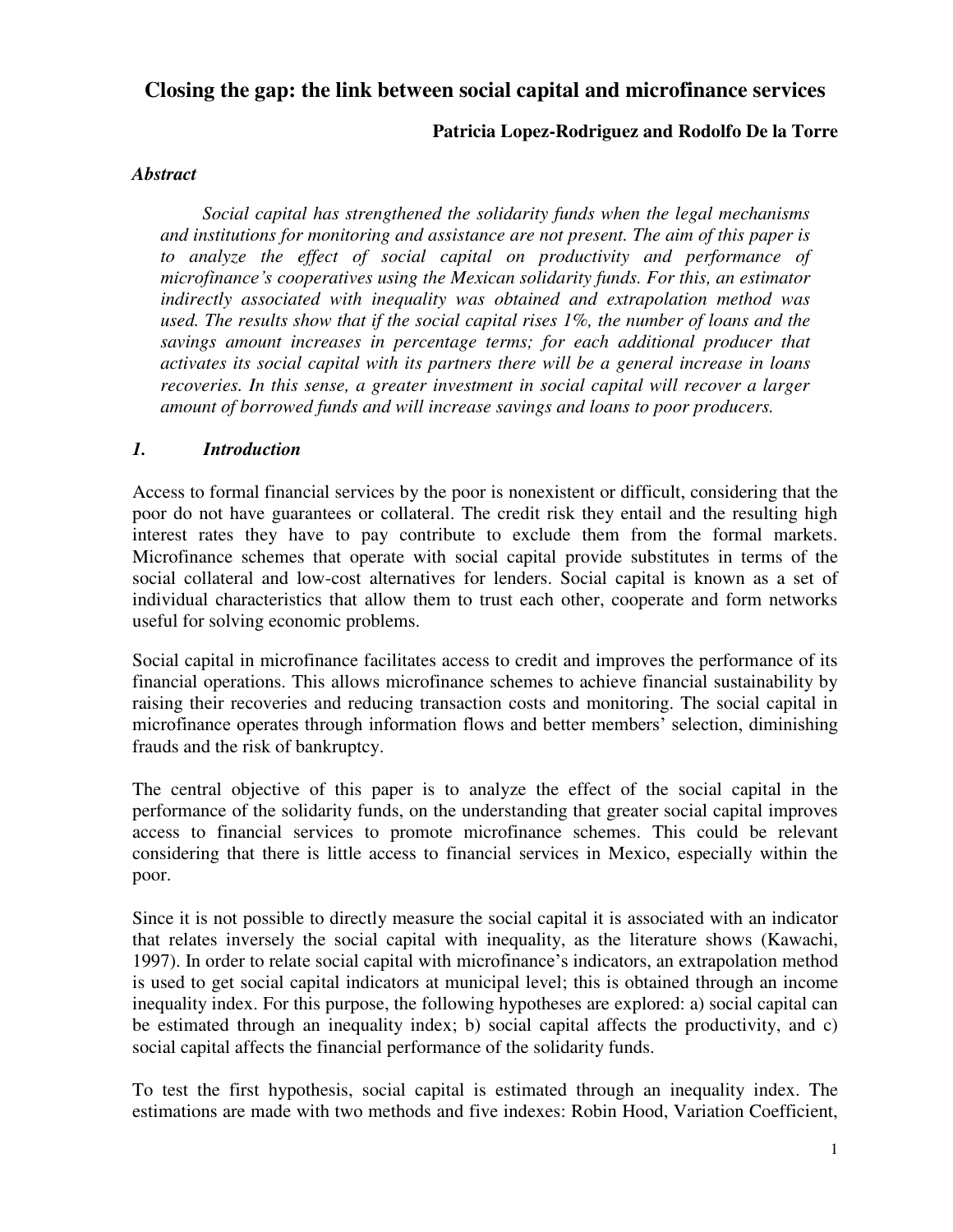Gini and Relative Deprivation. The first method is based on a theoretical model that defines its nonlinear functional form. The social capital indicator consists on the resources offered by a person and it relates theoretically with a coefficient of sympathy, which represents the degree to which a person joins the welfare of another in its utility function, leading to share resources with others. The second method is the estimation of a linear equation that incorporates both a trust indicator from the World Values Survey and each of the four inequality indexes. From the statistical results, it is inferred that the best social capital estimator is the coefficient of variation.

To test the second and third hypothesis, the financial indicators from the solidarity funds and the estimator of social capital previously obtained are considered. Two equations are estimated to show the effect of social capital in the solidarity funds products (savings and loans). Productivity is estimated by the degree of dependence of loans on fund lending and social capital and the dependence of savings on the assets and social capital. To test performance, an equation that measures the dependence of the borrowed funds recoveries on loans average and social capital is proposed. The equations are represented by Cobb Douglas production functions and the social capital is incorporated as an indirect factor associated with the job.

From the estimation of the first equation, it is inferred that the number of loans depends positively on lending funds and social capital. The results suggest that with higher social capital and higher amount of resources available in the Solidarity funds the greater the number of loans is to be granted. From the second equation estimation, it is inferred that the number of savings transactions depends positively on assets and social capital. Therefore, the provision of greater resources through the expansion of assets generates greater savings; and higher social capital will produce greater trust to deposit resources in the solidarity funds.

From the third equation estimation it is inferred that recoveries of the borrowed funds depend on average loans and social capital. Then it is obtained that social capital has a positive effect in the performance of the Solidarity funds via recoveries and that these recoveries present a diverse behaviour when the average loans increase. Therefore, it is inferred that social capital has an effect on productivity and financial performance of the Solidarity funds.

The main outcome of this paper is that an increase of 1% on members' social capital increases loans in 0.29% and increases savings transactions in 0.46%, while each additional unit of social capital retrieves loans in 597 Mexican pesos, which otherwise would not be paid. In the process of achieving these results, it is confirmed that greater inequality in income distribution is associated with a lower trust among solidarity funds members, that is, with less social capital.

This article has been structured in 10 sections. The second section explains the definition of social capital and its different meanings, the definition to be used and the methodologies for its measurement. On the following section are described some reasons why the poor have restricted access to the financial system. Section four explains the solidarity funds operation and its relationship with social capital. Section five reports the financial solidarity funds indicators. Section six describes the methodology and data sources for estimating the social capital. Section seven develops a theoretical model that underlies the functional form and basis for estimating the relationship between capital and inequality. In section nine some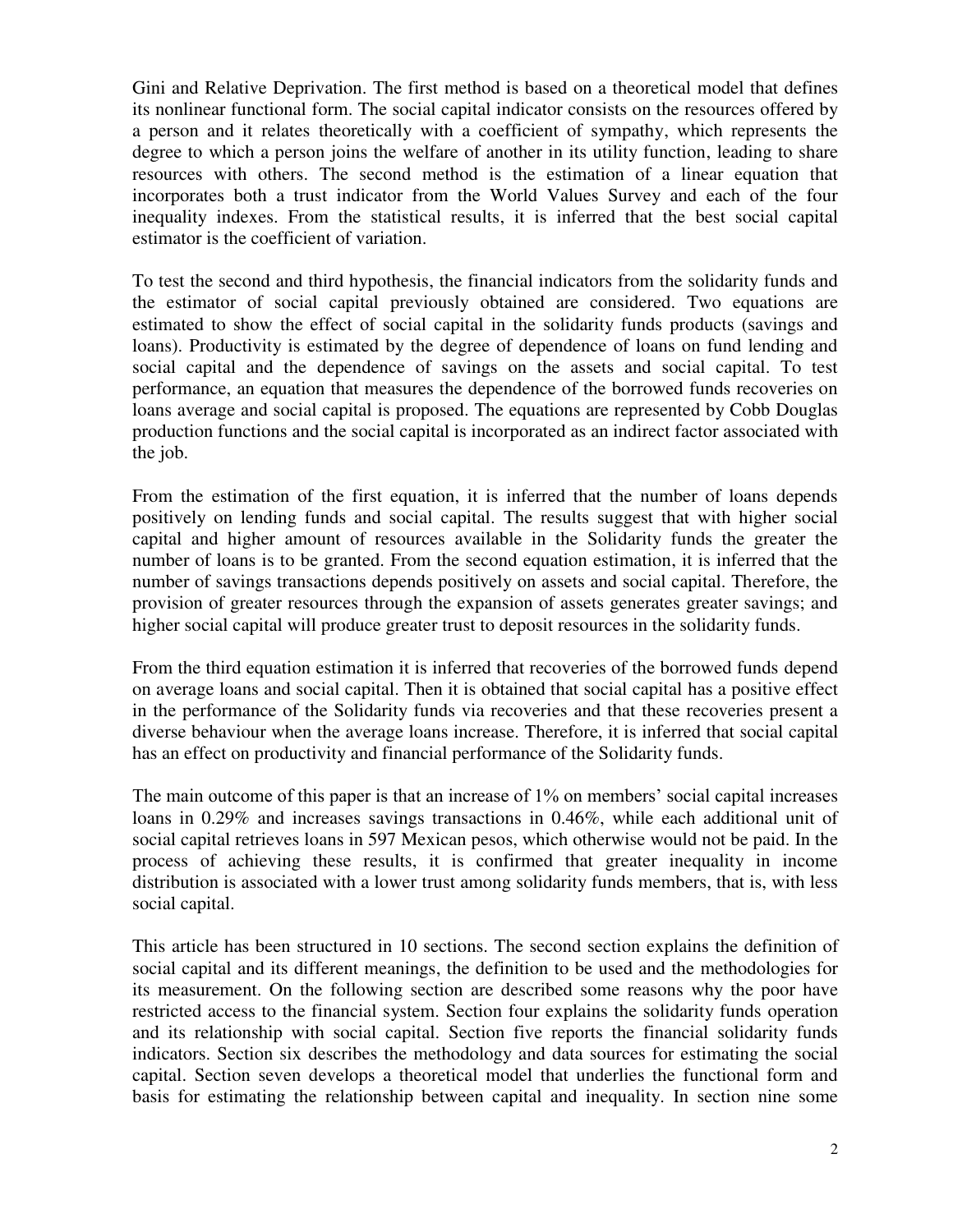estimators are obtained and the working hypotheses are developed in addition to the estimated econometric equations. Finally section 10 concludes.

## *2. Definition and measurement of social capital*

Social capital concept is relatively recent, developed by Pierre Bourdieu in the 1970s and early 1980s, as such it may be placed in the first half of the 20th century and its applications in the past 20 years. In the past, the concept was part of the skills, experience and knowledge that people used in isolation to transform into a productive process while human relations were found exclusively in the social structure. Coleman (1988) established that the relationships, when people try to make better use of their resources, are not only components of the social structure but resources for people.

Social capital refers to networks, norms and trust that facilitate cooperation for mutual benefit (Putnam, 1993). Social capital fosters reciprocity norms, allows the coordination and communication by creating channels through which information can flow from individuals, tested and verified. Contributes to solve problems of collective action and reduce the incentives for opportunism.

Social capital concept is based on trust that distinguishes it from legal and political bodies and civil society. Including customs and forms of association that are spontaneous and not necessarily dependent on laws. Through trust it promotes cooperation and contributes to the achievement of agreements that involve risks in making decisions. Trust allows reducing costs associated with the formation and negotiation of agreements.

In literature there are two sides in discussing this concept; the first is linked to the way resources are obtained. The information, ideas and support that people can obtain through the relationship with others are considered as capital. Another type of capital is obtained in a different ways such as physical or human, which are essentially property of the people and do not depend on others. The second concerns the nature and extent to which people engage in various informal networks and formal civic organizations. The term here is used to characterize the different ways in which individuals interact.

The concept also has three ways to interface to access resources. The first relates to the "bonding" social capital –show the bonds of people on the basis of their sociodemographic characteristics, such as those that occur between family members, neighbours, close friends and co-workers. The second relates to "bridging" social capital –the bonds between people that relate mainly in groups with similar characteristics. The third relates to "linking" social capital –show the ties that a person uses with a position of authority to get resources, as a public representative (police, political party leaders) and institutions (banks, security agencies) (Gittell and Vidal 1998, Narayan 2002, Putnam 2000, Woolcock 1999).

The "bridging" social capital is perceived as horizontal, while "linking" social capital is more vertical, connecting people to resources and key economic institutions. In the case of "linking", social capital is not the presence of the institutions which is an asset, but the nature and extent of social bonds between customers and suppliers, many of which are inherently a way to get resources and/or services.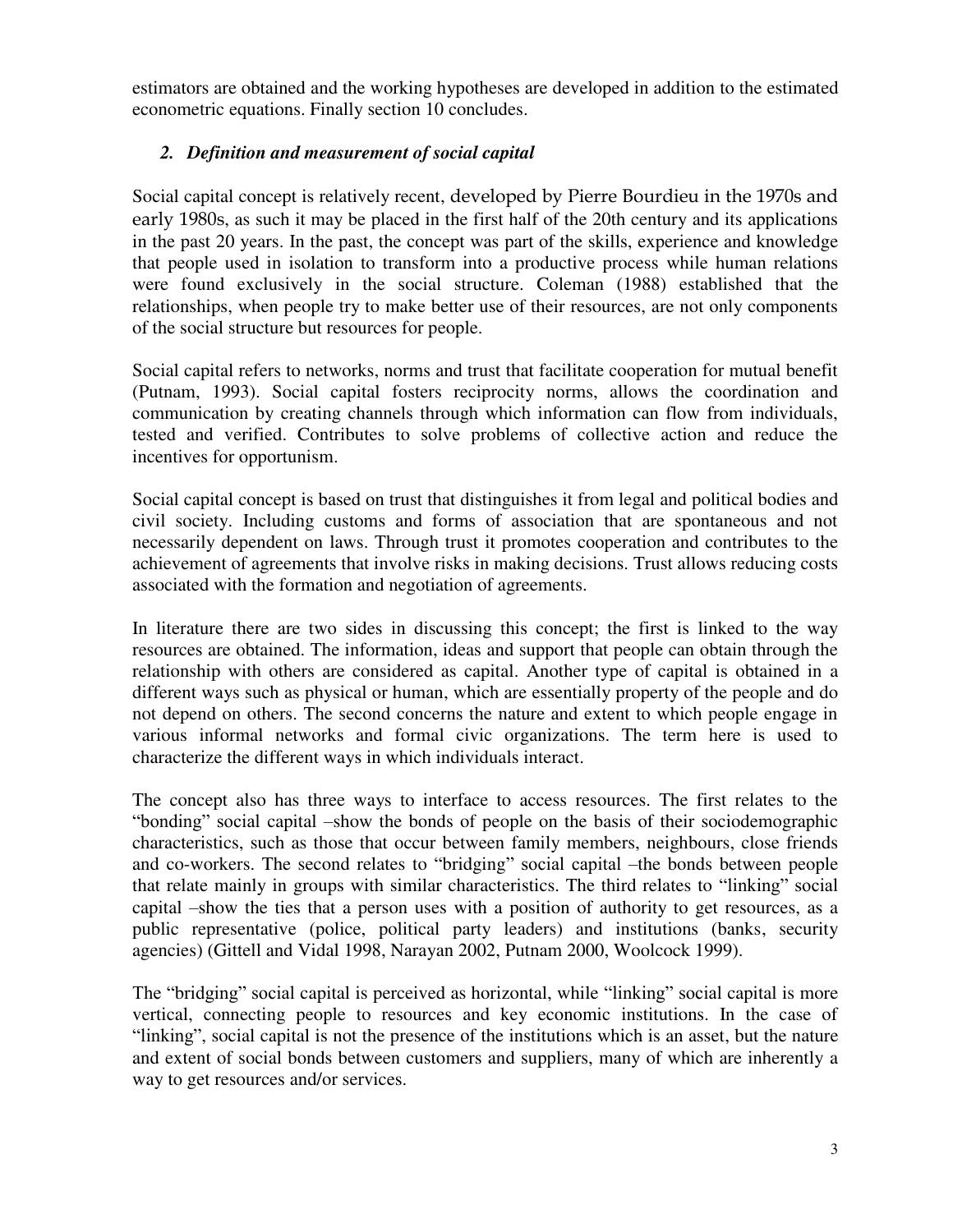Not always these three forms of social capital bring positive effects. They can be used for harmful purposes; for example, some exclusion rules are made to deny access to people for a service. The "linking" social capital can also be despotic or a mechanism for political favouritism. Then, the different dimensions of social capital not always provide useful results for the generation of goods and services.

From the scope, social capital definition also distinguishes two types (cognitive and structural) and two dimensions (macro and micro) (Grootaert et al 2002). The breadth of the concept has been seen as a sign of strength and weakness. The weakness lies in being a multidimensional concept, it could be too broad to provide specific conclusions about individual behaviour or more complex structures. The strength lies in the complementarities and substitution levels.

Social capital definition considered here is the following: "The sympathy that a person has towards another that causes that one offers social capital. People, who offer social capital, generate benefits, advantages and preferential treatment to others" (Robison and Siles, 1997). There are three reasons for adopting the above definition; on one hand, it takes into account the positive aspect of the concept. Secondly, it considers a micro level approach: a set of individual preferences that incorporates the well-being of others in the own welfare. Thirdly, it distinguishes what social capital is from what it makes and where it resides (Robison, Siles and Schmid, 2004).

The lack of an agreed definition of social capital, combined with multidisciplinary approaches can generate different interpretations and ways of estimating the concept. Measuring social capital depends on how it is defined. Depending on the definition, some indicators may be more appropriate than others.

Because definitions of social capital are multidimensional, incorporating different levels and units of analysis, such as organizations and community networks, makes it difficult to obtain a single measure of social capital. As a result, indexes are generated that approximate estimates of social capital. However, there is a risk that these measures could end up capturing different dimensions to the original concept.

One way to find a balance between these measures is to decompose the concept into its different dimensions and thus generate new comparable data sets. Some of the dimensions of social capital relate to the size (the number of people with social capital), geographical dispersion, density/integration, composition and homogeneity of members, frequency of contact between members, strength of ties (degree of intimacy, reciprocity, expectations of durability and availability), social participation and social anchorage (years of residence, neighbourhood and community participation). Using these dimensions has also the risk of mixing the determinants with the results, and sometimes its determinants could be even their results (e.g. health and cultural diversity).

In literature (Grootaert and van Bastelaer, 2002), the indicators generally used to measure social capital are trust in people or governments, culture, sympathy, affinity, solidarity, friendship, membership in civic organizations, time to maintain public services and conflict resolution, collaboration or cooperation with others, social mobility, social participation, social skills, building networks, shared norms, sense of obligation toward others and volunteering, among others.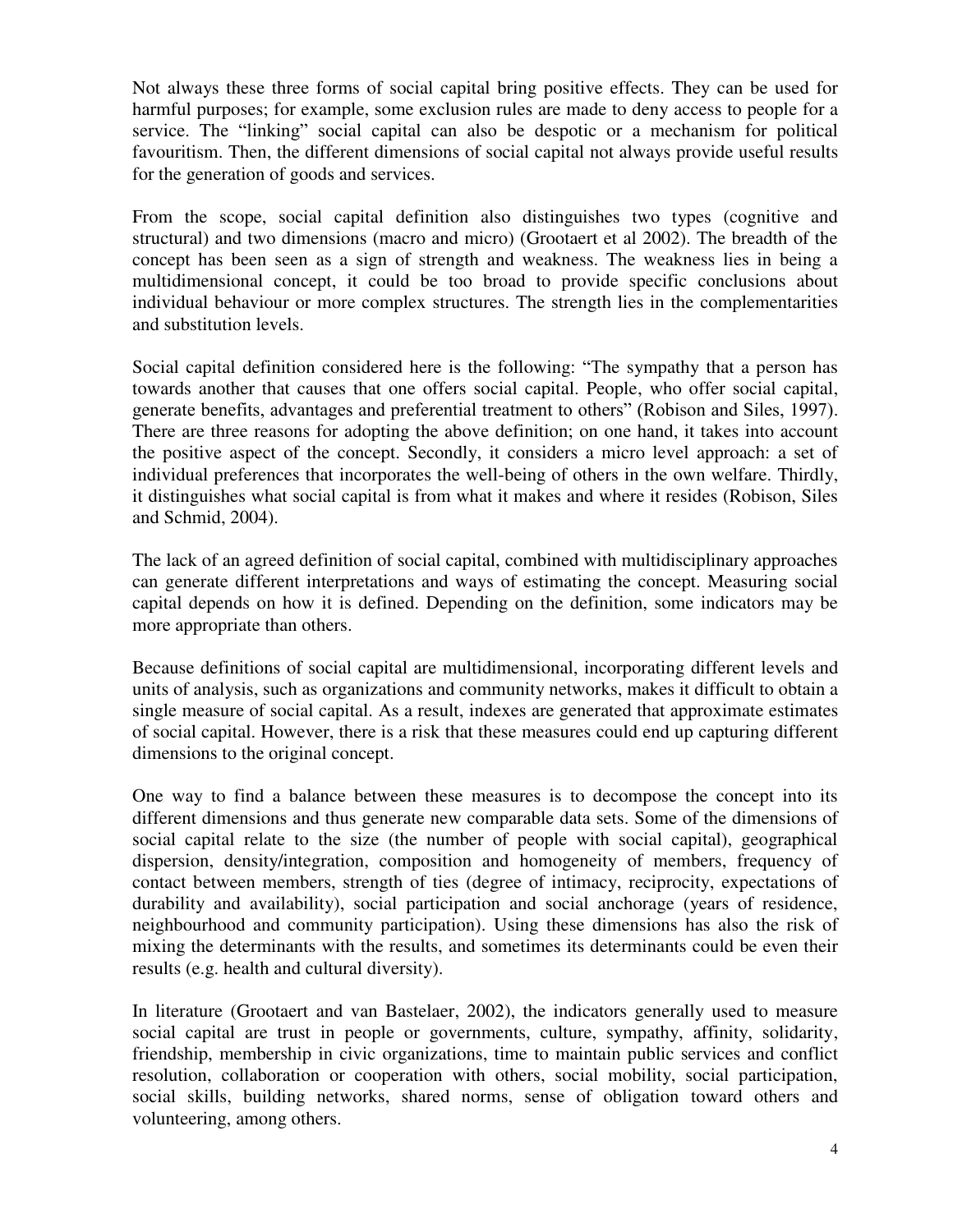However, indicators that measure participation and membership to groups vaguely capture the social capital by counting only the percentage of the population that belong to an organization. Participation in an organization can have different degrees, for example active membership is different than simple membership and within the active membership, and the degree of participation could be different in terms of the number of personal contacts and time spent on solving common problems.

Additionally, membership in an organization can reflect past investments in social capital and not the current state of the capital. Contacts in an organization may differ depending on the time in the organization or its investment in real capital. Thus, the membership may reflect a high level of social capital or a high depreciation. Also, belonging to an organization does not imply affinity or increased participation, and being a member of more than one organization does not necessarily have more value in terms of social capital than a greater involvement in one organization. Moreover, if a person belongs to an organization it tends to generate positive externalities, while an individual status tends to generate negative externalities, especially when it is a zero-sum game.

In relation to the trust indicators, they are not necessarily good measures of individual social capital. For example if a person trusts in another it does not necessarily imply reciprocity, then if people does not have a repayment for its trust, being more trusted will not be individually more productive.

Usually, social capital indicators are obtained from surveys, for example, some indicators like trust and civic cooperation are obtained from the World Values Survey (Knack and Keefer, 1997). Others like newspaper readers, membership in associations like football and coral clubs and confidence in public institutions come from the General Social Survey (Putnam, 1995). Teachers, Paasche and Carver (1997) used parent participation in meetings of community organizations, church youth groups involving their children and parental involvement in school affairs from the National Educational Longitudinal Survey.

Although there are surveys where social capital indicators can be obtained, it has not been possible to get a single variable for its measurement, this is due to several reasons: 1) definitions of social capital are multidimensional with different levels and units of analysis, 2) any attempt to measure concepts such as trust, networks, collaboration, participation and organization is problematic, mainly because of lack of agreement about its meaning, 3) few long-term surveys are designed to measure social capital so as to compare results over time, and 4) some social capital indicators are only at national level but not in more disaggregated units of analysis, like at the municipal level as the case of measures of trust in government, voter trends, members of civil society organizations, hours given to voluntary work.

Other social capital indicators are obtained through approaches to other variables. The variable commonly used is inequality, measured by different indices: Robin Hood, coefficient of variation. There is evidence of a strong negative correlation between social capital and inequality, although the causal relationship has not been defined, usually social capital explains a more equitable income distribution (Coleman, 1988) but in others, income inequality explains social capital, for example Knack and Keefer (1997) and Putnam (2000) where the decrease in inequality leads to more investment in social capital.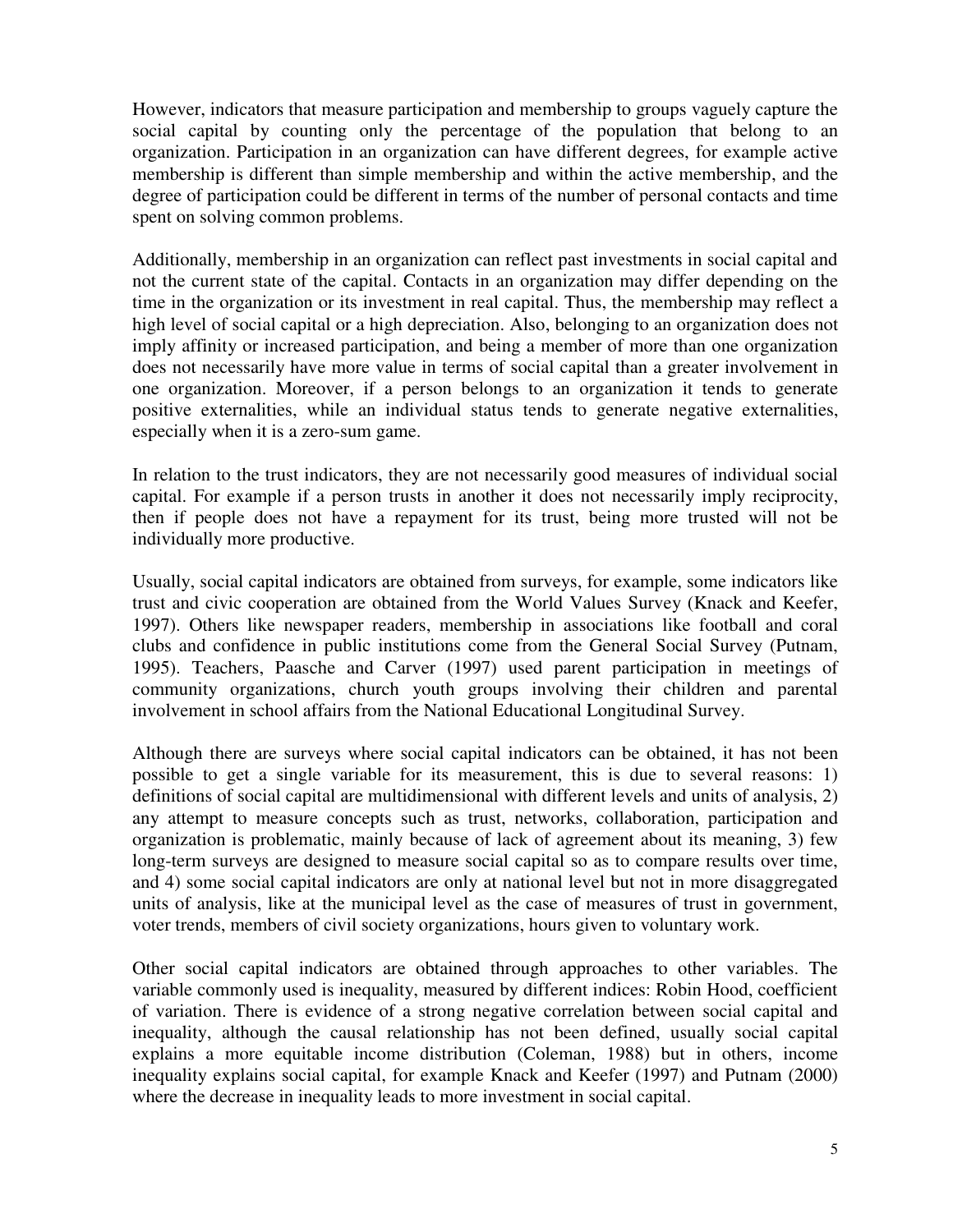Some other studies relate social capital with income measures, for example Boisjoly, Duncan, and Hofferth (1995) measure social capital through the monetary and time support received by a household from family and friends, they found that people with higher incomes have greater access to cash assistance and people with low incomes have greater time help. Narayan and Pritchett (1997) estimated social capital with the extent and characteristics of people associational activity and their confidence in various institutions and individuals, this measure was associated with data from household income in rural communities, they found that social capital increases household income.

Other studies relate social capital with inequality measures, for example Kawachi, Kennedy, Lochner, and Prothrow-Stith (1997) estimated social capital with solidarity groups' density and the portion of individuals who believe that people could be confident. They inferred that investment in social capital reduces income inequality. Robison and Siles (1997) used as social capital indicators family integrity (percentage of households with female heads with children), educational level (percentage of graduates from high school), crime variables (rates of litigation) and employment variables (rates of labour force participation); they found that social capital changes have an effect on the level and disparity of household income.

The most common forms of social capital investment consist in sharing a social network. These networks can be formed by different types of people with common characteristics and have minimum social distance. People who have these characteristics create trust, loyalty and cooperation which could lead to flows of information, saving time and resources in physical and monetary terms.

There is empirical evidence of social capital investment trough networks built in microcredit groups (Knaff and Keefer, 1997, Narayan and Pritchett 1997, Temple and Johnson, 1998; Portes, 1995; Karageorgis and Light, 1994, Heller, 1996). These studies show that social capital generates information channels, facilitates transactions and reduces costs in these credit mechanisms. For example, lack of access to credit for the poor in developing countries is a consequence of limited information and the risk that credit applicants imply. Social capital allows agreements reducing these problems, even in the presence of imperfect information and therefore the credits are provided. Networks and trust attitudes reduce the opportunistic behaviour of some community members, for example the peer pressure mechanism in microfinance is used to prevent default problems. Using this tools social capital will be analyzed and measured.

## *3. Characteristics of financial exclusion*

In Mexico there is limited access to formal banking services and delays in funding. For example, financial intermediaries, including banks, are serving less than 40% of the population and 77% of users know little about the bank contracts. The alternative of expanding the popular financial sector to cover the 60% remaining has had poor results and the Popular Savings and Credit Law (LACP) recently approved has created obstacles to financial intermediaries that serve this sector. On one hand, the approval has reduced costs but also has decreased the flexibility of adaption to the needs of this population**<sup>1</sup>** .

 1 Survey of Financial Culture in Mexico, 2008. Banamex-UNAM.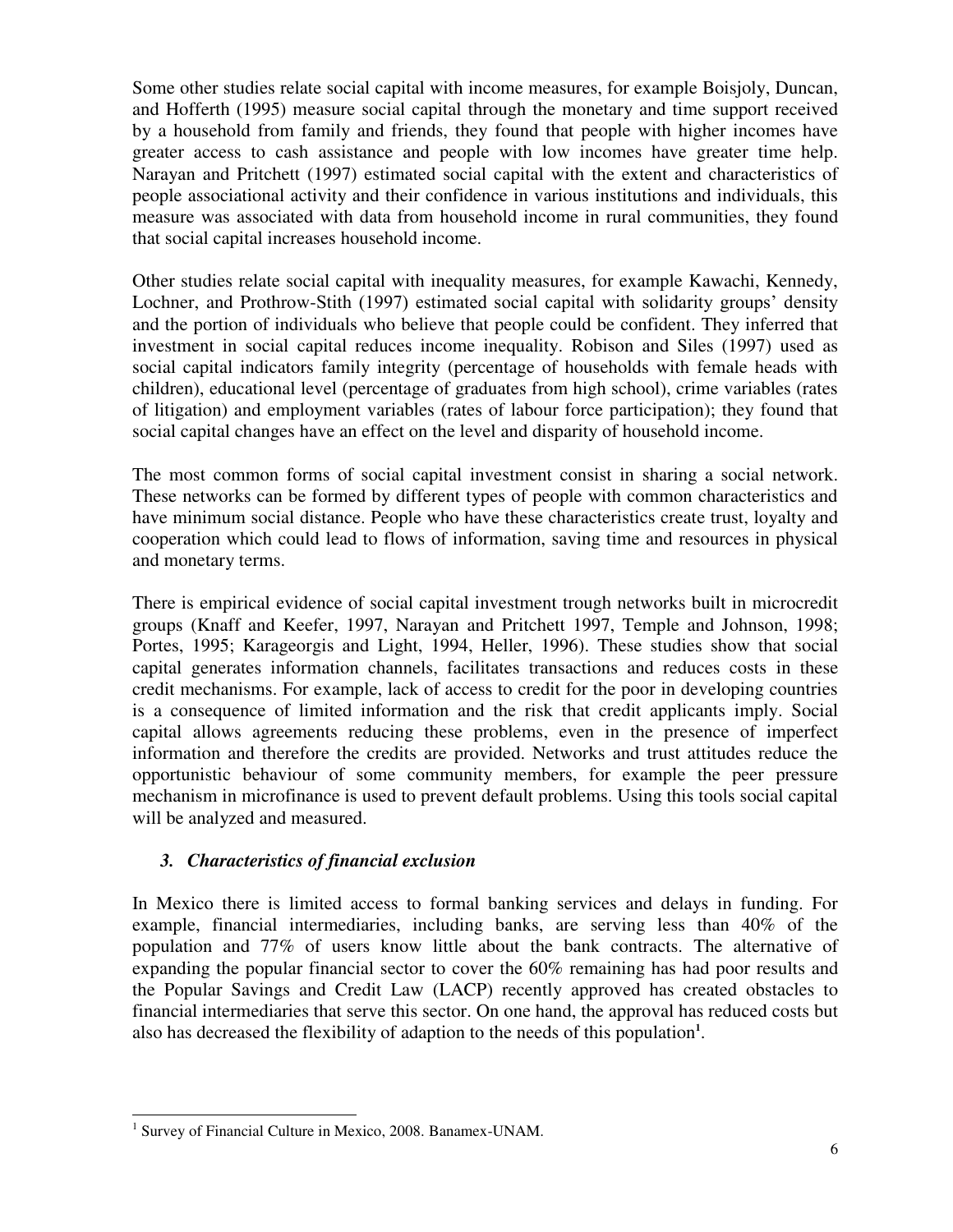The microfinance sector has not achieved greater coverage and penetration in Mexico, mainly in rural areas, for example 80% of people from rural communities use cash as the only mean of payment. The savings system with more penetration is the informal through the Rotating Savings and Credit Association or ROSCA, "home savings", solidarity cooperatives for savings and savings with friends and parents. The 69% of the population lacks of information on financial products and services. This sector has failed to adapt their products to local demands and have problems of past-due loans. 77% of financial services users say they know and understand little or nothing of the contracts in this sector, 2 of 10 people surveyed had a record of their debts, expenses, income and savings, and 7 of 10 people are not informed about services and charges of financial instruments  $(BANAMEX-UNAM, 2008)^{-1}$ . Additionally, the creation of new technologies and products (which is limited) by the financial sector has been based on different characteristics of financial infrastructure.

The access to formal financial services is difficult for poor people considering that they don't have guarantees. Banks have no interest in small crops, animals, or appliances. In some cases, poor people have an acceptable guarantee (their lands); however, they cannot be used because of the lack of a legal property title, the same applies for the mortgage (Mansell, 1995). Therefore, banks base their decisions only on the credit history (information missing when speaking of poor people) or in the income level (which is usually irregular considering the unemployment periods). The lack of information and the credit risk of these borrowers, in addition to high interest rates and the situation described above exclude the poor from the formal financial markets.

Many times transaction costs may be higher on loans for the poor than for higher income individuals because the credit monitoring and contract enforcement are more difficult for the poor. Alternatively, lenders raise the interest rates to a certain level<sup>2</sup> to cover their costs. Thus, financial intermediaries in equilibrium ration the credit giving it to customers that imply less research and monitoring costs and whose contracts are cheaper to enforce. Even in the informal financial sector, interest rates do not balance the markets<sup>3</sup> and credit rationing exists.

Moreover, the transaction costs which the poor face and the cost in time are both high. As there are few intermediaries from the formal financial sector in low-income areas, if poor people go to the bank it may cause them a few hours off of work, including them to travel long distances by walking, use several transports and, quite possibly, make long lines. It may also involve filling forms that are difficult to understand, in addition to time and effort in order to gather the required documentation. These reasons explain why low-income borrowers are not only excluded from credit markets in the formal sector but also from many informal sources of financing.

#### *4. Social capital in the solidarity funds*

Social capital in microfinance works through ties of solidarity, neighbourhood and community organization, its principal asset is trust (Coleman, 1990) and operates through social collaterals, peer monitoring and peer pressure. Mechanisms that foster linkages and strengthen their solidarity bonds are self selection, groups of small size, the homogeneity among the members and their population density (Bastelaer, 1999). Social capital in

j

 $2$ The interest rates are raised until the level that the highest marginal rates increase the probability of default, which would reduce their profits.

<sup>&</sup>lt;sup>3</sup> Sometimes up to 10% per day.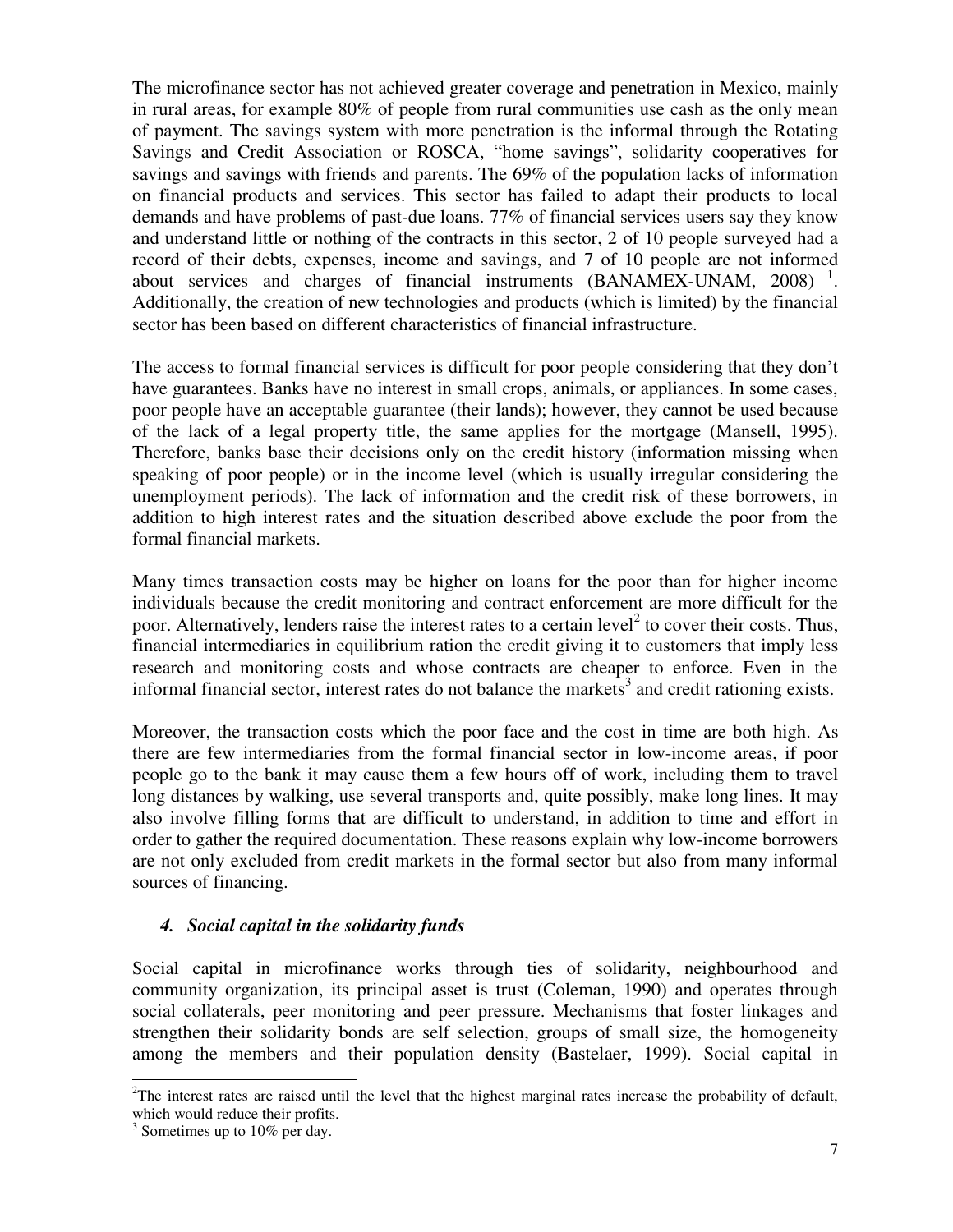microfinance provides substitutes with respect to individual collateral and generates low-cost alternatives for lenders.

Social capital is expressed in the solidarity funds on participation and how this financial instrument is set up: the producers meet voluntarily to establish funds. The members are involved in the process of creation and modification of statutes and operation rules, they are also involved in the designing, monitoring and evaluation process, which reduces their costs. They decide who can become a member because they have information about the members in their communities.

Members are also the owners and responsible for recovery. Using peer monitoring and peer pressure schemes can reduce fraud or default problems. The involvement of the members in the creation, discussion of operation rules, organization and monitoring enables them to adapt to their specific needs and expectations. They participate by attending meetings with all the members involved in order to take decisions that concern the group.

Funds representatives are selected in the Members General Assembly by majority vote; their positions are honorary in nature and therefore not remunerated for their performance. Members can be elected to any administrative post or representation. Through the local credit committee they decide who can become a member but they can also deny entry of a person when the applicant is known for his dishonesty and disrepute in the community. This selection mechanism has a positive effect in preventing risks of fraud or default problems.

The members represent the social guarantee that applicants need to obtain for a loan. For example, in the case of solidarity loans members can be the social collateral for loans. Also, members are responsible for monitoring the performance of their managers and the use of its funds through the supervision boards, management and credit committees. The funds keep a record of each member in addition to the books and the registration of members at meetings. This monitoring tool allows minimizing fraud and provides security to the members.

The operation system of the funds has its own implicit social oversight mechanism to avoid attempted fraud. However, in the case of fraud or default from a member, the board of directors decides to temporarily suspend or expel them from the Fund. But the punishment goes beyond an economic fraud, it is a social destitution restricting their participation in several community activities and limiting their access to the benefits of public services and assets created with the resources of the funds.

Responsibility and trust between members allows getting loans without excessive collateral. To the extent that customers are also owners and correspondents of the fund administration, it reduces the temptation to not pay and reduces the presence of fraud. In case it happens, their social system controller can detect them in time. This situation reduces the risk of bankruptcy, preventing its spread to other funds from other regions.

On the other hand, the solidarity funds do not have permission from the National Banking and Securities Commission (CNBV by its initials in Spanish) to operate as entities of Savings and Loan Associations (EACPs by its initials in Spanish) in terms of the Popular Savings and Credit Law (LACP by its initials in Spanish) because they are civil societies. They are not subject to the approval of the Ministry of Finance and Public Credit (SHCP by its initials in Spanish), or the inspection and supervision of the CNBV, or are located in the rules of the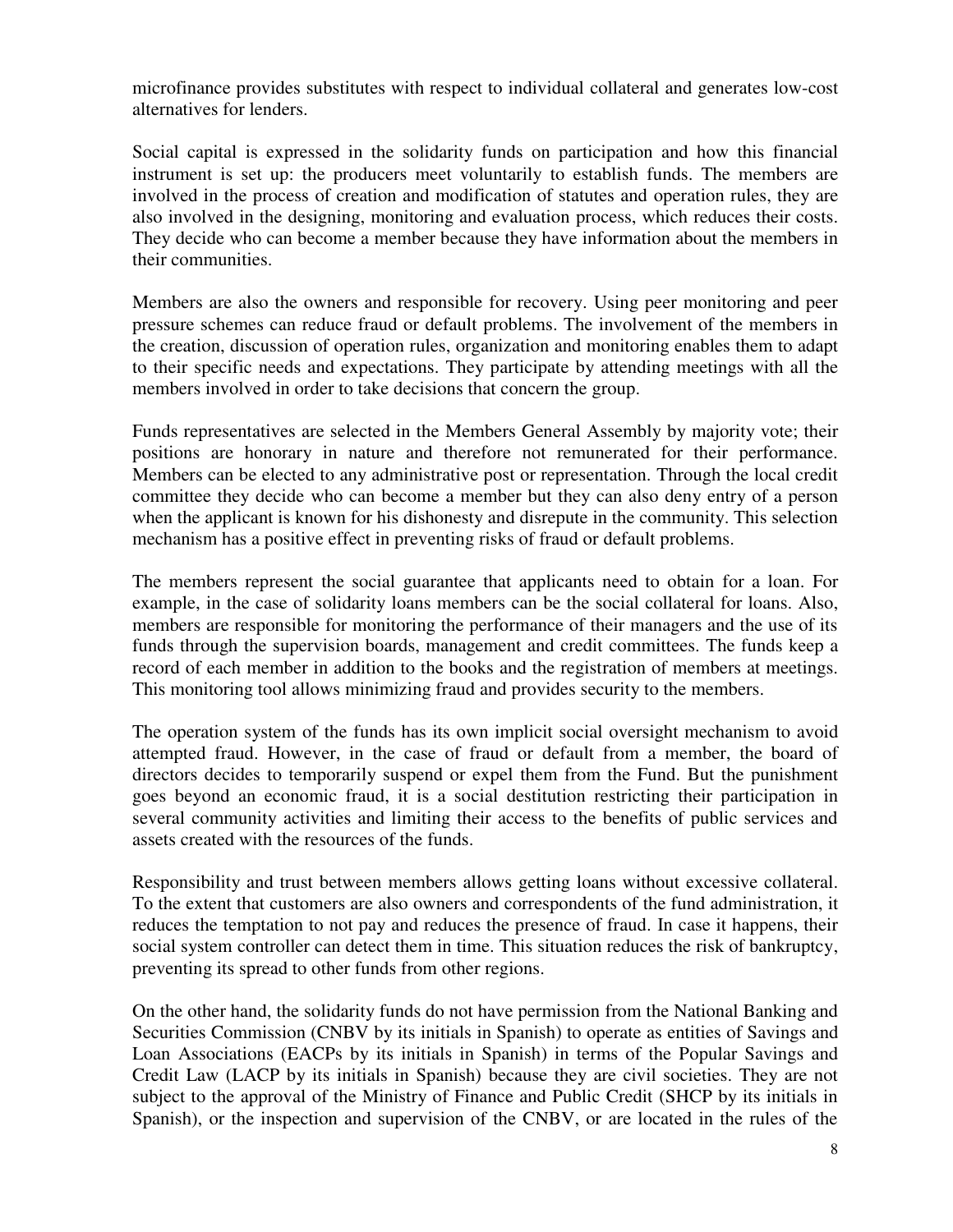Savings and Loan Societies (SACPs by its initials in Spanish), but they have auxiliary supervision and technical assistance from a Federation $4$  and are considered by the LACP.

The funds have not been able to adjust their operation to the requirements established by the LACP; they are not required to comply with prudential rules as they apply only to entities that are subject to regulation by the SACPs and CNBV as credit unions or well, as public financial institutions like Banrural.

The funds are not SACPs because the requirements are costly and complicated. For example, they are obliged to contract managers and administrators with five and ten years of work experience, the call for its annual meetings have to be published ten days in advance in the newspapers of greatest circulation in the area, and the opening hours are rigid (it opens from Monday to Friday and close on weekends).

These requirements are difficult to fulfil in most of the funds. First, because there are populations in which the low level of education of its members makes it very difficult to secure a staff with technical training. Second, by its geographical dispersion, many of these communities have no access to newspapers or the media, and third, regarding the schedule, the weekend is the time when the members of the country side and surrounding communities come to town, where the offices of the solidarity funds are usually installed.

This status limits the financial development of the funds and prevents them from having the backing of the banking authorities, this still is not an obstacle to their development, but may be in the future. So, while for internal management, the funds do have statutes and rules of operation approved by the membership, it is necessary that they are supported and count with an appropriate legislation. In this sense, social capital has a special advantage on the legal aspect of the solidarity funds, its mechanisms of operation, supervision and control of funds gives them confidence and certainty to the partners on the use and recovery of resources, which could not be done otherwise, but because of its legal situation they cannot be governed under other statutes, implying a high cost for the funds forcing them in some cases to change their social denomination. In this sense, the mechanisms for participation, selection, supervision and monitoring act as substitutes for legal mechanisms and oversight.

## *5. Income transfers and social capital model*

Social capital has been estimated through opinion surveys and indirect measures like inequality indices such as the Robin Hood index and the coefficient of variation. The results have shown that income inequality is negatively associated with social capital, which suggests that inequality, through a suitable functional form, can be a proxy of social capital.

In order to find a theoretical proxy of social capital through its relationship with inequality there will be used a model that shows the inverse relationship between social capital and inequality, through four indexes: Robin Hood, coefficient of variation, Gini and relative deprivation. The indicator of social capital consists of the resources offered by a person and relates theoretically with a coefficient of sympathy. This represents the degree to which a person incorporates the welfare of another in his utility function and that leads to sharing resources with other.

<sup>-</sup>4 Federación Nacional de Cajas Solidarias, A.C.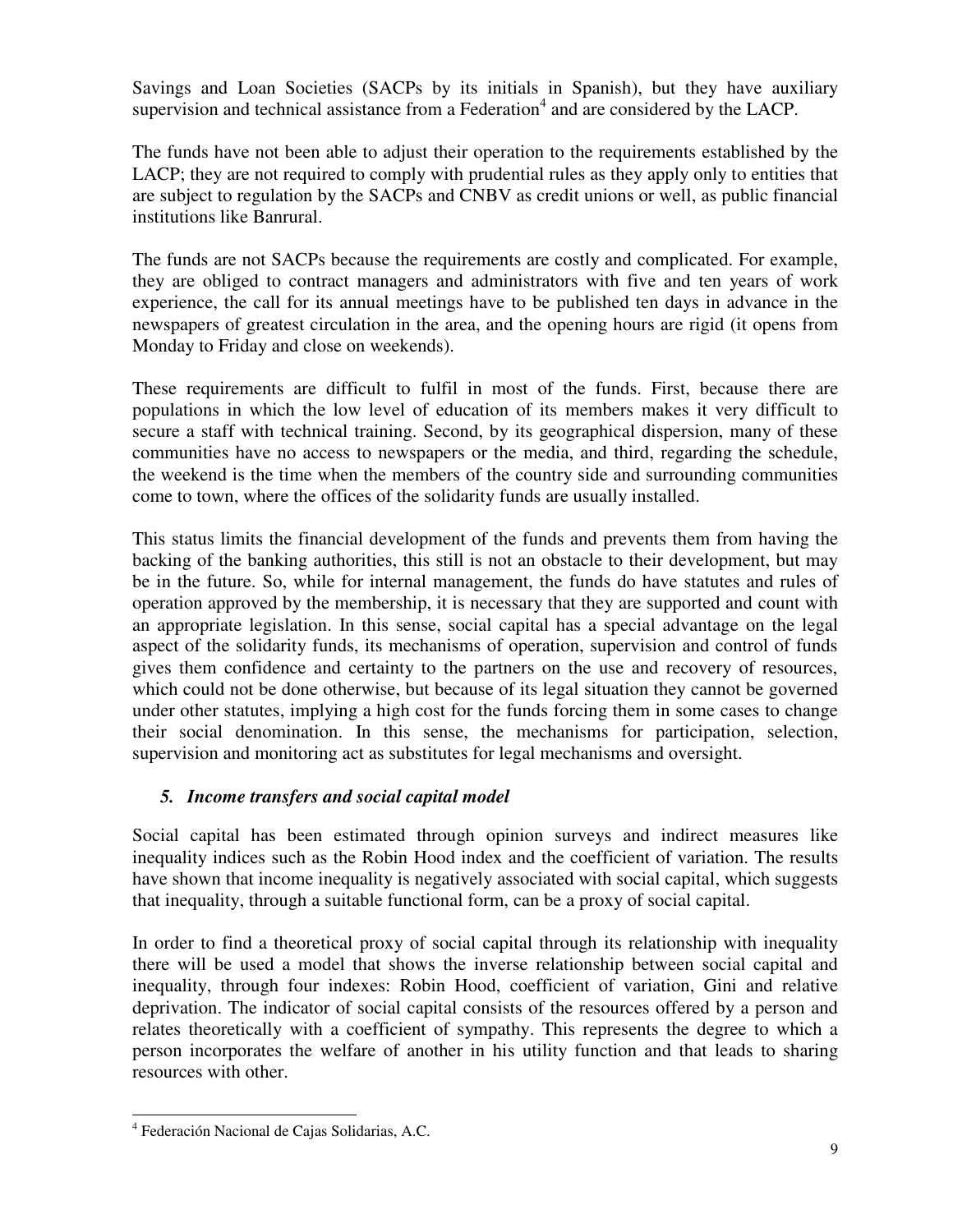In this way, social capital is observed in the transfer of income, as an individual with more income is concerned about an individual with less income because there is a relation of sympathy between them (if there is positive social capital). The individual with more income is interested into raising the welfare of the other with less income by transferring part of his income, thus generating a redistribution of income inequality that favours the worst. This behaviour is pleasing for both because the higher income individual raises his social capital invested in the poorer individual, and therefore his utility, and the individual with less income is receiving a transfer.

In this model there are two individuals (*i* and *j*) with equal utility functions, Cobb-Douglas type. Their functions depend on the final income itself *(Ifi)* and the final income of another individual  $(If<sub>i</sub>)$ , which in turn depends on the amount of social capital between the two that is represented by a coefficient  $K$ . If social capital is positive, an increase in the income of individual *j* will give satisfaction to individual *i*, the opposite happens when social capital is negative, when  $K=0$  any change in the income of *j* is indifferent to *i*. In this model social capital is assumed positive. The following are the utility functions for individuals *i* and *j*:

$$
U_i = \iint_i f_j^{k} \tag{1}
$$

$$
U_j = I f_j I f_i^{\kappa}
$$
 (2)

It is assumed that social capital is equal for *i* and *j* individuals  $(K_{ij} = K_{ji} = K)$ , since the two individuals feel sympathy for one another in the same way. The income elasticity is given by the social capital coefficient  $K=(\partial U_i/\partial H_i)(H_i/U_i)$ , and lies between 0 and 1 *(0<K<1)*, i.e. each individual appreciates the other, but not as much as they appreciate themselves. If  $K \le 1$ , the individual *i* appreciates more an increase of one percent of its final income than an increase of one percent of the final income of the individual *j*. If *K=1*, *i* appreciates the final income of *j* as much as his own income, if  $K>1$  for *i* the final income of *j* is more important than its personal income, if *K=0* individual *i* does not appreciates *j*.

The final income of *i* and *j* individuals is given by the sum of the initial income *(Io)* and net transfers *(Tn)*, i.e. what an individual has minus the amount of transfers he gives  $(If<sub>i</sub>=Io<sub>i</sub>+Tn<sub>i</sub>)$ and  $If_i = I_0 + T_n$ . These net transfers consist of transfers received *(Tr)* minus transfers given **(Tt)** ( $Tn_i = Tr_i - Tt_i$  and  $Tn_j = Tr_j - Tt_j$ ). Individuals will only differ from each other by their initial incomes, i.e., at the beginning there is inequality in their allocation of income.

In this model it is assumed zero transaction costs, i.e. transfers which gives the individual *i* are equal to the transfers received by individual *j*, in turn, transfers received from the individual *i* are equal to those granted by the individual *j*  $(Tr_j = Tt_i$  *and*  $Tr_i = Tt_i$ *)*. In this model, the total income of individuals does not change, otherwise income distribution could be affected by factors other than transfers, therefore, the income of the economy is fixed, the amount of final incomes of *i* and *j* is equal to the total income of the economy  $(It = If_i + If_j)$ . In this economy, each individual transfers part of his income to another according to his preferences, thus generating a reallocation of income. The following explains the distribution graphically.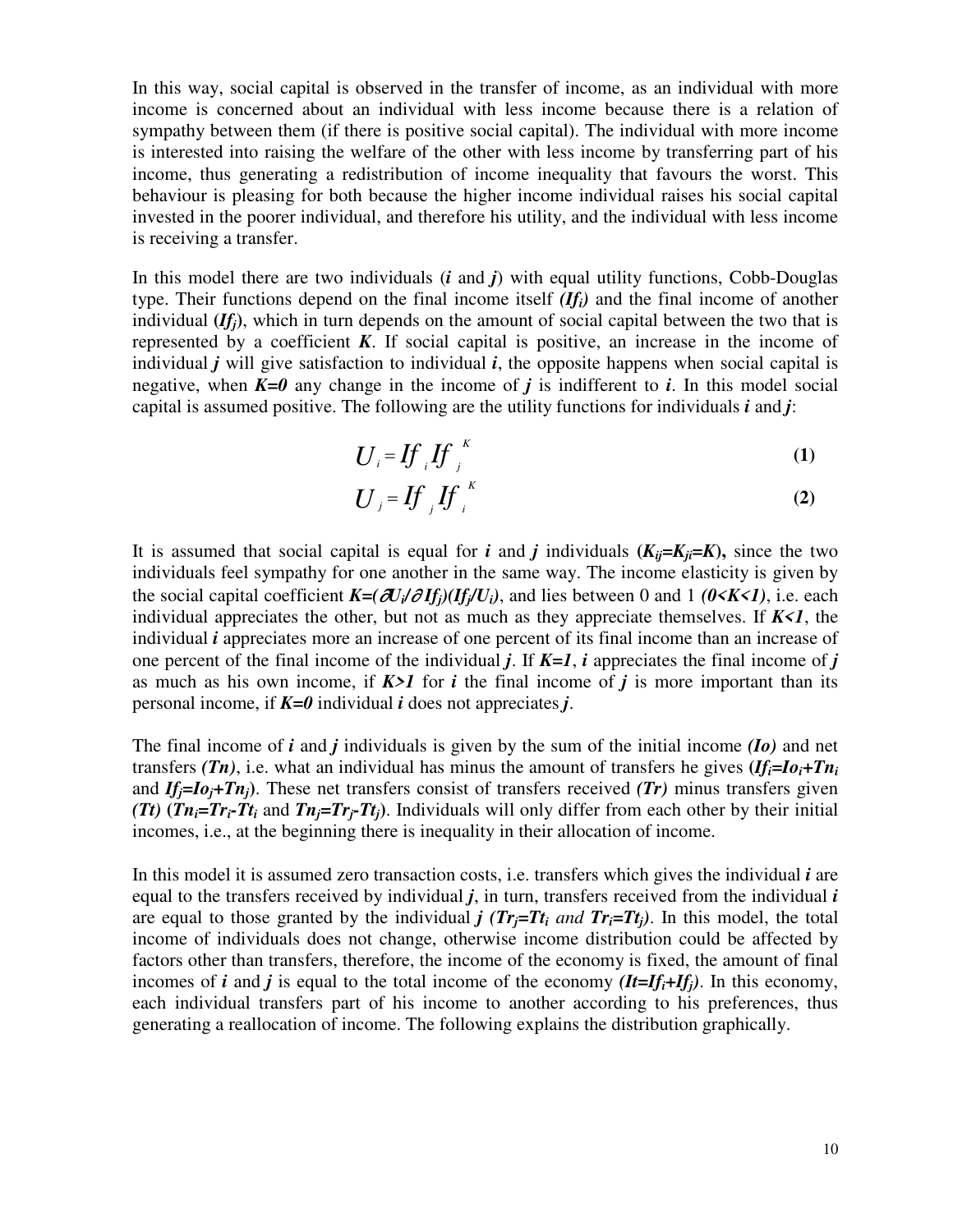

Point *A* shows the initial allocation of income. In point *B* the individual *i*, according to its preferences decided to transfer part of his income to the individual *j*, which changed the distribution increasing the income of *j* and decreasing the income of *i*. The line *It* is the sum of individuals' incomes and is equal to the total income of the economy. If there is no social capital, the individual  $\vec{i}$  is not worried about the individual  $\vec{j}$  and the distribution would be equal to the original allocation located at point *A*, but because *i* feels sympathy for *j*, then *i* is concerned by *j* and tries to benefit him by transferring part of his income, thus changing the original distribution of income, standing now at the point *B*. If the final distribution has incorporated social capital, this could mean that the distribution is an indirect measure of social capital. Thus, the social capital measure is the change of the initial distribution with respect to the final distribution, i.e. the difference between *A* and *B*.

On the other hand, the only thing an individual can control are the transfers granted (*Tt*). The initial income (*Io*) and the transfers received (*Tr*) are exogenous, and then the variable that will determine the model is *Tt*. Therefore, the maximization problem arises in terms of transfers granted. Substituting the final income and net transfer equations in the utility function of each individual will get the problem of maximization of *i* and *j*.

$$
M_{\overline{T}t_i}XU_i = (Io_i + Tr_i - Tt_i)(Io_j + Tt_i - Tt_j)^k
$$
  

$$
M_{\overline{T}t_j}XU_j = (Io_j + Tr_j - Tt_j)(Io_i + Tt_j - Tt_i)^k
$$

The first order conditions  $\left(\frac{\partial U_i}{\partial T_t}\right)$  and  $\frac{\partial U_i}{\partial T_t}$  are as follows:

$$
\frac{\partial U_i}{\partial T t_i} = -\left( I\mathbf{O}_j + T t_i - T t_j \right)^k + \kappa \left( I\mathbf{O}_i + T r_i - T t_i \right) \left( I\mathbf{O}_j + T t_i - T t_j \right)^{k-1} = 0
$$
\n
$$
\frac{\partial U_j}{\partial T t_j} = -\left( I\mathbf{O}_i + T t_j - T t_i \right)^k + \kappa \left( I\mathbf{O}_j + T r_j - T t_j \right) \left( I\mathbf{O}_i + T t_j - T t_i \right)^{k-1} = 0
$$

Substituting again the final income of *i* and *j* individuals in the first order conditions gives the following optimization conditions.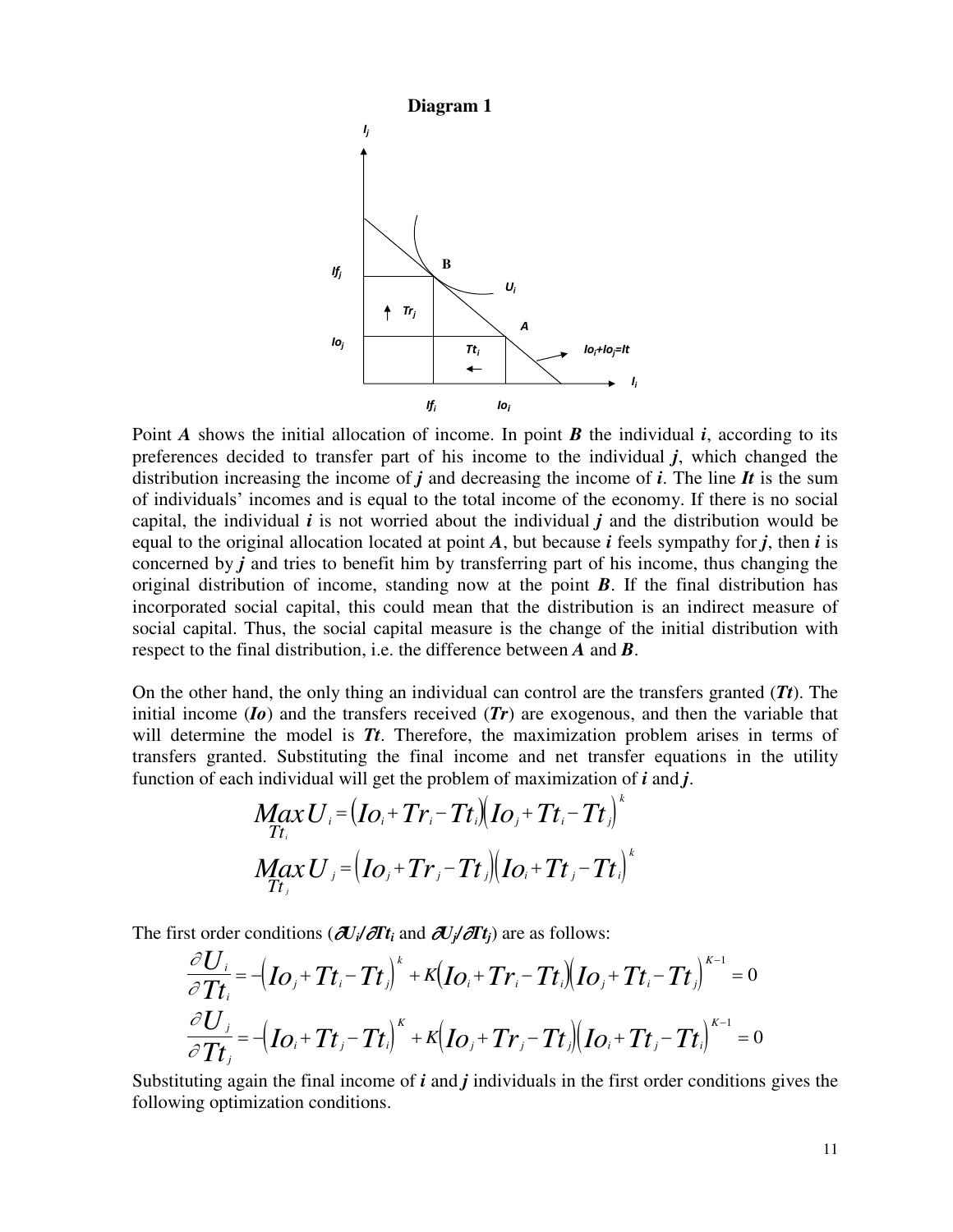For *i* 
$$
K = \frac{If}{If_{i}}
$$
 or  $If_{i} K = If_{j}$   
For *j*  $K = \frac{If_{i}}{If_{j}}$  or  $If_{j} K = If_{i}$ 

Just one of these two conditions applies. If there is inequality, the individual who has more income gives transfers and the individual with less income is the receiver. In this model it is not possible that the two individuals transfer their income at the same time. The following are the transfer's allocation from  $\boldsymbol{i}$  to  $\boldsymbol{j}$  (diagram 2) and from  $\boldsymbol{j}$  to  $\boldsymbol{i}$  (diagram 3).



Considering the optimization condition of *i*, individual *i* cannot receive income from *j*, the only thing he can do is to transfer part of his income to *j* moving from right to left on the line of total income. The optimization condition of *i* is at point  $B_i$  (**If**<sub>*j*</sub>=**KIf**<sub>*i*</sub>). The line where point *Bi* is located is different to the curve of 45° because the individual is concerned about the other, but more about himself, i.e. *K* is smaller than one. The initial income of *j* is at point *A*.

If the initial income of  $j$  was at point  $Bi$ , then  $i$  would no longer need to transfer part of his income to *j*. But if the endowment income of *j* is at a point on the right of the optimization condition of *i*, individual *i* can continue granting to *j* until point *Bi*. In the event that the initial income of  $j$  is above the condition of maximization,  $i$  cannot continue to grant transfers to  $j$ because that would be to move away from point  $Bi^5$ . Therefore, in the dotted line, which is above of the optimal point *Bi*, *i* will not transfer income to *j*. This is shown in the following equations:

If 
$$
I_O \leq K I_O \Rightarrow T_t > 0
$$
, if  $I_O \geq K I_O \Rightarrow T_t = 0$ .

j

<sup>&</sup>lt;sup>5</sup> If the endowment income of  $j$  is found to the left of  $A$ , and  $i$  would like to move from left to right transferring income to *j* to reach his optimal point, this would be like stealing income to *j*, producing a reduction of *j*'s income that instead of helping him it would hurt him. This behavior of *i* to *j* shows negative social capital.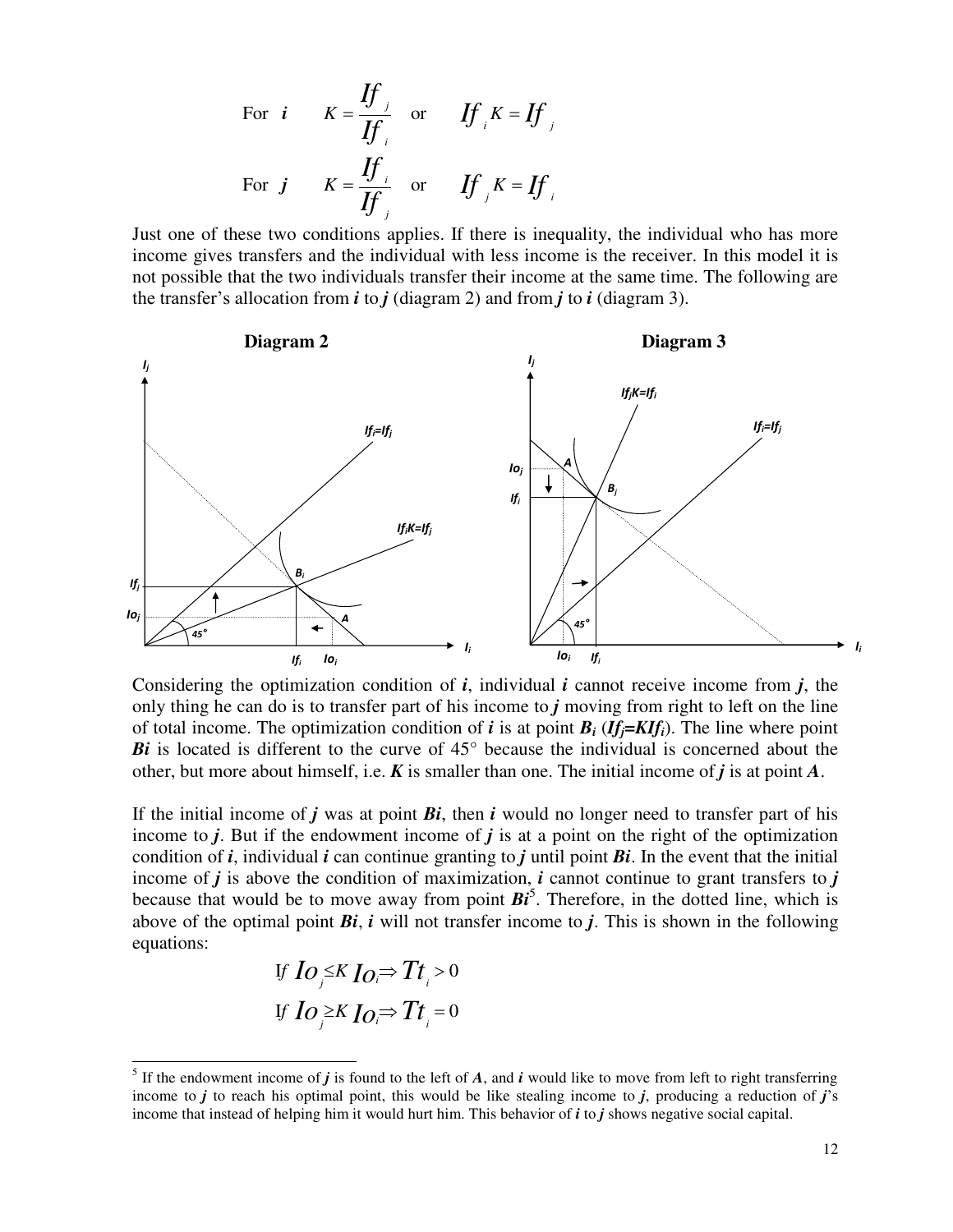When there is social capital and  $j$  feels sympathy for  $i$ ,  $j$  will transfer to  $i$ , so reducing his income by moving from left to right on the line of total income (*It*). His condition optimization is in the point  $B_j$  (*If*<sub>*i*</sub>=*KIf<sub>j</sub>*). This behaviour is shown in Diagram 3. In the case of *j*, where the initial income of *i* is above the optimization condition of *j*, as in *A*, then *j* will transfer part of his income to *i*, but if the initial income of *i* is below the point  $Bj$ , *j* will not transfer income to *i* because if he did, he will move away from the maximization condition, Hence on the dotted line that is below *Bj*, individual *j* will not transfer to *i*. This is shown in the following equations:

0 I 0 *Io Io Tt Io Io Tt j j i j j i If K f K*

In the pre-conditions for maximization of  $Bi$  and  $Bi$ , where  $i$  transferred income to  $j$  and  $j$  to  $i$ , there is a relationship between social capital and inequality, in these areas one individual transfers to another and to be able to carry out such a transfer there should be a sympathetic relationship in which one wants to improve the other. In addition, if it happens an inequality situation is necessary, where one has more income than another and wants to benefit the other transferring some part of his own income.



The areas where there is a relationship between inequality and social capital are located in the spaces above the conditions of optimization, not dotted areas of the total income line. In the dotted area, although there is social capital between *i* and *j,* there is no relation between social capital and inequality because there is no imbalance which encourages both *i* and *j* to transfer income away from the optimum.

In the area located to the right of *Bi*, where individual *i* transfers part of his income to *j*, an optimization condition of *i* is achieved and *j* condition is irrelevant because it cannot be reached. In the same way, in the area that lies to the left of *Bj,* where *j* transfers to *i*, the maximization condition of *j* is reached, but *i*'*s* condition is irrelevant. The dotted area represents both incomes and their conditions can be achieved. If one condition applies the other does not, therefore, only one condition can be observed at a time. Thus, the case of individual *i* can be analyzed, which transfers income to *j*.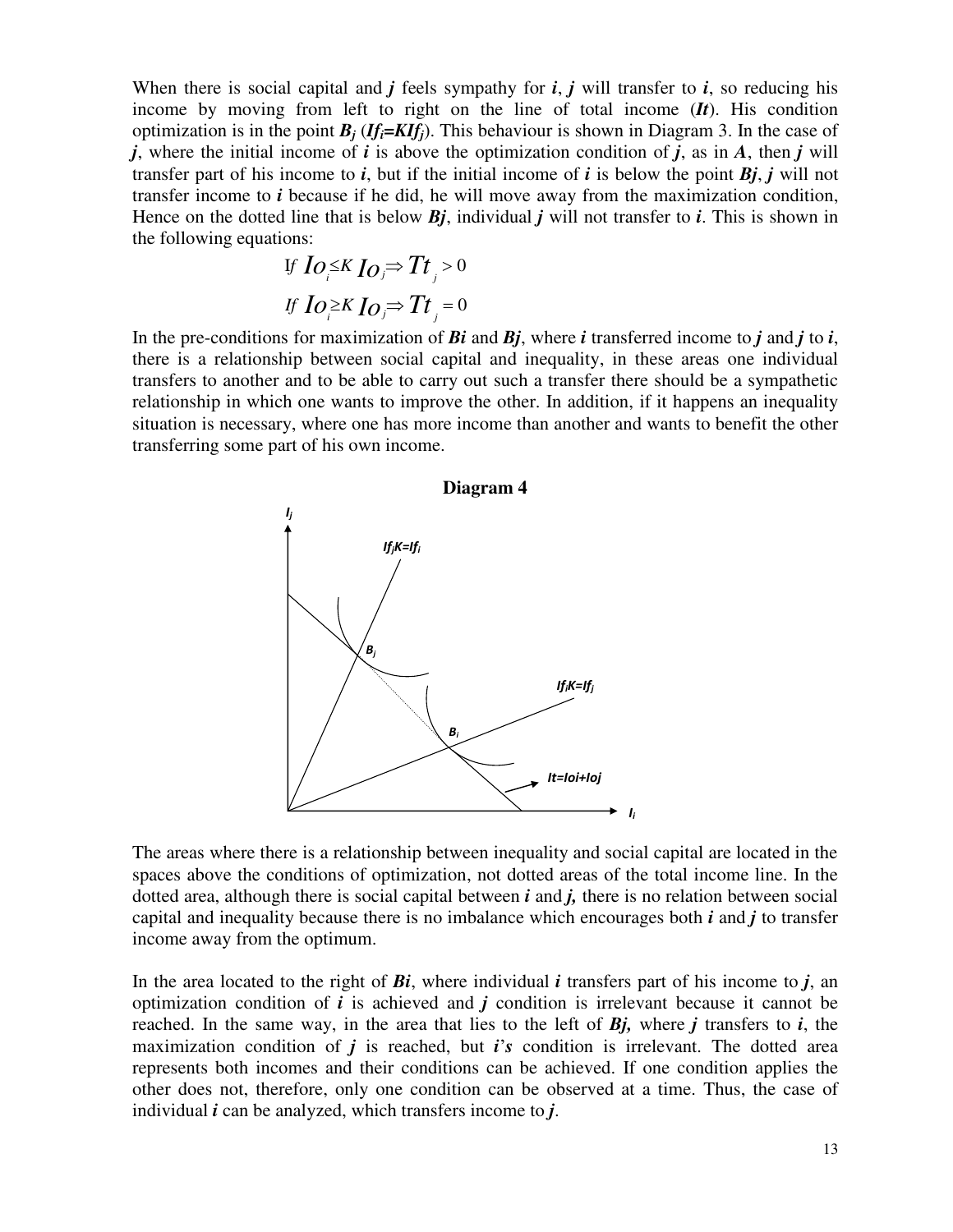Previously, the final income of individual *i* was defined as follows: *Ifi=Ioi+Tri-Tt<sup>i</sup>* , but considering the case where only the optimization condition of *i* applied, *i* only transfers income and receives no transfers. Then his received transfers are zero and his final income is as follows:  $If_i = Io_i - Tt_i$ . Considering the individual *j* case, *j* only receives transfers from *i* and grants none, then transfers granted from *j* are zero and his final income is: *Ifj=Ioj+Tr<sup>j</sup>* . So in the case where only the *i*'s condition apply, the transfers that *i* grants are the transfers that *j* receives, so the transfers are redefined as *T* and final incomes of *i* and *j* are as follows *Ifi=Ioi-T* and  $If_i = Io_i + T$ . Substituting these equations in the optimization condition of *i* the transfers given by *i* and received by *j* are obtained:

$$
T = \frac{K I O_i - I O_j}{1 + K}
$$

Furthermore, by substituting this equation in  $If_i = Io_i - T$  and redefining the total income as *It=Ioi+Io<sup>j</sup>* , final income of *i* is obtained, which depends on the total income and the sympathy coefficient  $I_f = [It/(1+K)]$ , in the same way by replacing the transfers equation in  $I_f = I_0 + T$ final income of *j* is obtained, it is expressed as follows  $If_i = [KIt/(1+K)]$ . The final average income of the two individuals involved in this economy is given by  $\overline{f}f = (If_i + If_j)/2$ . Now, different income inequality indexes are incorporated to the model to observe the relationship of social capital with inequality. These indexes are: the Robin Hood index, the coefficient of variation, the Gini index and the index of relative deprivation. These indexes were selected based on the argument that the gap between rich and poor is contributing to lower levels of social cohesion and trust (Kawachi, et. al., 1997) and that inequality causes a feeling of envy and injustice that discourages investment in social capital (Podder,  $1996$ )<sup>6</sup>.

#### *Robin Hood Index*

The Robin Hood Index is defined as the proportion of aggregate income to be transferred from households above the median income to the households located below the mean in order to achieve equality in income distribution (Atkinson, 1992). Thus, the Robin Hood index in this economy is as follows:  $RH=If_i$ <sup>*-*</sup>  $\overline{If}$  in the case of individual i. Substituting the equations of final income and average income in the Robin Hood index, it is expressed as follows:  $RH=(If_i - If_j)/2$ . Now considering the final income of *i* and *j* in the Robin Hood index, it is redefined as follows:  $RH=0.5*[(1-K)It]/(1+K)$ . The Robin Hood index in absolute terms corresponds to  $RH=(If_i - If_j)/2$ , in relative terms it is given by the ratio of the index and the total income (*rh=RH/It*). So replacing the equation of the RH index found in the relative Robin Hood index it is obtained the following result: *rh=0.5\*[(1-K)/(1+K)]*.

Thus, the Robin Hood index shows a negative relationship between social capital and inequality: the higher social capital between  $\vec{i}$  and  $\vec{j}$  is, the lower income inequality in this economy will be. Social capital is then defined in terms of inequality resulting the following equation: *K=[1-(2\*rh)]/[1+(2\*rh)]*. In this equation, the maximum value of the *rh* index is a

<sup>&</sup>lt;sup>6</sup> "There is a direct relationship between the degree of inequality and the extension of the injustice sense in society with consequent dissatisfaction that causes conflicts of class," this sense of injustice caused by inequality hinders social collaboration for the welfare and discourages investment in social capital.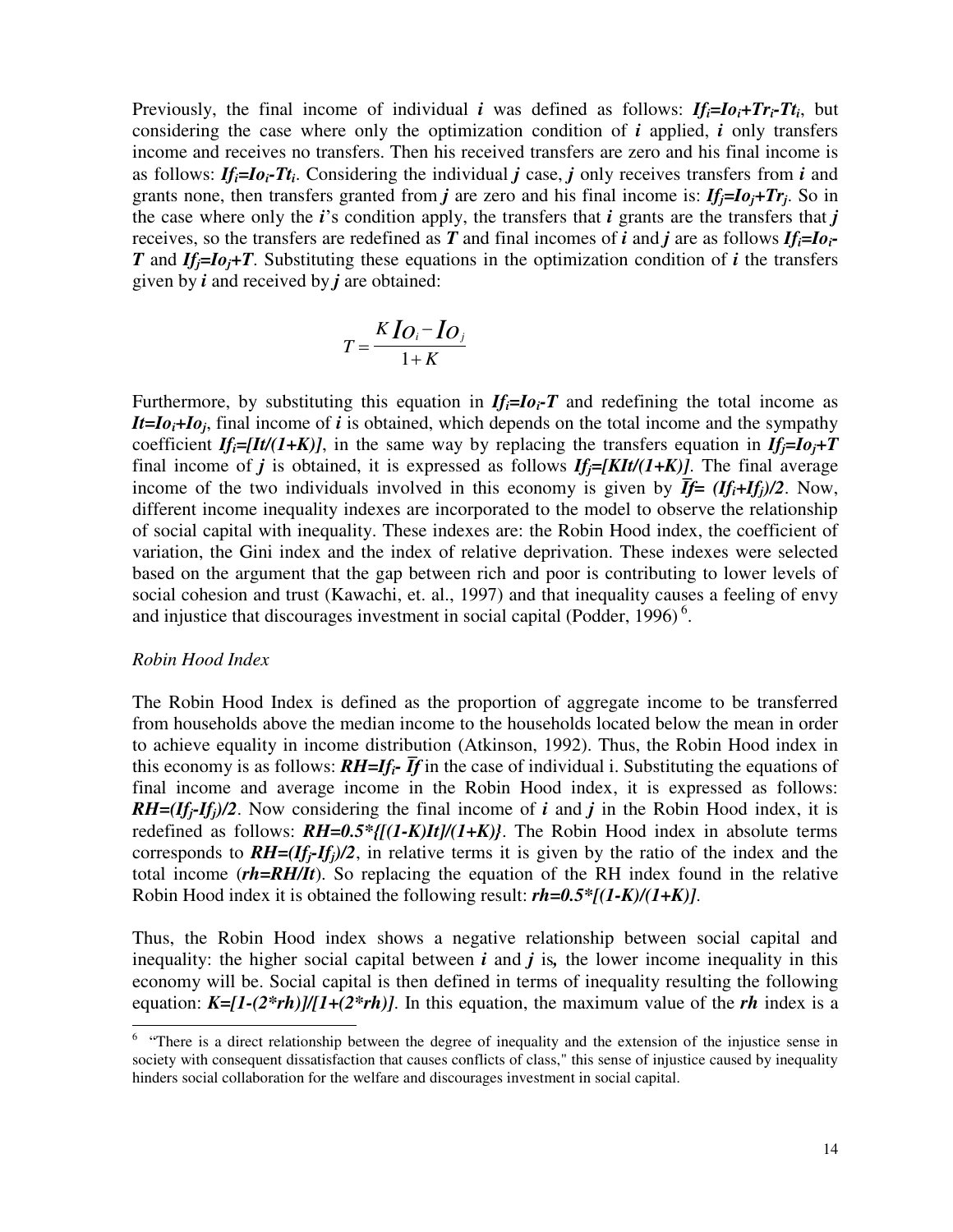half because there are only two individuals in this economy, i.e. if an individual had 100% of income it should withdraw the 50% and move to another individual to reach perfect equality. If there are a large number of individuals, the maximum value of the Robin Hood index tends to one because it has to be redistributed the 100% of income if an individual is concentrating all the income. Therefore the formula for large populations related with social capital is the following:

$$
K = \frac{1 - rh}{1 + rh}
$$

From this definition, an inverse relationship between social capital and inequality is observed, as measured by the Robin Hood Index. It is noteworthy that the relationship between these two variables is nonlinear; an approximation could be a logarithmic functional relationship in which social capital grows more rapidly than the decrease on the Robin Hood index.

#### *Coefficient of variation*

On the other hand, the coefficient of variation is the standard deviation between the average incomes; it can be defined as follows:

$$
CV^{2} = \frac{1}{n} \sum_{i=1}^{n} \left( \frac{H}{\overline{f}} \right)^{2} - 1
$$

Substituting equations  $If_i = [It/(1+K)]$  and  $If_j = [KIt/(1+K)]$  in the equation above would result in the following equation:  $CV^2 = (0.5 * \{It^2/[(1+K)^2 * If^2] + (K^2 * It^2)/[(1+K)^2 * If^2]\})-1$ . Since  $I \rightarrow I \rightarrow I^2$  and  $n=2$ , then the equation above would be defined as follows:  $CV^2 = \{0.5 * [4/(1+K)^2 + (K^2 * 4)/(1+K)^2]\}$ -1. Then social capital could be expressed in terms of the coefficient of variation.

$$
K = \frac{1 - CV}{1 + CV}
$$

It is important to observe the similarity between the equation of social capital obtained from the Robin Hood index and the results from the coefficient of variation, both equations coincide because this economy consists of two individuals. Now, obtaining the first order condition from  $CV^2=0.5*{4/(1+K)^2+(K^2*4)/(1+K)^2}-1$  we obtain the following expression:  $\delta$ CV<sup>2</sup>/ $\delta$ K=-[4/(1+K)<sup>3</sup>]+[(4\*K<sup>2</sup>)/(1+K)<sup>3</sup>]+[(4\*K)/(1+K)<sup>2</sup>]. From this expression it is inferred that if  $K \rightarrow 0$ , *i* do not appreciate an increase in the final income of *j*, then  $\partial CV^2/\partial K \le 0$ , i.e. a decline in social capital brings an increase in inequality, represented by the coefficient of variation. Moreover, if  $K=1$ , *i* appreciates the final income of *j* as much as his income, then  $\partial CV^2/\partial K = 0$ . From these it follows that at any point in the range  $0 \le K \le 1$ , K increases if CV decreases.

#### *Gini Index*

The Gini index is the average relative distance of each individual with respect to the other; this can be expressed as follows:

$$
G = \frac{1}{\overline{If}} \frac{1}{n^2} \frac{1}{2} \sum_{i}^{n} \sum_{j}^{n} \left| \int f_i - \int f_j \right|
$$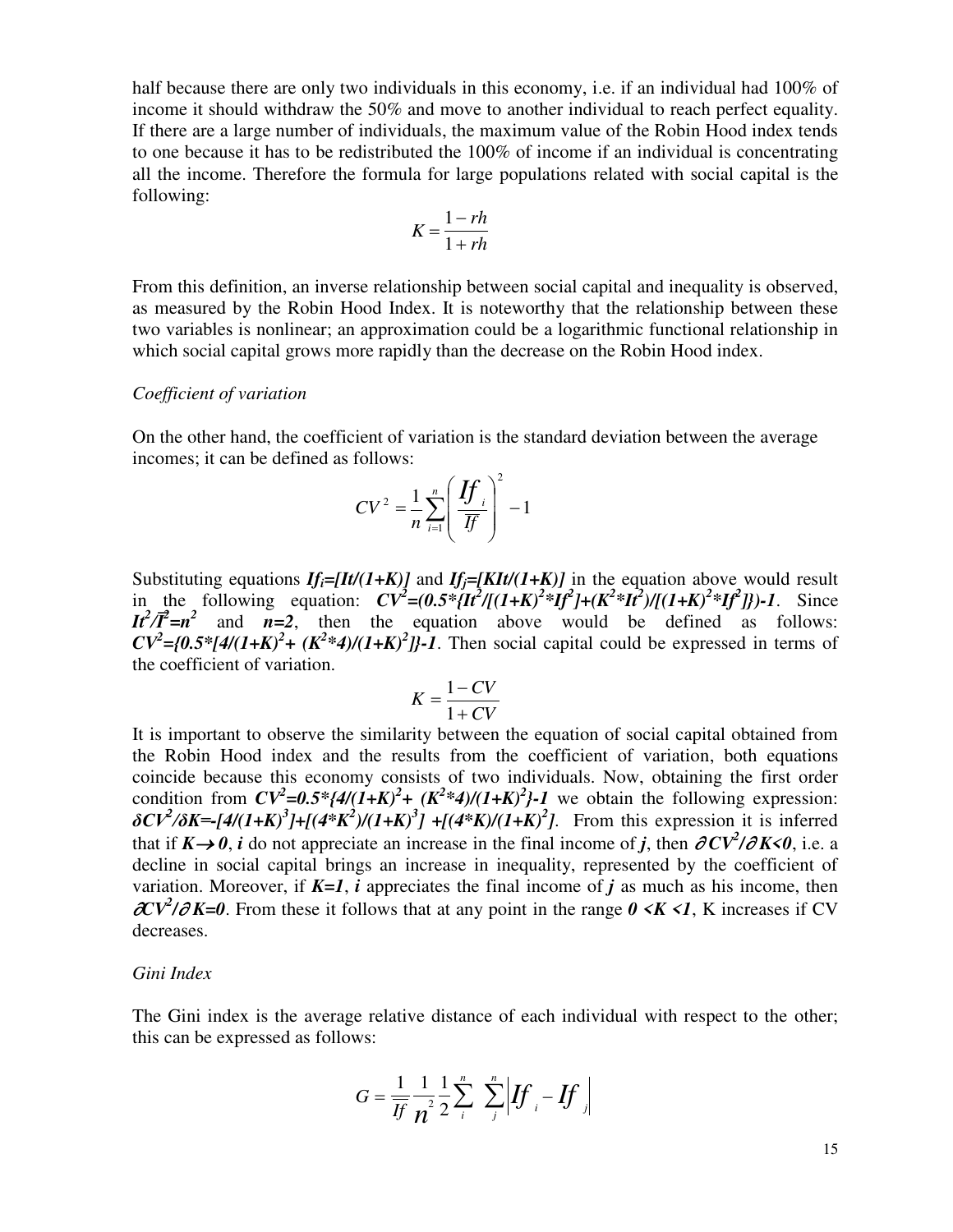Incorporating the equations  $If_i = [It/(1+K)]$  and  $If_j = [KIt/(1+K)]$  in the above equation gives the following expression:  $G=(1/\overline{I})^*(1/4)/[It/(1+K)]-[KIt)/(1+K)]$ . Developing the equation it is obtained the following relationship between social capital and inequality: *K=(1-2G)/(1+2G)*. As in the Robin Hood index, the outcome for this equation is given for two individuals, generalizing for n individuals it would be obtained the following expression:

$$
K = \frac{1 - G}{1 + G}
$$

Again, social capital remains an inverse relationship with inequality, such behaviour shows a nonlinear relationship, like the Robin Hood index and the coefficient of variation.

#### *Relative Deprivation Index*

This index is an economic measure of relative deprivation; it shows the envy feeling through economic inequality. Empirical studies that have used this index relate this to social cohesion as social capital measure. Considering the case of two individuals, when an individual with envy feelings is compared with another that has no envy it arises a sense of relative deprivation (PR). Equality is the ideal state of society, but if there are disparities between individuals, then it is perceived disadvantage in the sense of relative deprivation.

This index does not show the same upper limits as the other indexes. In the three indexes above, the maximum *(M)* is achieved when an individual receives all the income, but in the relative deprivation index, the maximum is somewhere in an interior point between the upper and lower limits of the inequality. This is because individuals are not compared with the individual who possesses all the income, but with the situation of the other he feels envy. Considering this, the relative deprivation index  $(IPR)$  would be expressed as follows<sup>7</sup>:

$$
IPR = \frac{PR}{M}, \text{ where } PR = \ln \iint_{i} -\ln \iint_{j}^{2} \text{ and } M = \left(\frac{n}{2}\right)^{2} \ln \left(\frac{2It}{n} - 1\right)
$$

In the equation represented by *M*,  $I_i \leq I_j$ , *i* is the individual who is disadvantaged in this economy, he is the one who expresses the sense of relative deprivation. Because  $n = 2$  in this economy, then *M=ln(It-1)*. Now incorporating the incomes of *i* and *j* individuals in equations *If*<sub>i</sub>=*[It/(1+K)]* and *If*<sub>i</sub>=*[KIt/(1+K)]* and the maximum value *(M)* for n = 2, the *IPR* would be as follows : *IPR={ln[It/(1+K)]- ln[ItK/(1+K)]}/ln(It-1)*. The social capital in terms of the relative deprivation index could be expressed as follows:

$$
K = \frac{1}{(It-1)^{IPR}}
$$

There is also an inverse relationship between social capital and the relative deprivation index, but this relationship is different from that presented by the Robin Hood Index, the coefficient of variation and the Gini index, this is due to the difference that exists in their maximum values. Although the equations obtained an inverse association between social capital and inequality is inferred a causality is assumed as follows *KS= f (Inequality)* based on the arguments of Kawachi, et. al. (1997) and Podder (1996).

#### *6. Estimation of the social capital indicator*

-

<sup>&</sup>lt;sup>7</sup> Podder, Nripesh, "Relative deprivation, envy ad Economic Inequality", KYKLOS, vol. 49, 1996, Fasc. 3, pp. 353-376, equations 8, 13 y 15.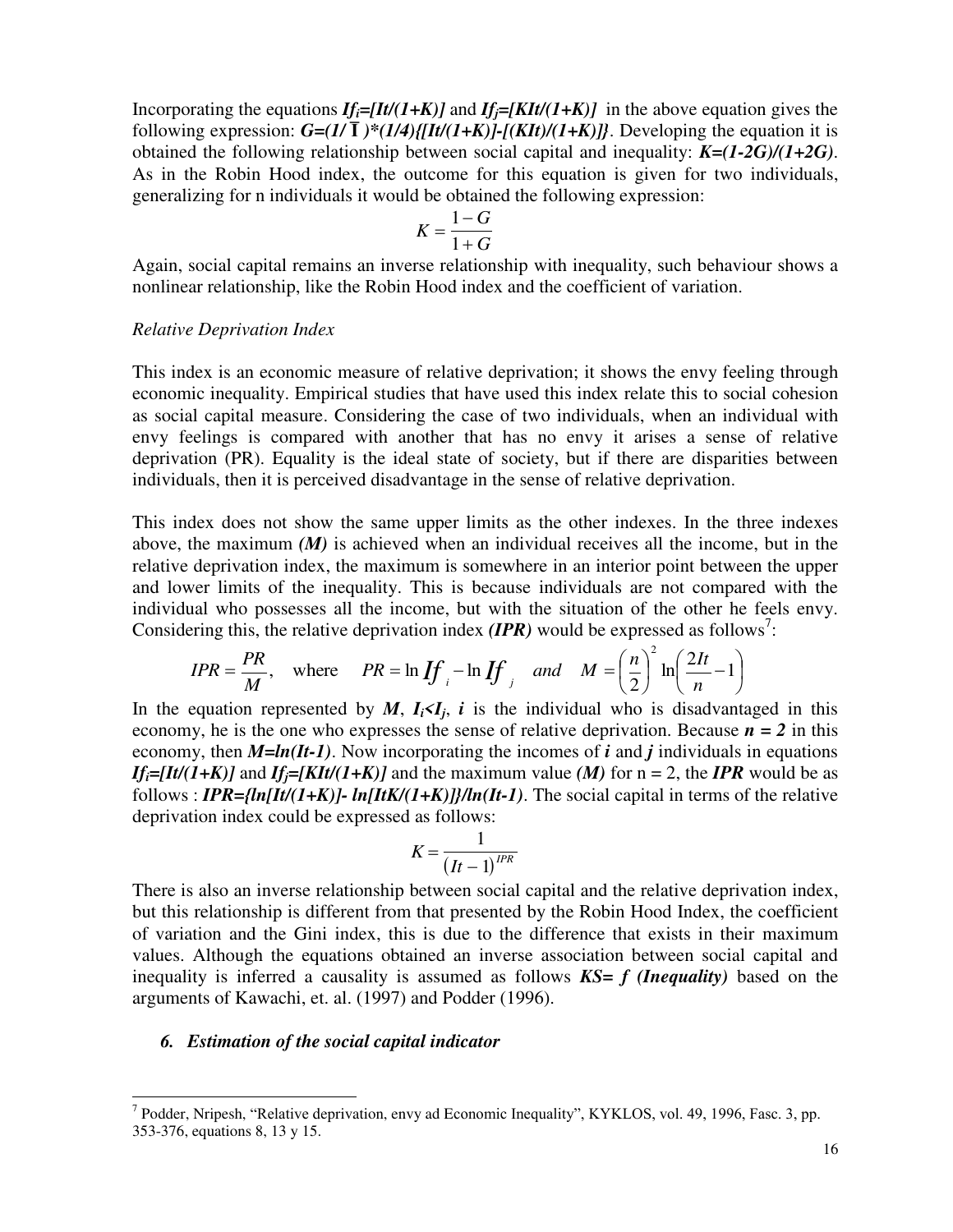The similarities of social capital with other types of capital suggest that social capital can be studied with standard economic tools, i.e. investment in social capital can be seen as an economic problem of allocating resources. Social capital is measured by its association with other variables using the extrapolation method (Heckman and Vytlacil, 2000a. 2002; Heckman et al. 1990). This method is considered for the analysis period (1994) because there is no statistical information of social capital at a state level or municipality level, which is the maximum level of disaggregation used, and it is necessary to get social capital information at the municipality level to discuss the financial information for each of the solidarity funds.

In the estimations of social capital, there were used two methods, the first is derived from the model developed and has the following functional form: *KS=(1-D)/(1+D)* where D is any of the inequality indexes listed in the theoretical model. The second method concerns the estimation of an equation that incorporates social capital indicators and indexes of inequality and also shows a negative relationship between social capital and inequality:  $KS = \beta_1 + \beta_2$ *Inequality+u*.

Indicators of social capital were obtained from the World Values Survey for 76 countries with market economies from the waves of the periods 1981-1984, 1989-1993, 1994-1999 and 1999-2004. These surveys were used because they include the period of analysis, the period for which solidarity funds information is obtained. Social capital indicators were built from the following questionnaire questions: Do you trust in others? The answers are: most people can trust, young people trust in older people, older people trust in young people. Other questions are: do you trust in other people in your country?, how much do you trust your family, confidence on churches, armed forces, education system, the press, the government, among others?, do you belong to voluntary, ecology, human rights and social welfare among others groups?. A pooling with the different waves was made generating a size sample of 201 countries.

Indicators of social capital were based on Coleman (1990), Fukuyama (1995), Putnam (1993) and Gellner (1994) who believe that social capital contributes to better development of the institutions either at macro or micro level. They point out that trust promotes cooperation between people and this produces a better development of the institutions because of the active participation of citizens to collaborate, monitor, critique and limit restrict predatory tendencies positively affecting their performance. This article analyses the social capital influence in microfinance institutions such as solidarity funds.

After making some estimates and statistical tests described below, it was found that only the trust indicator was statistically significant, this is why it is the only indicator used. The trust indicator was built using the percentage of people in a country that answered "must people can be trusted" to the question: "Generally speaking, would you say that most people can be trusted or that you need to be very careful in dealing with people?". For the countries reported, the average value was 28.6% and the standard deviation was 13.5. To construct the indicators of inequality were used the percentage share of household income, by percentile group of household from the annual world development reports of the World Bank, according to the quintile in which the units are located to each of the 201 countries surveyed for a near period to the mentioned waves.

It was built a pooling data from the 4 waves used for the survey periods 1981-1984, 1989- 1993, 1994-1999 and 1999-2004 to generate a sample with 201 observations, taking into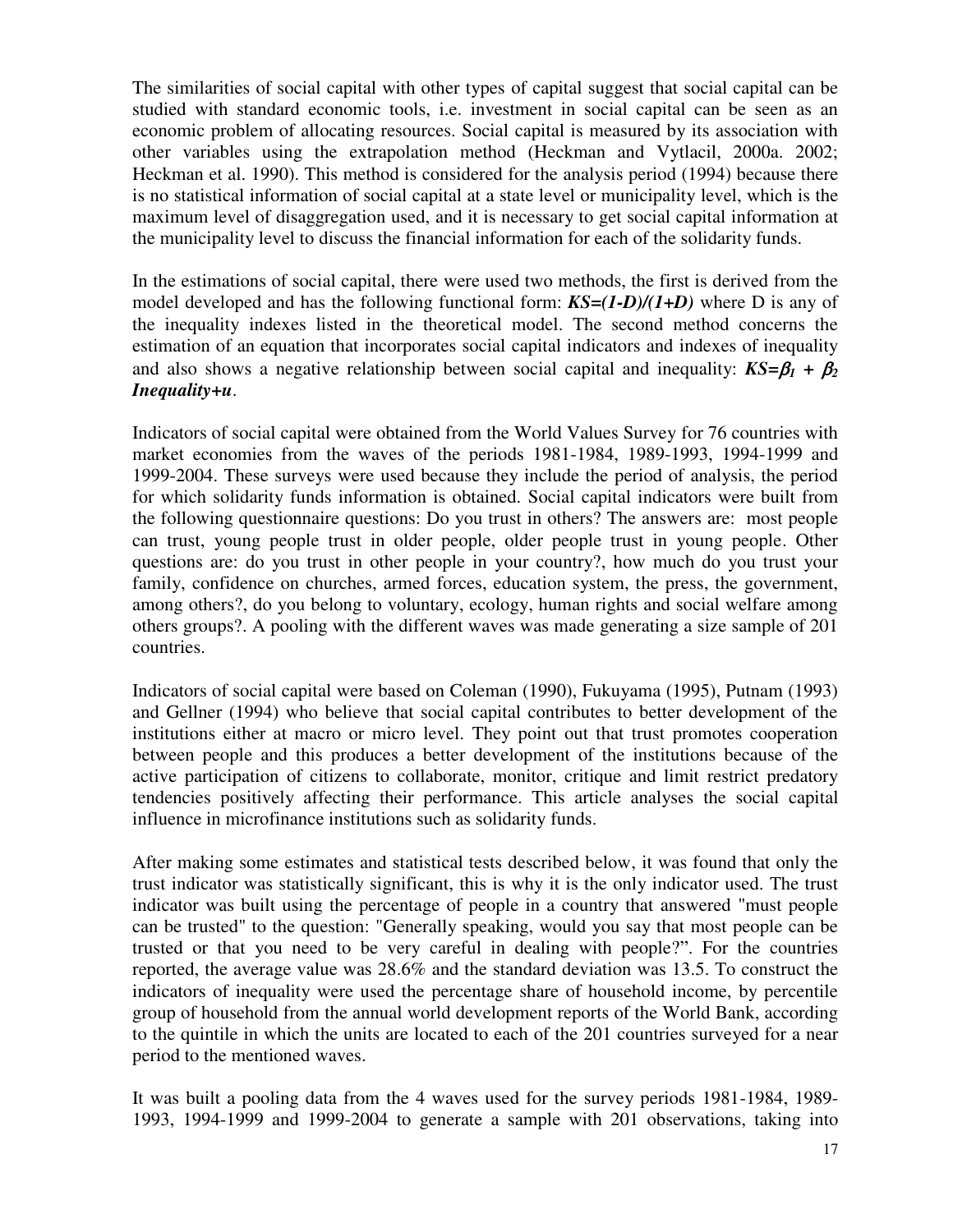account the countries that were reported in either survey. In order to test whether the construction of the pooling was statistically significant, dummies variables were tested for periods of time considered in the model. Social capital was estimated using inequality indexes for the period mentioned with three dummies variables for the periods 1989-1993, 1994-1999 and 1999-2004 (*LnKS=* $\beta$ *1+* $\beta$ *2Inequality+* $\beta$ *3Dummy+u*). These dummies were not significant, so we can expect that the union of the period mentioned does not create problems in the estimation of social capital.

To test the relationship between social capital and income inequality, the following equation was estimated: *LnKS*=  $\beta_1$  +  $\beta_2$ *LnInequality*+*u*, where LnKs is the natural logarithm of the social capital variable built with the indicators described above. Control variables were used to control country heterogeneity; these were: education level<sup>8</sup>, political corruption, gender, age ranges, household stable relationship, household ownership, money saved in the past year<sup>9</sup>, population and real GDP. These variables were chosen based on Brown and Ashman (1996); Fox (1994); Tendler and Freedheim (1994); Aldridge, Halpern *et al* (2002) and Pantoja  $(1999)^{10}$ . We used the logarithmic form because there is theoretical evidence for the existence of a nonlinear relationship. The results obtained with OLS were:

| Trust = $\beta_1$ + $\beta_2$ Inequality++ $\beta_n$ Xn+u <sup>17</sup> |              |              |               |              |              |
|-------------------------------------------------------------------------|--------------|--------------|---------------|--------------|--------------|
| Independent variables                                                   |              |              |               |              |              |
|                                                                         |              | $\mathbf{I}$ | Ш             | IV           | V            |
| Gini <sub>1</sub>                                                       | $-0.3510***$ |              |               |              |              |
|                                                                         | (0.1028)     |              |               |              |              |
| Gini <sub>2</sub>                                                       |              | $-0.3493***$ |               |              |              |
|                                                                         |              | (0.0897)     |               |              |              |
| CV                                                                      |              |              | $-16.1594***$ |              |              |
|                                                                         |              |              | (5.5961)      |              |              |
| Robin Hood                                                              |              |              |               | $-0.4280***$ |              |
|                                                                         |              |              |               | (0.1497)     |              |
| <b>IPR</b>                                                              |              |              |               |              | $-0.2728***$ |
|                                                                         |              |              |               |              | (0.0952)     |
| <b>Education middle</b>                                                 | $-0.1086*$   | $-0.0339$    | $-0.0337$     | $-0.0330$    | $-0.0346$    |
|                                                                         | (0.0537)     | (0.0580)     | (0.0584)      | (0.0585)     | (0.0584)     |
| <b>Education</b> upper                                                  | $0.1644*$    | $0.1551*$    | $0.1502*$     | $0.1523*$    | $0.1595*$    |
|                                                                         | (0.0796)     | (0.0937)     | (0.0953)      | (0.0952)     | (0.0947)     |
| Political corruption                                                    | $-0.1075*$   | $-0.1390***$ | $-0.1399$ *** | $-0.1407***$ | $-0.1333**$  |
|                                                                         | (0.0668)     | (0.0669)     | (0.0671)      | (0.0671)     | (0.0673)     |

**Estimations of the social capital indicator with five inequality indexes** 

<sup>&</sup>lt;sup>8</sup> In the estimation was not used low educational level to avoid multicolinelity problems, as did the age range and gender.

<sup>9</sup> Endogeneity problems were identified; for this a temporal instrumental variable was used named "save many last year", this is related with trust level, it was statistically significant.

<sup>10</sup> Brown and Ashman (1996); Fox (1994); Tendler and Freedheim (1994). Aldridge, Halpern *et al* (2002) suggest that social capital can be generated in the short term to support political and economic development, they found that the main determinants of social capital include: history and culture; whether social structures are flat or hierarchical; the family; education; the built environment; residential mobility; economic inequalities and social class; the strength and characteristics of civil society; and patterns of individual consumption and personal values. Pantoja (1999) identified: family and kinship connections; wider social networks of associational life covers the full range of formal and informal horizontal arrangements; networks; political society; institutional and policy framework which includes the formal rules and norms that regulate public life; and social norms and values.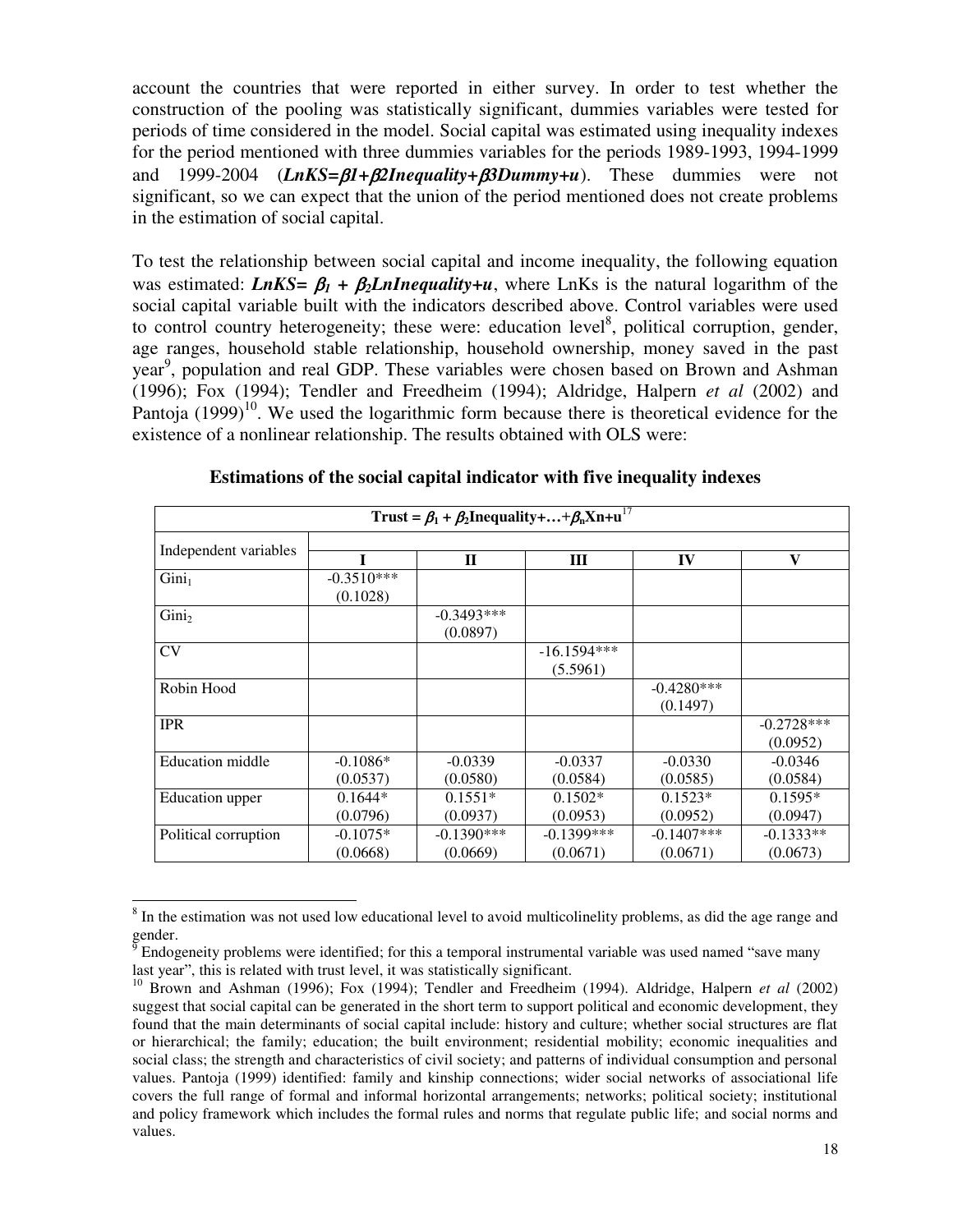| Sex (male)                      | 0.1420        | 0.2978       | 0.2928        | 0.3014        | 0.3250        |
|---------------------------------|---------------|--------------|---------------|---------------|---------------|
|                                 | (0.3343)      | (0.3318)     | (0.3399)      | (0.3398)      | (0.3388)      |
| Age (15-29 years old)           | $-0.1332$     | $-0.0272$    | $-0.0263$     | $-0.0294$     | $-0.0326$     |
|                                 | (0.1260)      | (0.1328)     | (0.1401)      | (0.1400)      | (0.1392)      |
| Age $(30-49 \text{ years old})$ | $-0.0272$     | $-0.0283$    | $-0.0228$     | $-0.0265$     | $-0.0420$     |
|                                 | (0.1546)      | (0.1560)     | (0.1565)      | (0.1566)      | (0.1566)      |
| Stable relationship             | $-0.0402*$    | $-0.1014***$ | $-0.1023**$   | $-0.1021**$   | $-0.1022**$   |
|                                 | (0.0428)      | (0.0505)     | (0.0516)      | (0.0516)      | (0.0516)      |
| Household ownership             | $0.2259*$     | $0.1160***$  | $0.1102***$   | $0.1142***$   | $0.1224***$   |
|                                 | (0.1410)      | (0.0533)     | (0.0536)      | (0.0535)      | (0.0535)      |
| Save money past year            | $0.0734*$     | $-0.0608*$   | $-0.0566*$    | $-0.0592*$    | $-0.0681*$    |
|                                 | (0.0777)      | (0.0880)     | (0.0884)      | (0.0885)      | (0.0888)      |
| Population                      | $0.0006***$   | $0.0010***$  | $0.0009***$   | $0.0010***$   | $0.0010***$   |
|                                 | (0.0001)      | (0.0001)     | (0.0001)      | (0.0001)      | (0.0001)      |
| GDP real                        | $0.00001$ *** | $0.00002***$ | $0.00002$ *** | $0.00002$ *** | $0.00002$ *** |
|                                 | (0.000004)    | (0.000004)   | (0.000004)    | (0.000004)    | (0.000004)    |
| Constant                        | 30.5899       | 16.3851      | 15.2458       | 15.5932       | 14.1325       |
|                                 | (16.0671)     | (15.6772)    | (16.5097)     | (16.5496)     | (16.4541)     |
| N                               | 144           | 133          | 132           | 132           | 132           |
| $R^2$                           | 0.5075        | 0.5316       | 0.5429        | 0.5322        | 0.5324        |
| R Adjusted                      | 0.4624        | 0.4847       | 0.4858        | 0.4851        | 0.4852        |
| $\mathbf F$                     | 11.25         | 11.35        | 11.48         | 11.28         | 11.29         |
| F-prob                          | 0.0000        | 0.0000       | 0.0000        | 0.0000        | 0.0000        |

The  $Gini<sub>2</sub>$  is referred to the adjusted  $Gini$  by population. The terms in parenthesis are referred to the values of the standard errors. Significance levels are \*\*\* $(99\%)$ , \*\* $(95\%)$  and \* $(90\%)$ .

The estimation was conducted using the five indexes mentioned above and the values of social capital indicator from the World Values Surveys for the countries reported, this was done in order to ascertain the best estimate of social capital. Only in the estimation of the trust indicator among the five estimators of inequality considered were significant (the coefficient of variation, the Gini<sub>1</sub> index, the Gini<sub>2</sub> index, the Robin Hood and the Relative Deprivation indexes), the remainder of the estimated social capital indexes were not significant (they were mentioned above). The five inequality indexes were significant, but the CV showed better statistical estimators. Then the coefficient of variation index shows best statistical results and hence was selected as the best index to estimate the social capital variable.

Once the best indicator of social capital (trust) and the best proxy for estimating the social capital (the coefficient of variation) was found, the social capital for Mexico was estimated at the state level using the values of the coefficient of variation for the country. The coefficient of variation for Mexico was built using information from the total current income of households by deciles from the National Surveys of Income and Expenditure of Households comparable (1984, 1989, 1992, 1994 and 1996).

The estimate of the method 1 incorporated the coefficient of variation into the equation  $K =$  $(1-CV / 1 + CV)$  to get the values of the social capital for each year. This equation is derived from the indicator obtained through the theoretical model. In Method 2 the trust variable was estimated, which represents the social capital. For this, the coefficient of variation and the values obtained from the coefficients  $β_1$  and  $β_2$  in the estimation of the equation number III pointed out above were incorporated into the equation  $LnTrust =  $\beta_1 + \beta_2 LnCV + u$ . Ln Trust is a$ nonlinear indicator and represents the trust variable. The results with both methods are presented in the following table: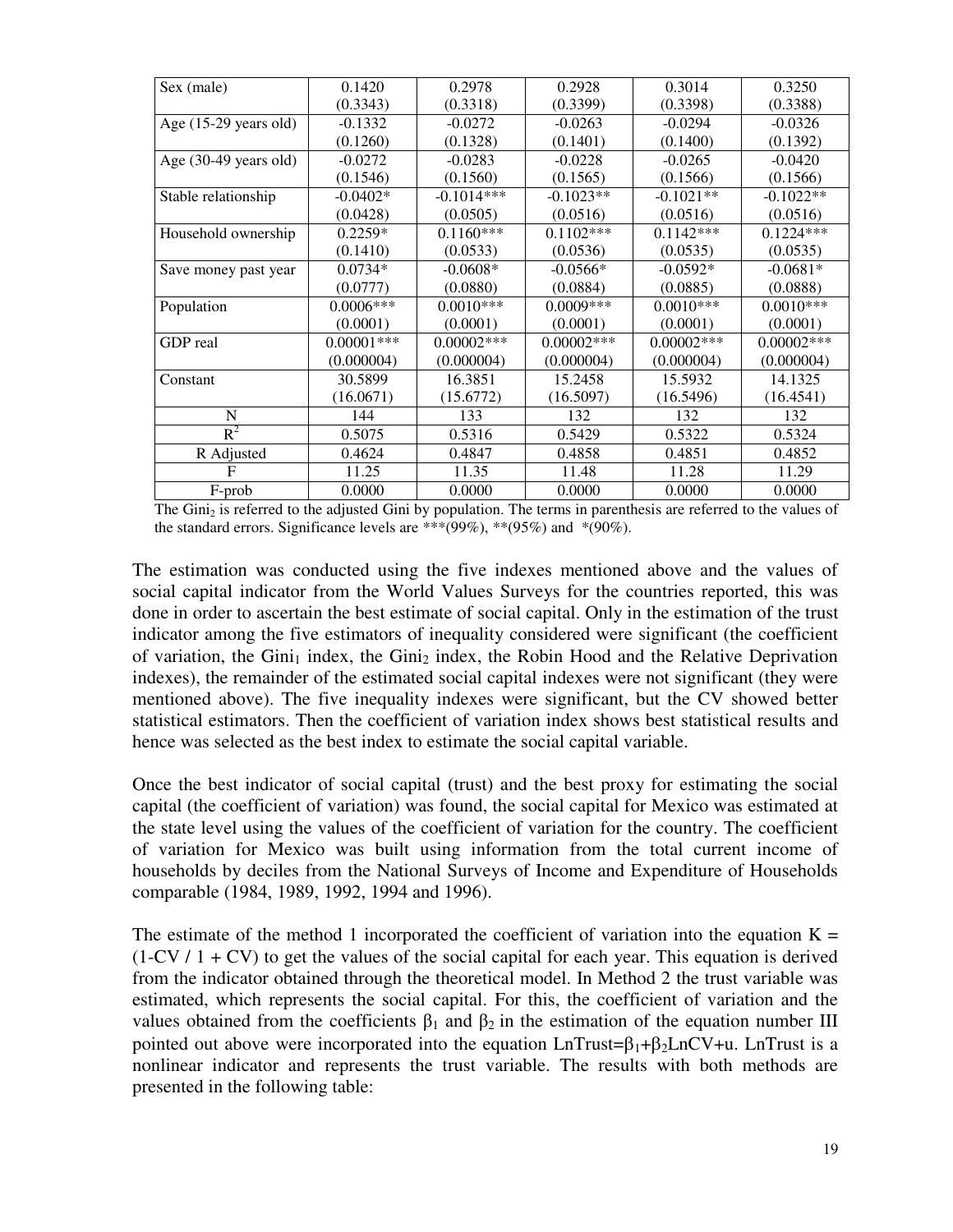| <b>Year of the</b><br><b>ENIGH</b> | Variation<br>Coefficient | Method 1<br>$K=(1-CV^1)/(1+CV^1)$ | <b>Method 2</b><br>Trust = $\beta_1 + \beta_2$ CV+u |
|------------------------------------|--------------------------|-----------------------------------|-----------------------------------------------------|
| 1984                               | 0.8703                   | 0.3725                            | 22.32                                               |
| 1989                               | 1.0141                   | 0.3049                            | 16.85                                               |
| 1992                               | 1.0251                   | 0.3000                            | 16.49                                               |
| 1994                               | 1.0333                   | 0.2963                            | 16.23                                               |
| 1996                               | 0.9746                   | 0.3228                            | 18.21                                               |

**Estimations of social capital for Mexico under the two methods**

Source: INEGI, National Survey of Income and Expenditure of Household, 1984, 1989, 1992, 1994 and 1996.

<sup>1</sup> There was used the adjusted coefficient of variation for this calculations. It was obtained from the functional form of the theoretical model.

The results of social capital obtained under the first method are related to the percentage of sympathy that people feel and is represented by the KS parameter from the utility function and correspond to an index in which a value of zero percent means that there is no social capital and one percent means that households have as much sympathy for others as for themselves. Regarding the second method, the values obtained are related to the percentage of households that trust others, for example, in 1996, 18.21% percent of households reported by the ENIGH trusted people, i.e. they have social capital.

The results show the following trends: from 1984 to 1994 the coefficient of variation was increasing even in marginal terms, but this increase was shrinking. In the same way, the social capital estimated under the two methods was decreasing but in smaller proportion, from 1994 to 1996 the coefficient of variation decreased and social capital, estimated under the two methods increased. Therefore there is a similar trend in the behaviour of the social capital estimated under the two methods and an inverse relationship between social capital and inequality.

Once national results were reported, the social capital for the states was estimated with the two methods, but only for two years: 1990 and 1995. These years were used because only in these years the income data are available for the states and they are the closest years for which statistics are available in the balances reported by the solidarity funds. The information corresponds to the XI General Census of Population and Housing 1990 and the Population and Housing Count 1995 from the INEGI.

Income information obtained from these two sources concerns the population distribution by income groups according to minimum wages, from which the proportions of income generating the Coefficient Variation were built. Below are two diagrams showing the behaviour of social capital in these two years, estimated with the two methods described.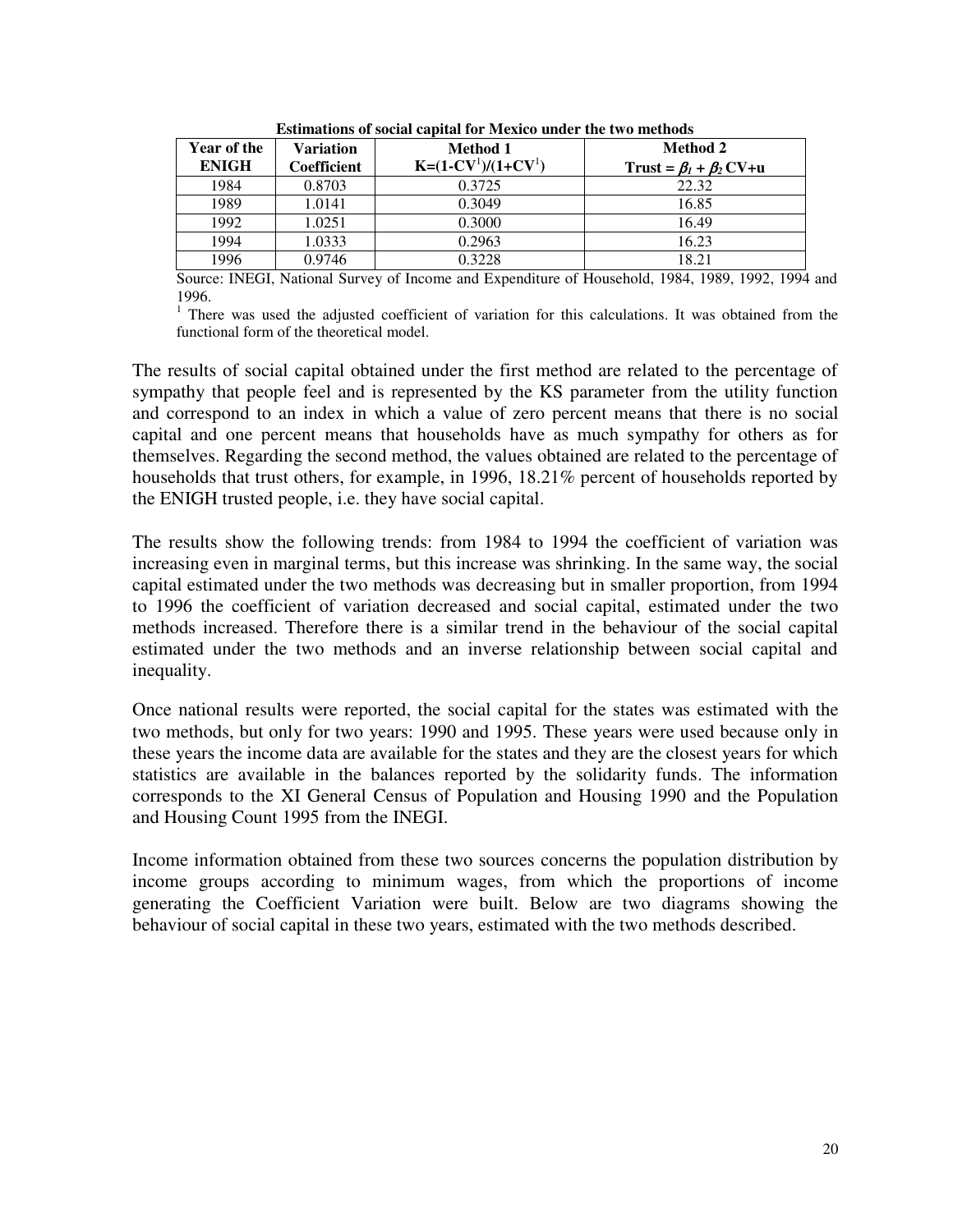

Source: INEGI, XI General Census of Population and Housing, 1990.

The results of this diagram where built with the social capital estimation under the two methods: in method 1 the coefficient of variation of each state was incorporated into the equation  $K = (1-CV/I+CV)$ , method 2 incorporates the coefficient of variation of each state and the values of the estimators  $\beta_1$  and  $\beta_2$  were imputed in the equation *LnTrust* =  $\beta_1 + \beta_2$ *LnCV+u*. Diagram 5 shows the same behaviour of the social capital under the two methods. In 1990, the five states that showed the highest social capital under the two methods were (from highest to lowest) Baja California, Sonora, Colima, Baja California Sur and Sinaloa, and those that presented the lowest social capital were (from lowest to highest) Chiapas, Oaxaca, Zacatecas, Puebla and Guerrero. The interpretation of the social capital value under the first method refers to the percentage of sympathy people from each Mexican state feel. Under the second method, social capital values refer to the percentage of population of each Mexican state that trusts on people.



Source: INEGI, Counting of Population and Housing, 1995.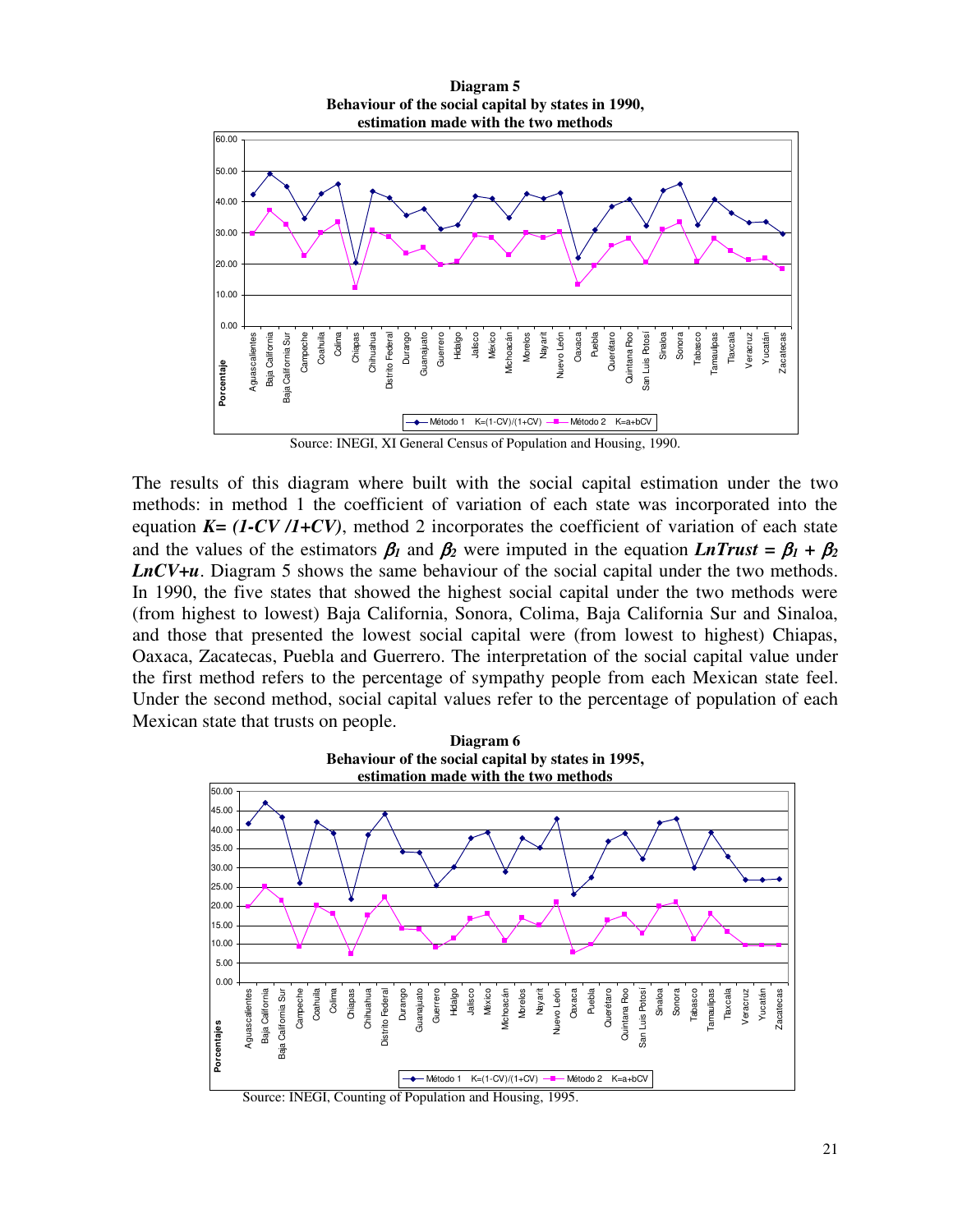In 1995, the five states that showed the highest social capital under the two methods were (from highest to lowest) Baja California, Mexico, Baja California Sur, Sonora and Nuevo Leon, and those with the lowest social capital were (minor to high) Chiapas, Oaxaca, Guerrero, Campeche and Yucatan.

In Diagram 6 was observed, as in Diagram 5, similar behaviour in the percentages reported under the two methods used for estimating social capital, i.e. the states with greater inequality also have less social capital. Additionally, an inverse relationship between inequality and social capital for periods from 1984 to 1994 was observed, the coefficient of variation increased and the estimated social capital fell. From 1994 to 1996, inequality declined and social capital increased. Thus, the years in which the highest inequality was presented were also the years with lowest investment in social capital. It can be inferred that social capital at the state level coincides in their trends and their relationship with inequality under these two different methods in the two periods analyzed. Then, social capital can be estimated using an inequality index as proxy.

## *7. Financial productivity of social capital: development of hypotheses*

Literature shows evidence on the productivity of social capital in the sense that it makes possible to achieve certain resources that could not be achieved in its absence or could do so only at great cost. In microfinance, social capital enables poor peasants to financial services; it helps to achieve financial sustainability by increasing their recoveries and reducing costs. To test this argument, productivity is measured through the financial products offered by the solidarity funds: loans and savings. The performance of the solidarity funds is estimated by debt recoveries.

In order to prove that social capital is productive in Solidarity funds, it is analyzed the effect of social capital (associated with the members, their bearers) in the loans allocation, deposits and the loan recoveries. For this purpose, the following hypotheses are explored: a) social capital affects the solidarity funds productivity, and b) social capital affects the financial performance of the solidarity funds.

- 1. One way to explain the productivity is through costs reduction and financial sustainability, this is done by expanding products, so as to generate economies of scale and the average cost of serving many small transactions begins to decrease and yields to rise (Johnson and Rogaly, 1997). The fact that social capital is productive in the solidarity funds means that there is a relationship between the outputs and inputs of the solidarity funds. The products supplied by the solidarity funds are loans and savings. The inputs are the loan assets integrated by the equity and savings. Members are also inputs because they are the bearers of social capital. The relations between outputs and inputs are as follows:
	- a) The loans assets depend on the loanable funds and the social capital.
		- i. Loanable funds consist of equity and savings. When the solidarity funds back their loans with savings, dependency can be avoided creating a greater chance of achieving long-term viability (Mansell, 1995). On the other hand, because equity resource belongs to the members, it represents a healthy way to finance and support the loans. Thus, the more equity and savings, the greater the loans and hence financial viability will be greater.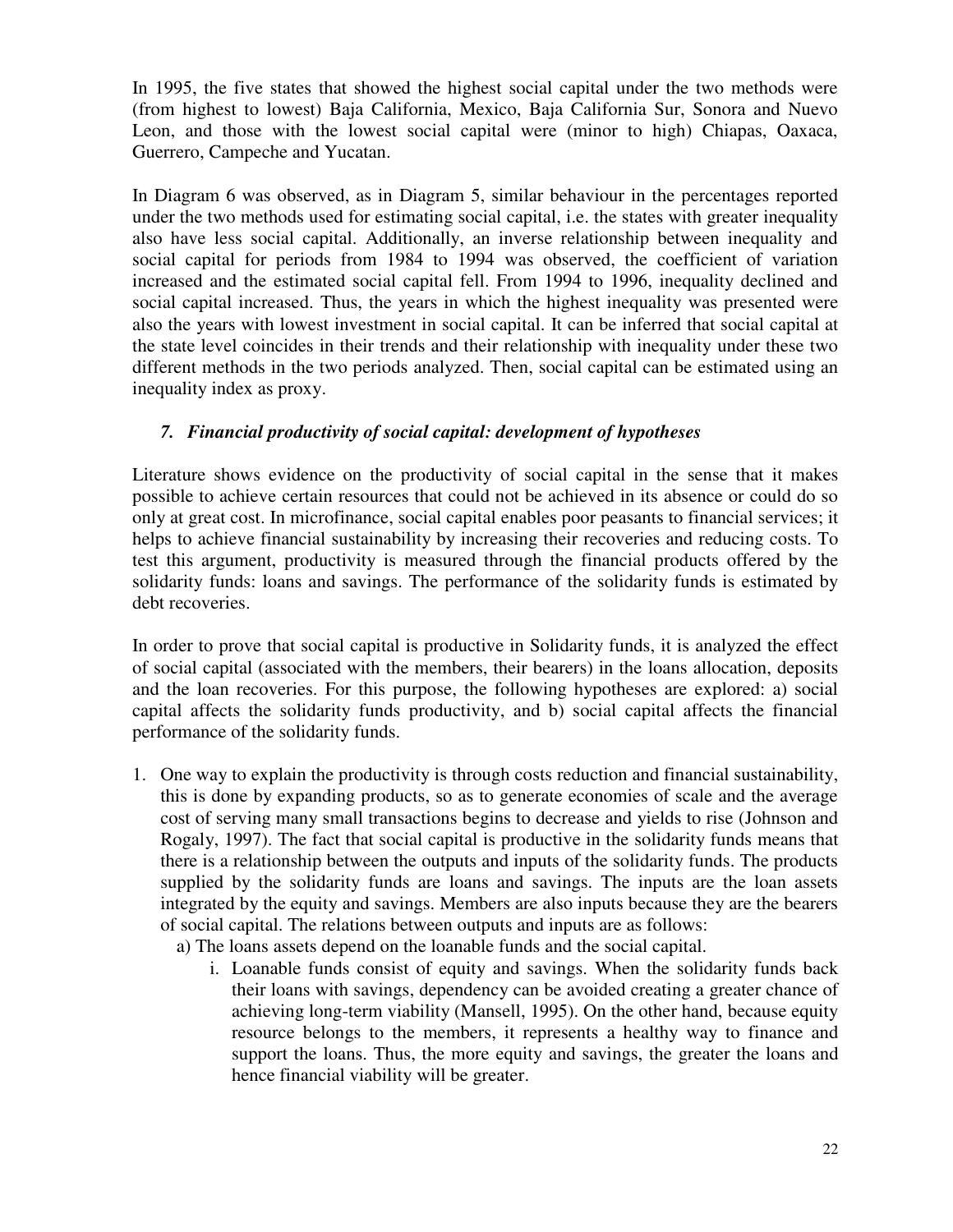- ii. Social capital contributes for the approval of loans and hence the loans allocation, those reducing the transaction costs because of the information flow provided with this resource.
- b) Savings depend on the equity and social capital. Since each solidarity fund maintains its own active and passive interest rates, although these are very similar to the market and they are determined periodically by the Administration Board, there are variations in rates between fund and fund, this prevents to have registers of the interest rates. For this reason, it is considered that savings just depend on equity and social capital.
	- i. Regarding equity, the greater equity the greater the resources available to provide financial services, in this case to capture savings or deposits.
	- ii. It can be expected that savings and investment depend on social capital because there is greater trust from the members to the funds, this could allow increasing the deposits, which will generate greater financial products.
- 2. Social capital affects the financial performance of the solidarity funds. The recovered loans are one of the most important indicators of performance. Achieving high rates of recovery is a necessary condition for a sustainable microfinance scheme. Loan losses represent the largest cost incurred and the main cause of insolvency, lack of liquidity and dependence on government subsidies (Jacob, 1994). It is considered that recovery depends on the following relationships:
	- a) The recoveries of the borrowed funds are dependent on average loans and social capital.
		- i. One of the main incentives for borrowers to pay their loans is the expectation that in doing so they will have greater access to credit. But if the program starts to indiscriminate excessive, lending it is less likely to recover (Mansell, 1995). Therefore, it is expected that loans and average recoveries relates in an inverted parabola form, i.e. higher average loan increases recoveries, but they reach a point where with a larger amount of loans control is lost and the recoveries are reduced rather than increased.
		- ii. Social capital, through its components: peer pressure and peer monitoring, allows the loans recovery. Thus, the higher social capital the higher loans recoveries will be.

#### *8. Definition of the econometric equations*

The hypothesis will be tested by estimating three equations which imply relations between the dependent variables (production and performance) and independent variables (equity, social capital and average loans). To test the first hypothesis, social capital is productive; the services offered by the solidarity funds (savings and loans) are estimated through productivity equations represented by a Cobb Douglas<sup>11</sup> type of production as follows:

$$
Y = A X_1^{\beta_1} X_2^{\beta_2}
$$

where *Y* refers to the product offering the solidarity funds,  $X_I$  is the input given by the amount of fund resources and  $X_2$  is the social capital associated with the producers. By replacing the outputs *Ys* and inputs *Xs* and applying logarithms, the following functions are obtained:

j  $11$  It was considered a Cobb Douglas function because two characteristics: constant returns to scale (homogeneity of degree 1) and the marginal productivity which is positive and decreasing i.e. marginal returns of productive inputs.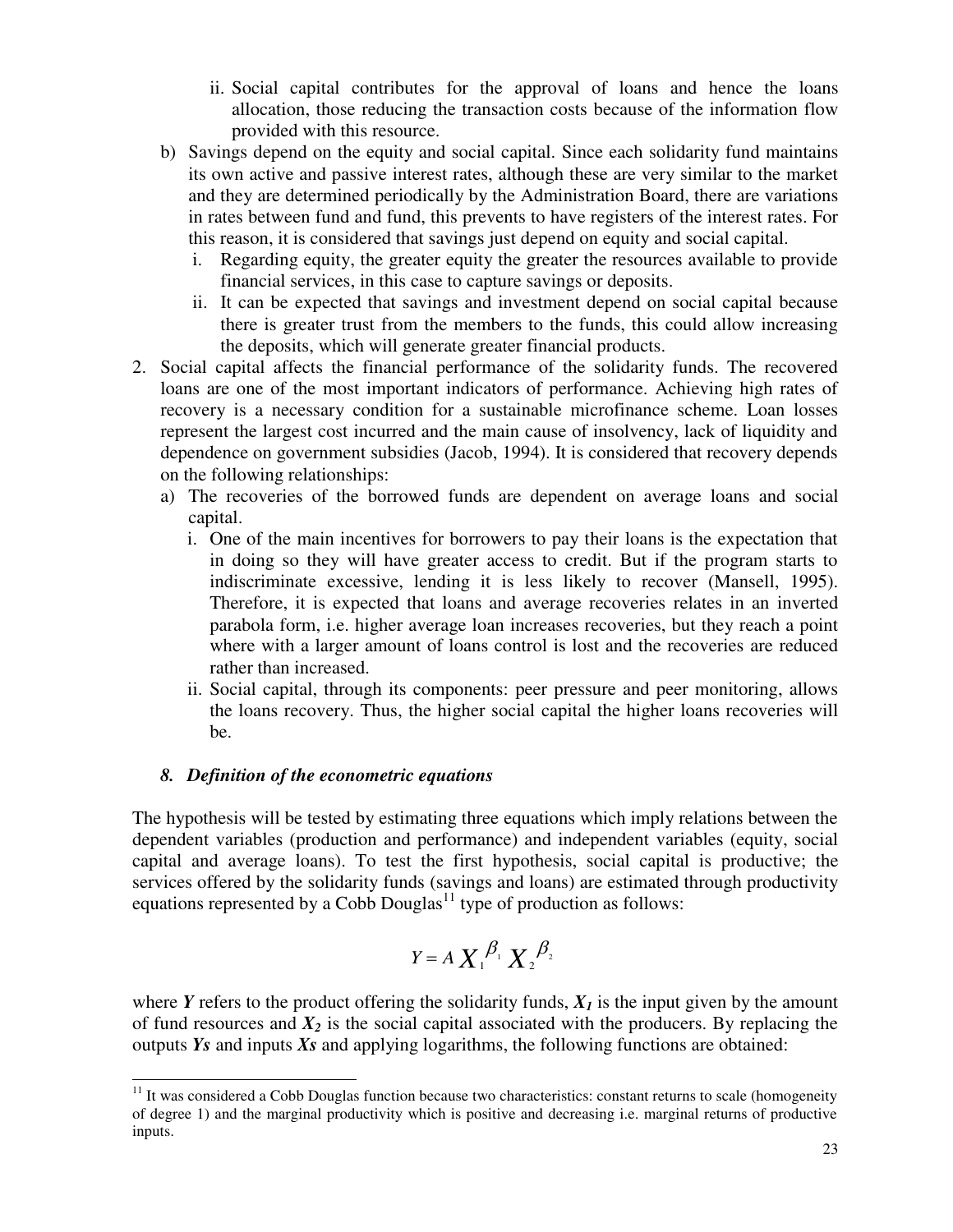$$
LnLoans = C + \beta_1 Ln(Equity + Savings) + \beta_2 Ln(Members * SocialCapital) + u
$$
 (1)  
LnSavings = C +  $\beta_1 Ln(Equity) + \beta_2 Ln(Members * SocialCapital) + u$  (2)

Products are given by the number of loans and the number of savings. The number, not the amount, is considered because the fund transactions reflect the number of operations performed and not the amount. For example, a producer may receive a loan of 500 pesos, but 5 people may receive a loan of 100 pesos. The second operation involves more transaction costs than the first and this does not mean that the number of transactions being carried out is less.

A production function with constant returns to scale<sup> $12$ </sup> is proposed; the factors coefficients represent the elasticities. In equation (1) the product depends on the amount of resources available to loan, these come from the equity and the amount of savings. In equation (2) the product depends on the equity. The two equations depend on the social capital that is embodied by the producers, more producers in the solidarity fund strengthens the Fund's social capital.

To test the second hypothesis, social capital affects the financial performance of the solidarity funds, it is used an equation that considers recoveries. It is introduced a squared term because it assumes a parabolic relationship where it is expected a positive relationship between the average recoveries and loans and a negative relationship with average loans squared. This variable was included because it captures the trend in the average loan and recoveries after reaching the peak. The proposed equation is the following:

Recoveries = 
$$
C + \beta_1
$$
 Average Loans +  $\beta_2$  Average Loans<sup>2</sup> +  $\beta_3$  Social Capital\*Members + u (3)

Recoveries are related to the amount of loans paid, the average loan is related to the amount of resources allocated for producers and social capital is again a variable incorporated in the number of producers.

It is expected a positive relationship between the average loans and the recoveries because the highest average loans, the greater incentives producers will have to increase recoveries (it refers to the tiered system of credits). The system works as follows, loans are granted to producers, if they pay their loans they are candidates for higher credit, but if they do not pay or incur in moratorium, they are not eligible to apply for another loan. Thus, the funds can allocate loans to the highest point where they can control the recoveries, beyond that limit average loans instead of representing an incentive to the recoveries it may cause frauds and decapitalization for the funds. The highest point is the following:

j

 $12$  Production increases in the same proportion that inputs increase Xi and Xj. The existence of constant returns to scale allows considering the inputs returns according to their marginal productivity, ie:  $Y = Pmg_x$ **i**  $Xi + Pmg_x$ **i Xj**. In the case of decreasing returns to scale ( $Y \leq Pmg_{xi}$  **Xi** +  $Pmg_{xi}$  **Xj**) production would increase by less than the input, therefore, the product would be insufficient to make payments to those factors according to their marginal productivity, and respect to increasing returns to scale the product would be greater than that payment.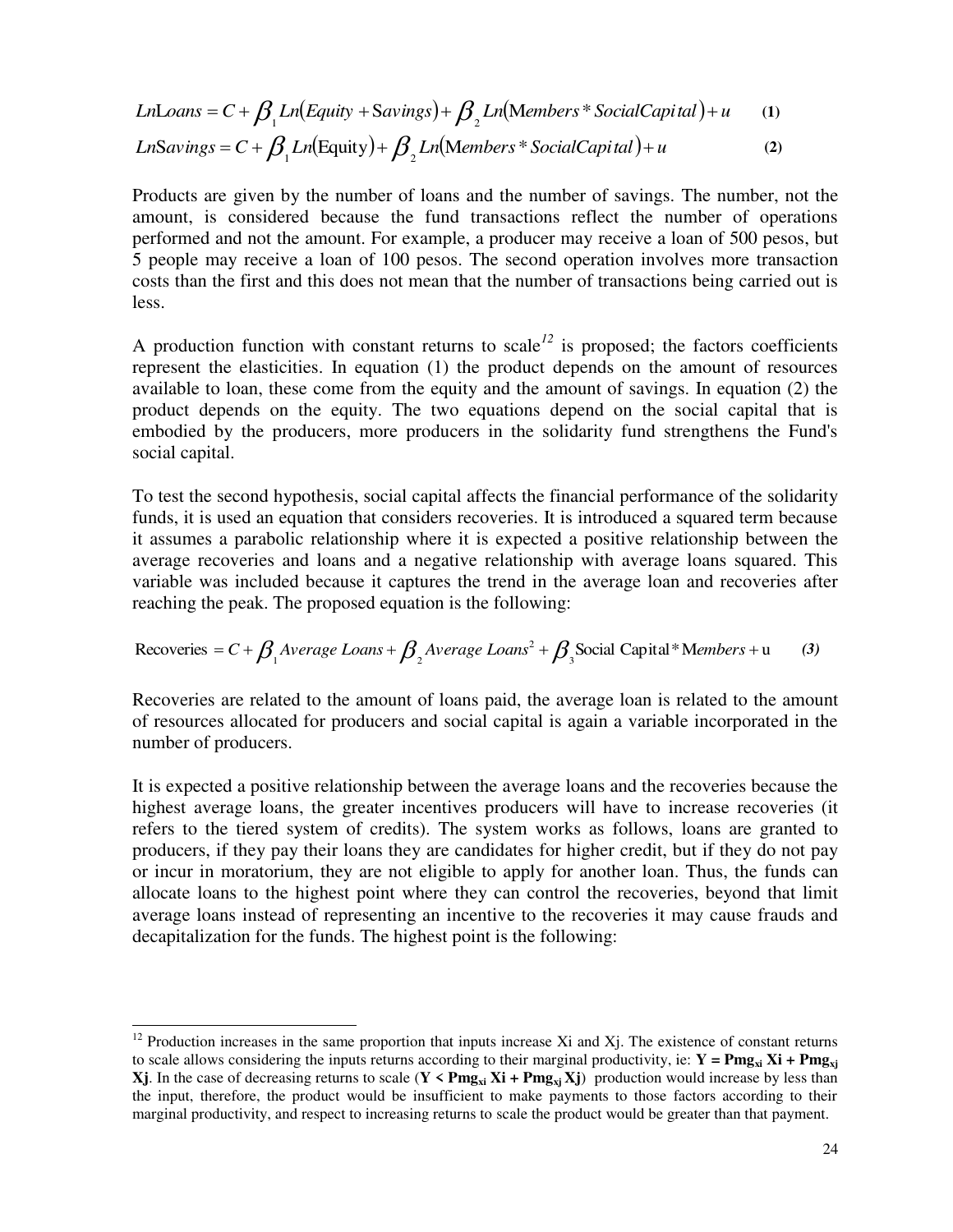$$
\frac{\partial \text{Recoveries}}{\partial \text{Average} - \text{Loans}} = \beta_1 + 2 \beta_2 \text{Average} - \text{Loans} = 0
$$

Solving the equation it is obtained the maximum value of the average loans, which is a function of the estimators  $\beta_1$  and  $\beta_2$ .

Value that maximizes the average recoveries of loans=
$$
\frac{\beta_1}{2\beta_2}
$$

On the other hand, social capital acts as an advocate for recoveries by selecting the best candidates for credit through information flows, peer pressure and peer monitoring. Thus, it is expected that a greater investment in social capital allows greater loan recoveries. The variables used in equations  $(1)$ ,  $(2)$   $\gamma$   $(3)$  are described as follows:

- a) *LLoans.* Are the loans logarithms and are of two types: a) automatic loans and b) solidarity loans allocated with the approval of a voluntary endorsement.
- b) *LLending Funds*. Refers to the sum of the equity and the amount of savings in current pesos. The equity is comprised of three funds: a) the general reserve contributes to financial autonomy of the funds and could be used to provide loans, b) contingency fund is used to cover any eventuality regarding a financial deficit of the fund, and c) promotion and social development is used to support community projects. The amount of savings relates the resources from the deposits of members through the various accounts that record the funds.
- c) *LSocialKT*. It refers to the social capital indicator that was built with the 1st. method  $K = (1-CV) / (1 + CV)$  using the adjusted coefficient of variation. The term describes the relationship between this input and their carriers,  $SocialKT = social capital$ \*producers.
- d) *LSavings*. Refers to the number of transactions from the various savings accounts that record the funds as current accounts, systematic savings, youth savings and time deposits.
- e) *LEquity*. It refers to equity described above.
- f) *Recoveries*. It refers to the total amount of recoveries that are obtained from the loans allocated and is the difference between loans allocated and current loans. The current loans are those offered by the Funds and are payable in whole or in part, it includes the default loans but excludes the overdue loans.
- g) *Average Loans*. The amount of loans given divided by the number of members in each solidarity fund.

The information of the indicators was obtained from the financial results reported by the Solidarity funds at the end of each year except the coefficient of variation; this was built with income information of the population living in the municipalities where the funds are located. This information refers to the employed population by level of monthly income in minimum wages registered by the XI General Census of Population and Housing, 1990, from the INEGI. The Census of 1990 was used because it is the closest information available at the municipal level to 1994, i.e. it is the year for which information is available for the profits and losses statement of the solidarity funds.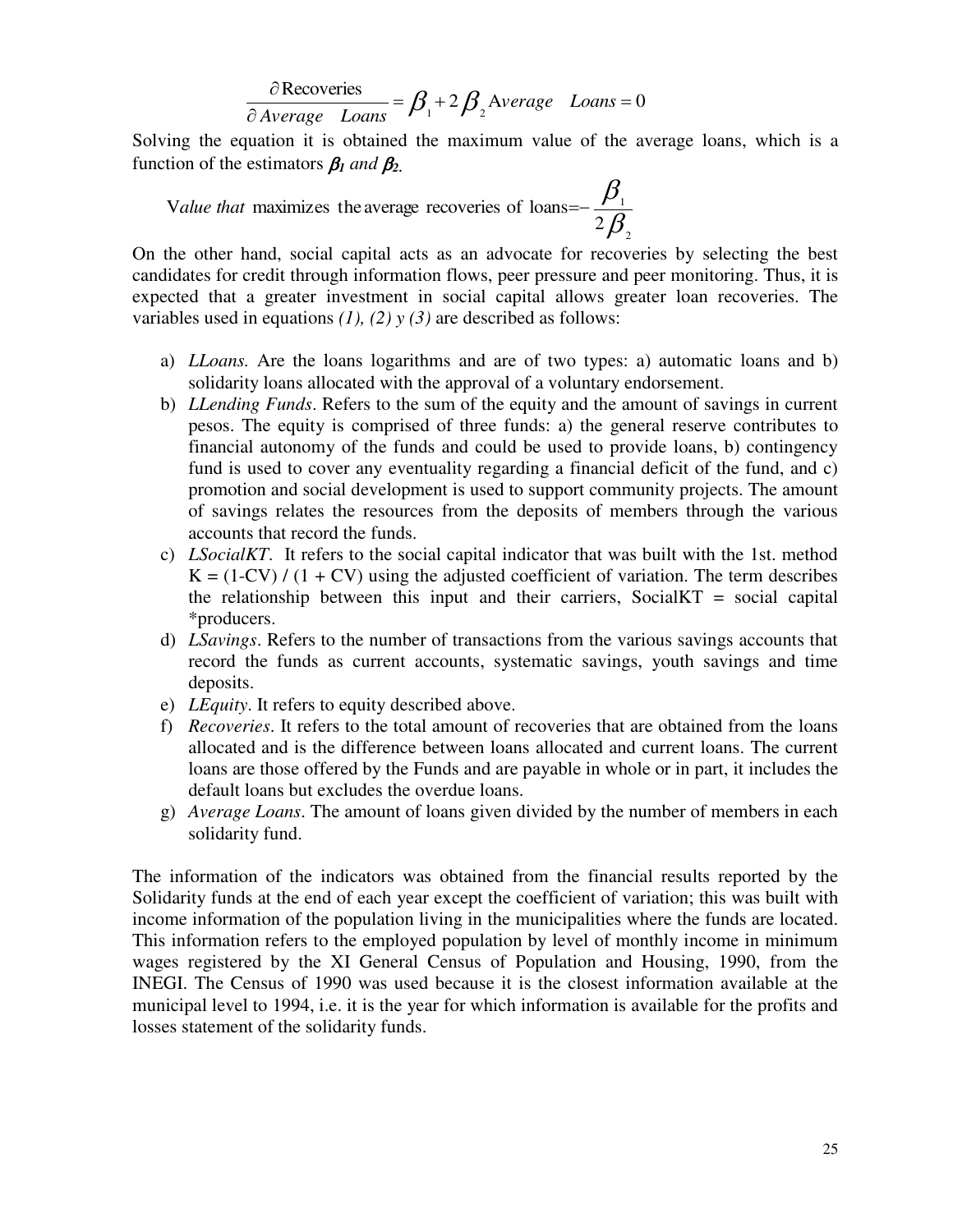#### *9. Estimation of econometric equations*

It was used a sample with 54 observations of the 118 Solidarity funds registered in 1994 at the municipal level. The selection of this sample size deserves further explanation. The funds were constituted in 1992, formally began operations in 1993 and their first state of results in FONAES was in December 1993. That year the majority of the funds had not reported recoveries because they had distributed credits just a few days before or because of the lack of financial accounting knowledge from -the funds operators. Thus, in December 1994, the second year in which they reported their results, only 54 of them provided information on loans, savings and recoveries. Applying the method of ordinary least squares in the three cross-section equations, the following estimators were obtained.

| <b>Independent Variables</b>                 | <b>Dependent Variables</b> |                  |                            |  |
|----------------------------------------------|----------------------------|------------------|----------------------------|--|
|                                              | <b>LnLoans</b>             | <b>LnSavings</b> | <b>LnRecoveries</b>        |  |
| $Ln1$ Loan Funds                             | $0.7687***$                |                  |                            |  |
|                                              | (0.1820)                   |                  |                            |  |
| LnEquity                                     |                            | $0.7684***$      |                            |  |
|                                              |                            | (0.6478)         |                            |  |
| Average Loans                                |                            |                  | 509.3913***                |  |
|                                              |                            |                  | (37.0145)                  |  |
| Average Loans <sup>2</sup>                   |                            |                  | $-0.0273***$               |  |
|                                              |                            |                  | (0.0024)                   |  |
| Ln SocialKT                                  | $0.2927***$                | $0.5874***$      | $627.7429$ <sup>3***</sup> |  |
|                                              | (0.1351)                   | (0.4142)         | (102.3964)                 |  |
| Constant                                     | $-6.6022***$               | $-5.214**$       | $-198693$                  |  |
|                                              | (2.4718)                   | (4.4987)         | (168445.8)                 |  |
| Percentage of illiterate population over 15  | $-0.0230*$                 | $-0.0057$        | 5511.886                   |  |
| years old.                                   | (0.0153)                   | (0.0392)         | (4693.434)                 |  |
| Percentage of population without primary     | 0.0109                     | 0.0157           | 1149.41                    |  |
| completed aged 15 and more years old         | (0.0119)                   | (0.0297)         | (4726.741)                 |  |
| Percentage of households' occupants without  | 0.0072                     | $-0.0141$        | $-971.921$                 |  |
| toilet or drainage.                          | (0.0071)                   | (0.0201)         | (2024.441)                 |  |
| Percentage of households' occupants without  | $-0.0015$                  | $-0.0027$        | 672.0309                   |  |
| electricity.                                 | (0.0079)                   | (0.0253)         | (2181.835)                 |  |
| Percentage of dwellings without piped water. | $-0.0011$                  | $0.0202*$        | 3177.239*                  |  |
|                                              | (0.0071)                   | (0.0187)         | (1877.545)                 |  |
| Percentage of households with overcrowding   | $-0.0173*$                 | $-0.0238$        | $-1886.447$                |  |
|                                              | (0.0109)                   | (0.0309)         | (2543.655)                 |  |
| Percentage of occupants in houses with dirt  | $0.0118**$                 | $-0.0207*$       | $-1925.089$                |  |
| floor                                        | (0.0065)                   | (0.0167)         | (2455.353)                 |  |
|                                              |                            |                  |                            |  |
| Percentage of population in localities with  | $-0.0045$                  | $0.0209**$       | $-358.7182$                |  |
| fewer than 5,000 inhabitants                 | (0.0053)                   | (0.0124)         | (1473.258)                 |  |
| Percentage of population with income less    | $-0.0168**$                | $-0.0455**$      | -4163.998**                |  |
| than 2 minimum wages                         | (0.0097)                   | (0.0247)         | (2306.558)                 |  |
| $\mathbf N$                                  | 54                         | 46               | 42                         |  |
| $R^2$                                        | 0.5945                     | 0.5247           | 0.9119                     |  |
| $R^2$ adjusted                               | 0.4883                     | 0.4315           | 0.8754                     |  |

 $<sup>1</sup>$  Ln=natural logarithm; <sup>3</sup>there are not included logarithms only in this term because the functional form of the</sup> recoveries equation. The terms in parentheses refer to the values of the standard errors. Significance levels are \*\*\*(99%), \*\*(95%) y \*(90%). The variables were significant in the joined form. <sup>13</sup>

<sup>-</sup> $^{13}$  F-estadistic is 5.60, 2.50 and 25.01, respectively and it probability is 0.0000 in the three cases.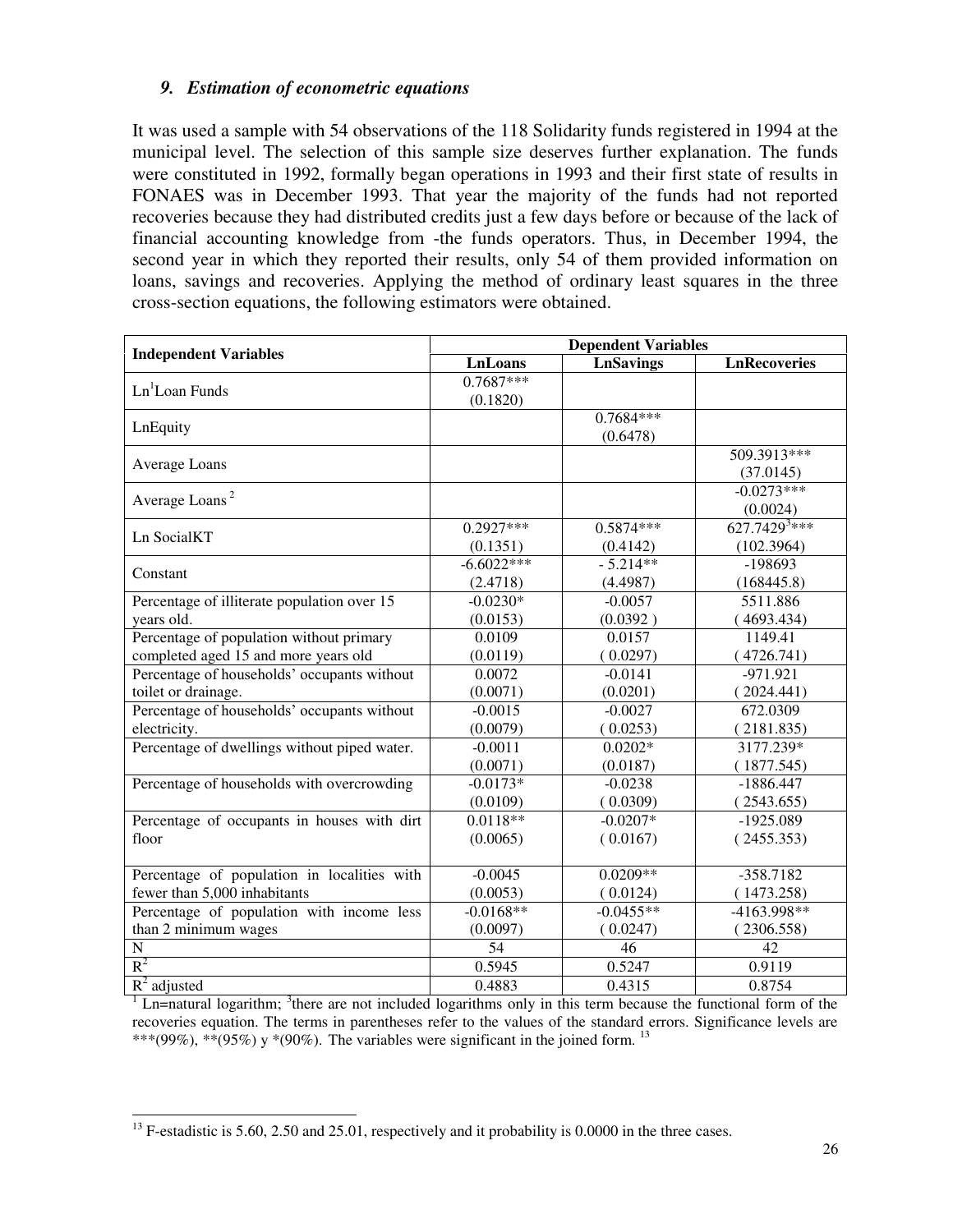Control variables were used from the marginalization index of CONAPO, 1990, such as population size, the percentage of illiterate population over 15 years, the percentage of population without complete elementary school aged 15 years, the percentage of occupants in houses without drainage or toilet, the percentage of occupants in houses without electricity, the percentage of occupants in houses without piped water, the percentage of households with overcrowding, the percentage of occupants in houses with dirt floors, the percentage of the population in localities with fewer than 5,000 inhabitants, the percentage of the population with income less than 2 minimum wages. We included these variables as controls in order to analyze the effects of social capital in the financial behaviour in the municipalities where access to financial services is limited and because the degree of marginalization of a municipality is highly correlated with lack of access to financial services Yaron,  $(1994)$ <sup>14</sup>.

In the three equations, the econometric results reported that social capital was significant in loans, savings and recoveries. In all three cases the sign is positive. It was not observed a behaviour pattern in the control variables, with the exception of the indicator: Percentage of population with income less than 2 minimum wages, which was statistically significant in all three equations, i.e. when people earn less than two minimum wages they save less and there is less recovery. When isolating the components and estimating the three equations but only with the marginalization index integrated the results are as follows:

|                              | <b>Dependent variables</b> |                  |                     |  |
|------------------------------|----------------------------|------------------|---------------------|--|
| <b>Independent variables</b> | <b>LnLoans</b>             | <b>LnSavings</b> | <b>LnRecoveries</b> |  |
| $Ln1$ Loan Funds             | $0.7255***$                |                  |                     |  |
|                              | (0.1668)                   |                  |                     |  |
|                              |                            | $0.7012**$       |                     |  |
| LnEquity                     |                            | (0.6887)         |                     |  |
|                              |                            |                  | 505.9847***         |  |
| Average Loans                |                            |                  | (31.1905)           |  |
| Average Loans <sup>2</sup>   |                            |                  | $-0.0273***$        |  |
|                              |                            |                  | (0.0019)            |  |
| LnSocialKT                   | $0.2302***$                | $0.5557***$      | $596.4765^{3***}$   |  |
|                              | (0.1296)                   | (0.4434)         | (95.0629)           |  |
| Constant                     | $-5.0011**$                | $-5.6483**$      | $-454341.7**$       |  |
|                              | (1.9213)                   | (4.4871)         | (57084.64)          |  |
| Index of marginalization     | $0.1736**$                 | $-0.2958**$      | 60.493***           |  |
|                              | (0.0965)                   | (0.1499)         | 20844.21)           |  |
| n                            | 54                         | 42               | 42                  |  |
| $R^2$                        | 0.4971                     | 0.5014           | 0.8878              |  |
| $R^2$ adjusted               | 0.4669                     | 0.4011           | 0.8757              |  |

 ${}^{1}$ Ln=natural logarithm;  ${}^{3}$ there are not included logarithms only in this term because the functional form of the recoveries equation. The terms in parentheses refer to the values of the standard errors. Significance levels are \*\*\*(99%), \*\*(95%) y \*(90%). The variables were significant in the joined form. <sup>15</sup>

Again, in the three equations social capital was significant with positive sign. It was observed that when the equations were estimated with the marginalization integrated index it has an effect on the loans, savings and recoveries. That is, when the members of the solidarity funds are located in marginalized municipalities, the percentage of loans is higher but the

-

 $14$  In 2000, only 13% of municipalities with high and very high marginalization in Mexico had some kind of financial intermediation in the region. Source: The portal of microfinance in Mexico http://www.microfinanzas.net

<sup>&</sup>lt;sup>15</sup> F-estatistic was 16.47, 13.39 and 73.19, respectively, and the probability was 0.0000 in the three cases.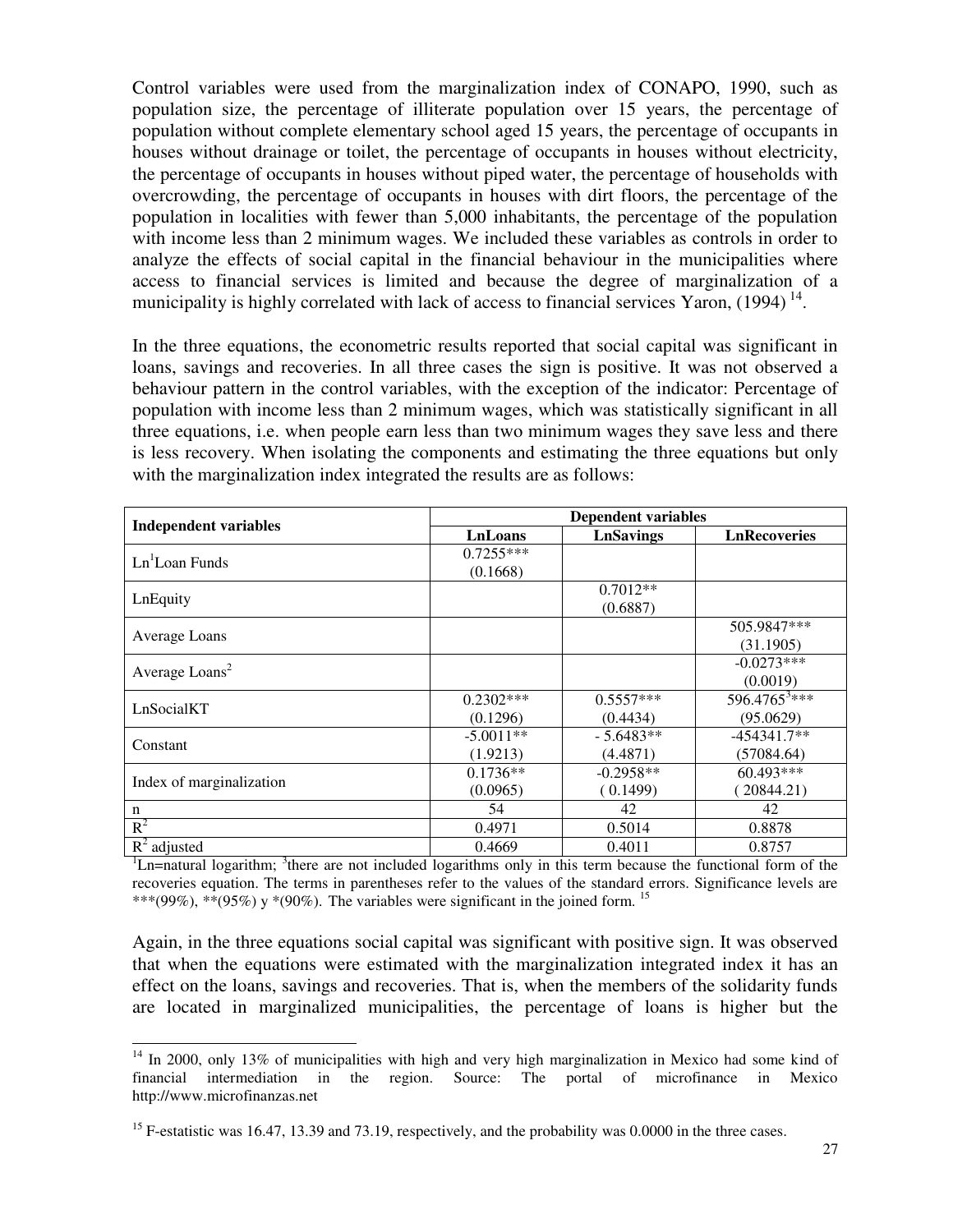percentage of savings is lower (perhaps because the income effect), although the amount of recoveries is greater.

In the first equation, it is observed that 49.71% of the variation in loans is explained by the variation in the loanable funds and social capital. It can be inferred that the services provided by the solidarity funds via loans depend positively on the amount of resources available to loan compounds of the equity and savings, and social capital. It also follows that the greater the resources available to the Fund, the greater the number of loans to be granted. The same with social capital, with greater social capital more loans will be allocated. It was also demonstrated that there are constant returns to scale<sup>16</sup>, which means that if the amount of each factor doubles (equity, savings and social capital), it the number of loans that are granted also doubles, *ceteris paribus*. Substituting the values of the estimated coefficients in the production function the result is as follows:

## **Loans= 0.006 Loan Funds0.7255 SocialKT0.2302**

The value of the constant means that if the loanable funds and social capital are equal to one, the loans value is 0.006%<sup>17</sup> , *ceteris paribus*, i.e., when the amounts of equity and savings are small and the sympathy between members is very low, the amount of loans that is granted is minimal and zero when they are close or equal to unity.

The loanable funds and social capital coefficients are the product elasticities of the loans. Thus, an increase of 1% in the loanable funds generates an increase of 0.7255% in the loans given, *ceteris paribus*. In the same way, if social capital rises by 1%, the product (measured by the loans) increases by 0.2302%, ceteris paribus. Although social capital has a significant impact on the loans allocation that is lower than that of the loanable funds, i.e. the provision of funds affects more than the existence of the total social capital to give more loans. After estimating the second equation, the values of the coefficients are obtained and replaced in the production function the result is as follows:

## **Savings= 0.003 Equity0.7012 SocialKT0.5557**

From these results, it appears that changes in equity and social capital explain 50.14 percent of the variations in the number of collected savings. It can be inferred that the services provided by the solidarity funds via savings depend positively on the amount of resources for financing, and also on social capital. In this regard, most available resources, by expanding the equity, generate greater savings collection. In the same way, more social capital leads to greater confidence in the resource deposit in the solidarity funds. There were also constant returns to scale<sup>18</sup>, which means that if the amount of equity and social capital doubles, the number of savings that are captured also doubles.

It also follows that the value of savings is  $0.003<sup>19</sup>$  if the equity and social capital are equal to one, in other words, when the amount of resources to finance is small and the sympathy that exists between members is very low, the amount of savings that is captured is minimal or zero if they are close or equal to unity, *ceteris paribus*. The equity and social capital coefficients

j  $16$  Wald test (F-estatistic was 0.8013 and probability was 0.4012).

 $17 \exp^{-5.0011} = 0.006$ 

<sup>&</sup>lt;sup>18</sup> Wald test (F-estatistic was 0.9889 and probability was 0.1758).

 $19$  exp<sup>-5.6483</sup>=0.003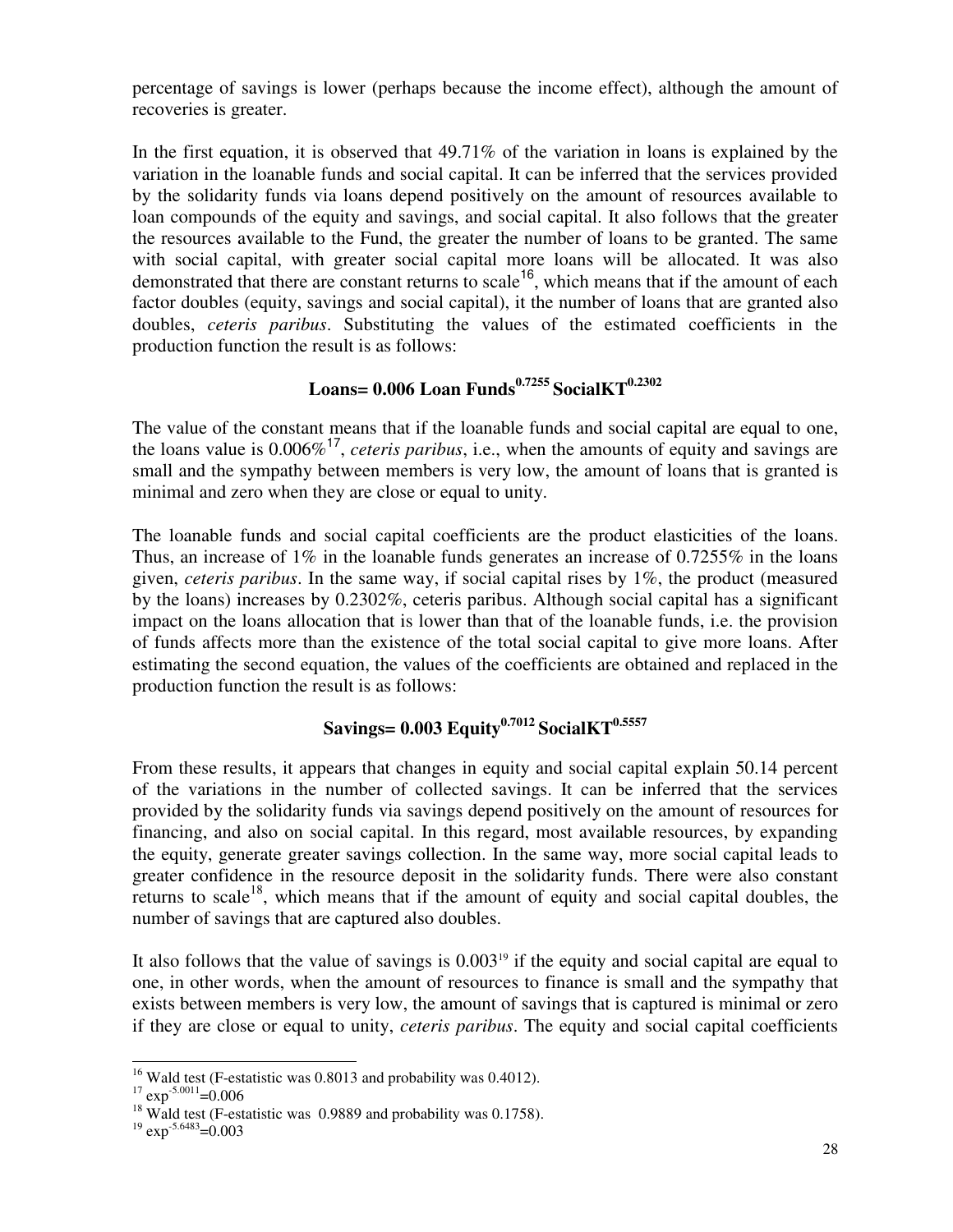represent the product elasticities of the savings. Thus, an increase of 0.7012% in the savings is produced by a 1% increase in wealth, *ceteris paribus*. In the same way, the product (measured by the number of savings) rises at 0.5557% if the social capital increases by 1%, ceteris paribus. Again, social capital has a significant effect in attracting savings, but it is less than the equity, i.e., the provision of resources affects more to finance than the existence of social capital to attract more savings.

In the same way, using the sample with 54 observations the coefficients of the third equation were estimated. The 88.78% of the variation in recoveries was explained by the variation in average loans, square average loans and the social capital. It can be inferred that the performance of the funds (measured by recovery) depends positively on the amount of loans allocated by the producer, negatively on the square average loans and positively on the existing social capital. Substituting the values of the estimated coefficients in equation three the result is as follows:

#### **Recoveries= – 454341.7+505.98AverageLoans – 0.0273AverageLoans<sup>2</sup> +596.47SocialKT**

From the estimations, it is inferred that if the total of social capital increases by one unit, the amount of recoveries is increased by 596.47 pesos, *ceteris paribus*. The interpretation of the above implies that for every additional producer that owns and activates their social capital with his partners there will be generated increases in the recoveries of loans by an amount of 596.47 pesos. In this sense, a greater investment in social capital will recover a greater amount of borrowed funds. In the same way, if the average loans in each Fund increase in one unit, the amount of recoveries will increase 505.98 pesos, *ceteris paribus*. If the square average loan in each fund increases in one unit, the amount of recoveries is reduced in 0.0273 pesos, *ceteris paribus*. In this way, a larger amount of average loans given by a Fund generates recoveries of the resources but after reaching a certain value they begin to decline with increased average loans. In marginal terms, increases in recoveries due to the increase in average loans will be higher than the reductions before reaching the maximum value. The peak is reached at:

Value that maximizes the recoveries of the average loans = 
$$
\frac{505.98}{(2)(-0.0273)} = 9,267.03
$$

The above result comes from the maximization of recoveries and implies that by increasing the solidarity funds loans per member by a unit the recoveries are increased in 505.98 pesos on average, but after that, when loans exceed the amount of 9267.03 pesos the recoveries start to decrease in 0.0273 pesos per average loan additional. If the social capital and marginalization index had a value of zero, at the inflection point, recoveries would be of 1,890,168.53 pesos. Loans by a producer in the sample of 54 observations are of 1,966.44 pesos on average and the amount of recoveries is of 410,591.11 pesos on average, meaning that funds may still allocate loans per producer of 7,300.59 pesos on average before reaching the peak and start to experience reductions in their recoveries.

The constant has a special treatment in this equation. Since negative values of the constant have no sense from the recoveries, the constant would only get the value of average loans when the recoveries are not obtained, which could be reached in 951.75 pesos if both social capital and the marginalization index had a value of zero.

It is important to note that although the amount of loans given to producers affected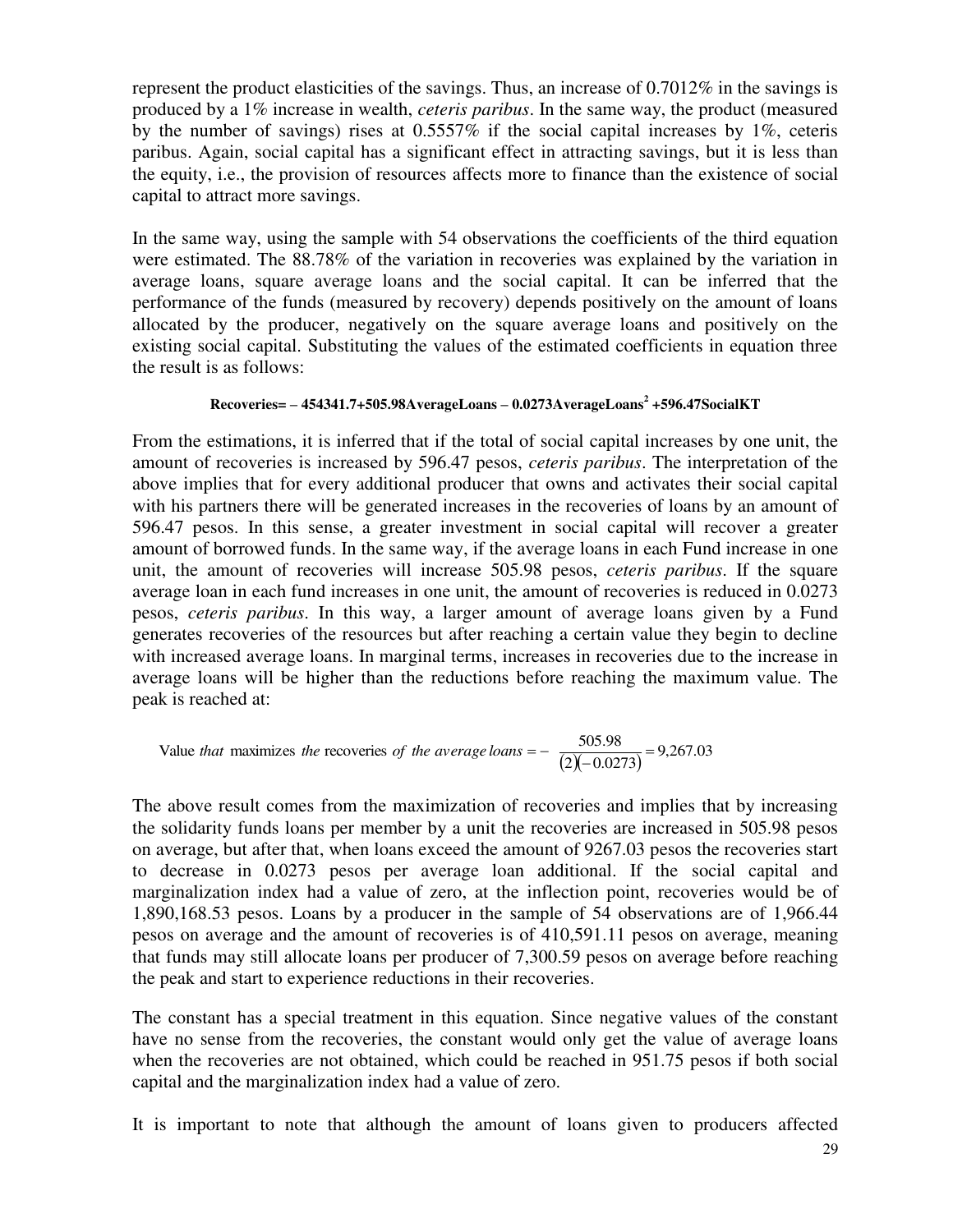significantly the amount of recoveries, the greatest effect is produced by the total social capital. Thus, it is expected that a greater investment in social capital allows greater recoveries of loans.

From the results obtained of the estimation of the third equation it is inferred that the recoveries of the borrowed funds are dependent on average loans and social capital. Furthermore, it shows that social capital positively affects the performance of the solidarity funds via recoveries and that they have a different behaviour with the increase in average loans. Therefore, it can be concluded that social capital has a significant effect on the productivity of the solidarity funds in the sense that it helps to attract more savings and to allocate more loans and it also affects the financial performance of the funds.

### *10. Conclusions*

Classical economic theory assumes that the relations of sympathy or antipathy between individuals do not substantially affect the outcome of transactions. This implies that social distance between suppliers and purchasers is often very large so that these relations do not affect prices and quantities that are assigned are taken from the market. However, evidence suggests that relationships matter. They can alter and modify terms of market performance. Social capital refers to networks, norms and trust that facilitate cooperation for mutual benefit.

Given that social capital makes it possible to achieve certain resources that could not be achieved in its absence or could do so only at high cost, this allows poor producers to have access to financing and helps microfinance schemes to reach their financial sustainability. In Microfinance, social capital works by solidarity bonds, neighbourhood and community organization operates under the mechanisms of peer pressure and peer monitoring which allows them to minimize costs of monitoring and credit analysis. The problem of adverse selection is minimized because members select their peers to participate in these schemes. Their members use social collateral to obtain loans and as security for loan repayment, its principal asset is the trust that exists between them.

Social capital in the solidarity funds is expressed by participation, trust and responsibility of the members. They take the voluntary decision to constitute the funds with the loan recoveries given by government programs. They decide who can be a new member based on the information they have on their reliability and ability to pay shown in their own communities. They are owners of these mechanisms and responsible for the recovery of resources at the same time, they are also responsible for monitoring and evaluating the solidarity funds. Their involvement in the creation, discussion and monitoring of the operation rules has contributed to the organization and evolution of the solidarity funds. Both, peer pressure and peer monitoring scheme have reduced the problems of fraud or default, which has helped to reduce the risk of bankruptcy and prevent its spread to other regional economic sectors.

In order to prove that social capital is productive in the solidarity funds, the social capital effects were analyzed (associated with the members) in loans allocation, collection of savings and recovery of loans. To this objective the following hypotheses were explored : a) social capital can be estimated through an index of inequality by using extrapolation method; b) social capital affects the productivity of the solidarity funds, and c) social capital affects the financial performance of the solidarity funds.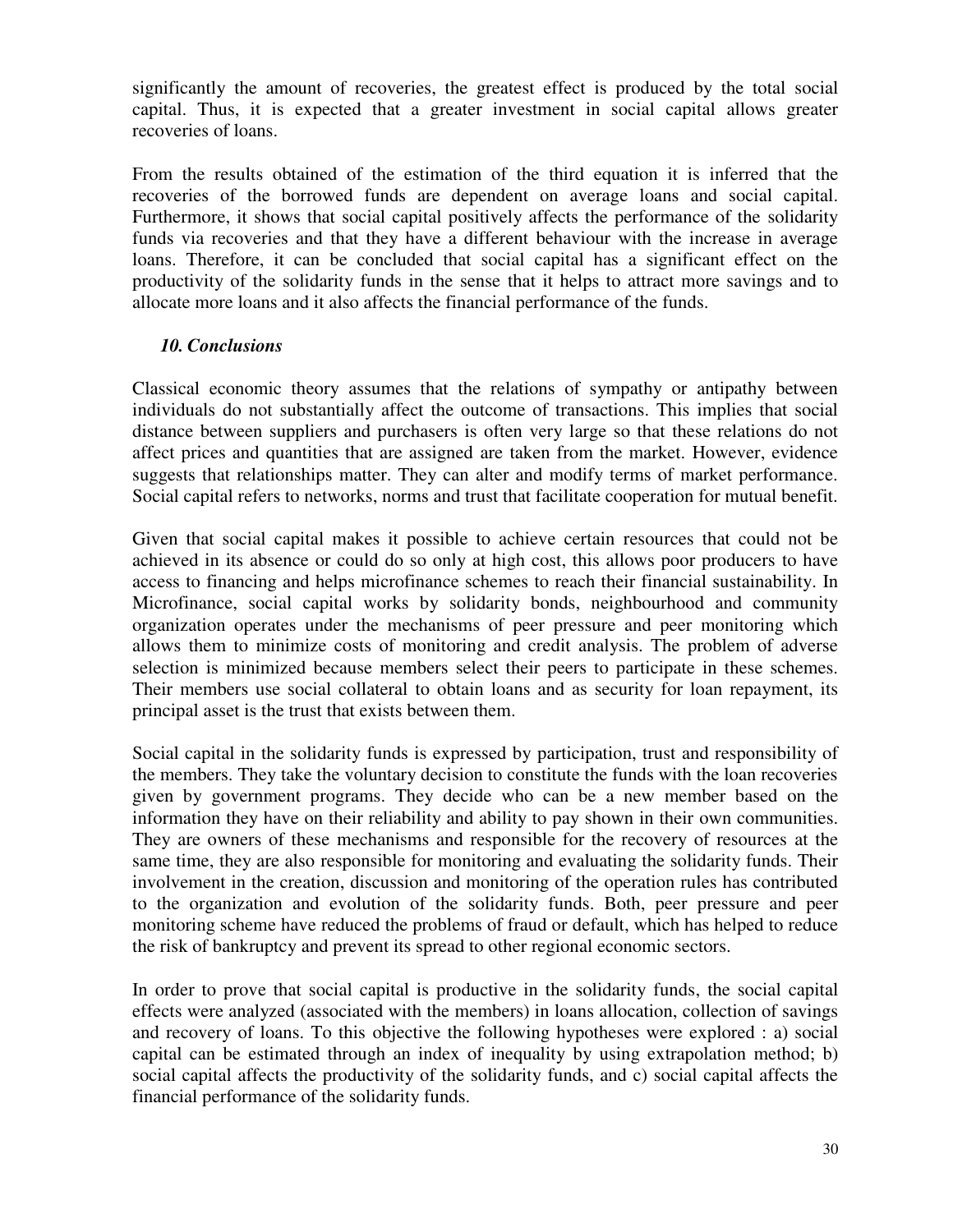From the results obtained in testing the first hypothesis by the extrapolation method, it was inferred an inverse relationship between social capital and inequality in two ways with five indexes of inequality and trust indicators of social capital. The results show that the best proxy for estimating social capital is the coefficient of variation. To verify this relationship social capital was estimated at country level and state level under the two methods. The results showed a similar trend in their behaviour and an inverse relationship between the variables of social capital and inequality. Thus, the years in which the highest inequality was presented are also the years with lowest investment in capital. In the same way, the states that showed the highest rates of inequality are also those who had the lowest percentages of social capital.

To test the second hypothesis the services offered by the solidarity funds (number of loans and savings) were estimated through two productivity equations represented by Cobb Douglas production functions . The inputs considered were loanable funds, equity and social capital. From these results, it was deduced that the services provided by the funds via loans depend positively on the amount of resources available to offer loans and the existing social capital. It was also noted that the greater the resources available in the Fund, the greater the number of loans to be granted and the greater the social capital, the greater the amount of loans to be allocated. In the same way it was observed that the number of saving transactions depends positively on equity and social capital; it was noted at the greater provision of resources through the expansion of equity, generates greater savings and also more social capital generates greater confidence to deposit resources in the solidarity funds.

To test the third hypothesis, it was estimated a performance equation through recoveries. The results show that the fund's performance, measured by recoveries, depends positively on the amount of loans allocated per member, negatively on square average loans and positively to the existing social capital. It was also noted that the average loan recoveries increase and reach a point where a larger amount of loans makes them lose control of the recoveries and instead of increasing them, they reduce.

Additionally, it was found that greater investment in social capital recovers a greater amount of borrowed funds. It was noted that although the amount of loans granted by producers affect the amount of recoveries, the greatest effect is produced by social capital. Thus, it is expected that greater investment in social capital allows higher loan recoveries.

It was analyzed the importance of social capital in the sense that the performance and productivity of a microfinance program can be expanded or limited by its social capital. However, these conclusions were deduced from a scheme with government participation, it is questionable whether public efforts in the allocation of credits can be successful without sufficient levels of social capital provided by the members. Therefore, it is appropriate to examine the assumptions outlined in microfinance schemes without government involvement, such as FINCA, CAME, among others.

The solidarity funds do not have the authorization from CNBV to operate as EACPs in terms of the LACP because they are civil societies. This status limits the development of these financial funds and prevents them from having the backing of the banking authorities, this is not a serious obstacle to their development, but may be in the future. So, while for internal management, the funds have statutes and operation rules approved by the membership, it is necessary to be supported and backed by the appropriate legislation. In this sense, social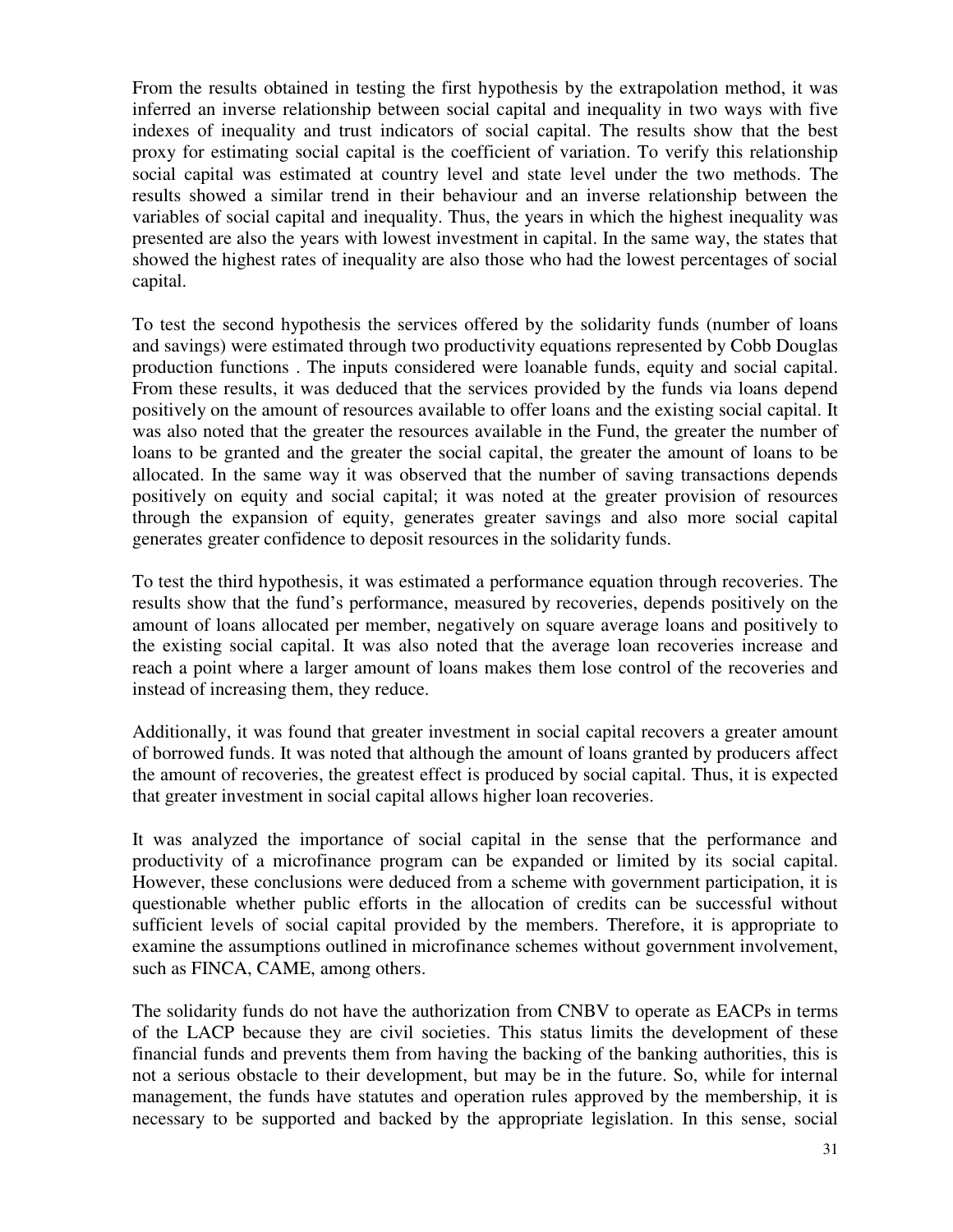capital has a special advantage on the legal aspect of the solidarity funds; its operation mechanisms, supervision and funds control gives confidence and certainty to the members on the use and recovery of resources. Otherwise this could not be observed because of the funds legal situation under which they could not be governed by other statutes that imply high costs for the funds or would change its social denomination.

Perhaps, the most important conclusion is that relationships influence the products and the loans recoveries, and so the economic recommendations include actions to build, maintain and increase social capital. Investment in social capital can be achieved when individuals are involved in cooperative or synergistic activities in which those involved have an interest in the success of others, and therefore have more communication, share common causes and responsibilities, offer more favourable trade terms, create social bonds and interact for the benefit of the community. The design of social programs that are based or encourage participation may boost this kind of synergistic activities.

#### *11. References*

- Atkinson, A.B. and Micklewright J. (1992), *Economic Transformation in Eastern Europe and the Distribution of Income*, Cambridge University Press, England.
- Armendariz, B. and Morduch J. (2005), *The Economics of Microfinances*, The MIT Press, Cambridge, MA.
- Bastelaer, Thierry van (1999), *Does social capital facilitates the poor´s access to credit?. A Review of the microeconomic literature*, The World Bank, Social Capital Initiative, Working Paper No. 8, April, Washington, D.C.
- Besley, T., Coate, S. and Loury, G. (1993), "The Economics of Rotating Savings and Credit Associations", *American Economic Review*, 83, 4, pp. 792-810.
- Boisjoly, J., G.J. Duncan y S. Hofferth (1995). Access to Social Capital. *Journal of Family Issues* Vol. 16 (5), September: 609-631.
- Bouman, F. (1977), "Indigenous Savings and Credit Societies in the Third World: A Message", *Savings and Development*, 1, pp. 181-220.
- Coleman, J. S. (1988), "Social Capital in the Creation of Human Capital", *American Journal of Sociology*, supplement 94, pp. S95-S120.
- -------------------- (1990), "Social Capital" *The Foundations of Social Theory*, Harvard University Press, Mass.
- Conning, J. (1997), *Peer-Monitoring, Joint-Liability, and the Creation of Social Collateral,*  Mimeo, Williams College.
- Encuesta de Cultura Financiera en México, 2008. Banamex-UNAM.
- Esteban, Joan M. and Ray Debraj (1994), "On the measurement of polarization", *Econometrica*, vol. 62, no. 4.
- Fukuyama, F. (1995) *Trust: The Social Virtues y the Creation of Prosperity*. New York: Free Press.
- Gellner, E. (1994). *Conditions of liberty: Civil society and its rivals*. New York: Allen Lane/Penguin Press.
- Glaeser, E., Laibson, D., Sacerdote, B. (2000), "The Economic Approach to Social Capital", Harvard Institute of Economic Research, Discussion Paper Number 1916, March 2001.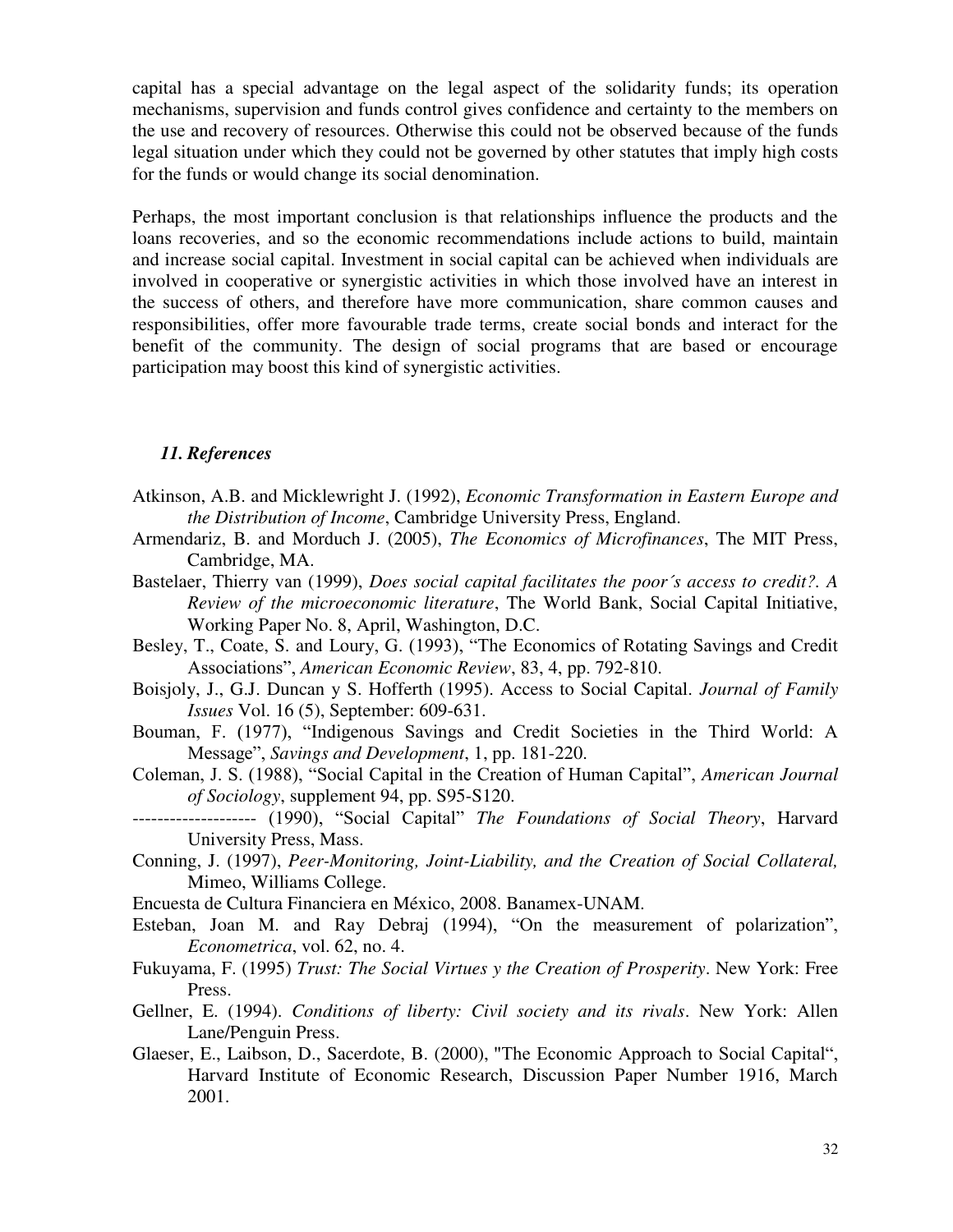- Gittell, R. and Avis V. (1998), *Community Organizing: Building Social Capital as a Development Strategy*. Newbury Park, CA: Sage Publications.
- Grootaert, C., y van Bastelaer Th., eds. (2002b), *Understanding y Measuring Social Capital: A Multidisciplinary Tool for Practitioners*. Washington D.C.: World Bank.
- Heller, P. (1996), "Social Capital as a Product of Class Mobilization and State Intervention: Industrial Workers in Kerala, India" *World Development*, 24, 6:1055-67.
- Hood, Jerry M. and C. Glenn Walters (1995), "Banking on establish customers", *Journal of Retail Banking,* vol. VII, No. 1, Spring.
- Inglehart, Ronald, Basañez, Miguel and Moreno, Alejandro (1998), *Human Values and Beliefs: A Cross-Cultural Sourcebook. Political, Religious, Sexual, and Economic Norms in 43 Societies: Findings from the 1990-1993 World Values Survey*, The University of Michigan Press.
- Johnson, S. and Rogaly, B. (1997), *Microfinanciamiento y reducción de la pobreza. Alternativas de ahorro y crédito para los sectores populares*, UEDC, Oxfam, México.
- Kawachi, I., Kennedy, B. P., Lochner, K. y Prothrow-Stith, D. (1997), "Social Capital, Income Inequality and Mortality", *American Journal of Public Health*, 87, September, pp.1491-1498.
- Knack, S. and Keefer, P. (1997), "Does social capital have an economic payoff?" *The Quarterly Journal of Economics,* November, pp.1250-1288.
- Kondor, Y. (1971), "An Old-New Measure of Income Inequality", *Econometrica*, vol. 39, pp. 1041-1042.
- La Porta, R., F. López-de-Silanes, A. Shleifer and R. W. Vishny (1997), "Trust in large organizations", *American Economic Review Papers and Proceedings,* NBER Working Paper 5864.
- Light, Ivan and Stavros Karageorgis (1994), "The Ethnic Economy." in *The Handbook of Economic Sociology*, edited by Neil Smelser and Richard Swedberg. Princeton/ New York: Princeton University Press/ Russell Sage Foundation.
- Loury, G. (1987), "Why should we care about group inequality?" *Sociology Philosophy Policy*, 5, pp. 249-271.
- Mansell C., Catherine (1993), "El nuevo estilo de programas crediticios para los pobres: una herramienta poderosa para la política social". *Informe Mensual sobre la Economía Mexicana*, Centro de Análisis e Investigación Económica, A. C., vol X, No. 12, Febrero.
- ----------------------------- (1995), *Las Finanzas populares en México: el redescubrimiento de un sistema financiero olvidado*, CEMLA-ITAM, México.
- Mosley, P. and Dahal, R. P. "Lending to the Poorest: Early Lessons from the Small Farmers' Development Programme, Nepal", *Development Policy Review*, 3, 2, pp. 193-207.
- Narayan, D. (2002), "Bonds y Bridges: Social Capital y Poverty." In Jonathan Isham, Thomas Kelly, y Sunder Ramaswamy, eds. Social Capital y Economic Development: Well-Being in Developing Countries. Northampton, MA: Edward Elgar, pp. 58-81.
- Narayan, D., and Pritchett, L. (1997), "Cents y Sociability: Household Income y Social Capital in Rural Tanzania." Economic Development y Cultural Change 47(4): 871-97.
- Parker, R. Stephen y Ronald L. Coulter (1987), "How Consumers Rate Small and Large Banks", *Journal of Retail Banking*, vol. IX, No. 2, summer.
- Podder, Nripesh (1996), "Relative Deprivation, Envy and Economic Inequality", *KYKLOS*, vol.49, Fasc. 3.
- Portes, A. (1995) "Children of Immigrants: Segmented Assimilation and Its Determinants." Pp. 248-280 in *The Economic Sociology of Immigration*, edited by A.Portes. New York: Russell Sage.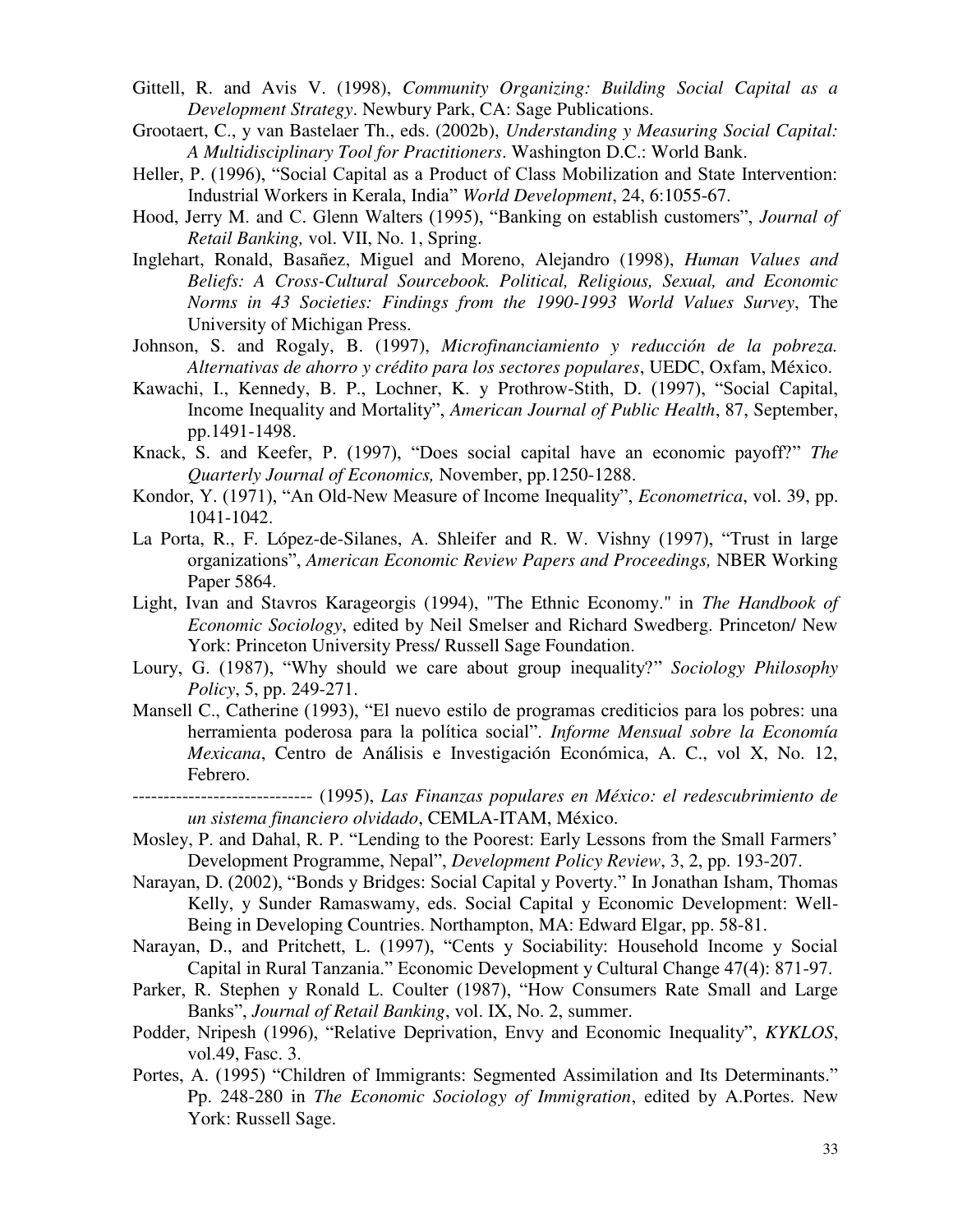- Pritchett, Lant (1997), *Kenya Local Community Action Project*, Social Capital Initiative, The World Bank, Working Proyect No. 11, Washington, D.C.
- Putnam, R.D. (1993), *Making Democracy Work: Civic Traditions in Modern Italy*, Princenton University Press, Princenton, N. J.
- ------------------- (1995), "Bowling alone. America's declining social capital", *Journal of Democracy*, 6, pp. 65-78.
- ------------------- (2000), *Bowling alone. The collapse y revival of American community*. New York, Simon y Schuster.
- Quirk, J. P. and R. Saposnik (1962), "Admissibility and Measurable Utility Functions", *Review of Economic Studies*, 29, pp. 140-146.
- Robison, L.J., and Hanson, S.D. (1995), "Social Capital and Economic Cooperation", *Journal of Agricultural and Applied Economics*, 27, 1, Julio, pp. 43-58.
- ------------------y Schmid, A.A. (1991), "Interpersonal Relationships and Preferences: Evidences and Implications", *Handbook of Behavioral Economics*, ed. R. Frantz y H. Singh, vol.2B, Greenwich, J.A.I. Press, CT, pp.347-58.
- ------------------and Siles, M.E. (1997), *Social Capital and Household Income Distributions in the United States: 1980, 1990*, Michigan State University, Department of Agricultural Economics Report No. 595 y The Julian Samora Research Institute, Research Report 18, East Lansing, October , Michigan.
- Sanderatne, N. "Informal Finance in Sri Lanka". In D. Adams and D. Fitchett (eds.), *Informal Finance in Low-Income Countries*. Boulder: Westview Press.
- Schmid, A. A. and L. J. Robison (1995), "Social Capital as a Factor of Production", *Journal of Agricultural and Applied Economics*, 27, 1, Julio, pp.59-66.
- ------------------------------------------- (1995), "Applications of Social Capital Theory", *Journal of Agricultural and Applied Economics*, 27 (1), Julio, pp. 59-66.
- SEDESOL, *Cajas Solidarias,* FONAES, México, 1997.
- Siles, M. E. (1992), *The Role of Social Capital in Michigan Credit Markets*, Ph. Dissertation, Michigan State University, Department of Agricultural Economics.
- ----------------, S.D. Hanson, y L.J. Robison (1994), "Socio-Economics and the Probability of Loan Approval", *Review of Agricultural Economics*, No. 16, pp. 363-372.
- Stiglitz, J. E. (1990), "Peer Monitoring and Credit Markets", *The World Bank Economic Review*, vol. 4, 3, 1990.
- ------------------and Andrew Weiss (1981), "Credit Rationing in Markets with Imperfect Information", *American Economic Review*, June.
- Sustainable Banking for the Poor, Worldwide Microfinance Institutions List <http://www.soc.titech.ac.jp/icm/network/contlst.htm>
- Teachman, J D, Paasch, K and Carver, K. (1997), "Social capital and the generation of human capital". *Social Forces* Vol.75, no. 4, pp. 1-17.
- Temple, J. and Johnson, P. (1996), ["Social capability and economic development,](http://ideas.repec.org/p/nuf/econwp/0021.html)" *[Economics](http://ideas.repec.org/s/nuf/econwp.html)  [Papers](http://ideas.repec.org/s/nuf/econwp.html)* 21 & 114, Economics Group, Nuffield College, University of Oxford.
- *The New World of Microenterprise Finance: Building Healthy Financial Institutions for the Poor*, María Otero y Elizabeth Rhyne (eds.), Kumarian Press., 1994.
- Williamson, O.E. (1981), "The economics of organization: the transaction cost approach", *American Journal of Sociology*, 87, pp. 548-577.
- Woolcock, M. (1999), "Managing Risk, Shocks, y Opportunity in Developing Economies: The Role of Social Capital." In Gustav Ranis, ed. *Dimensions of Development*. New Haven, CT: Yale Center for International y Area Studies, pp. 197-212.